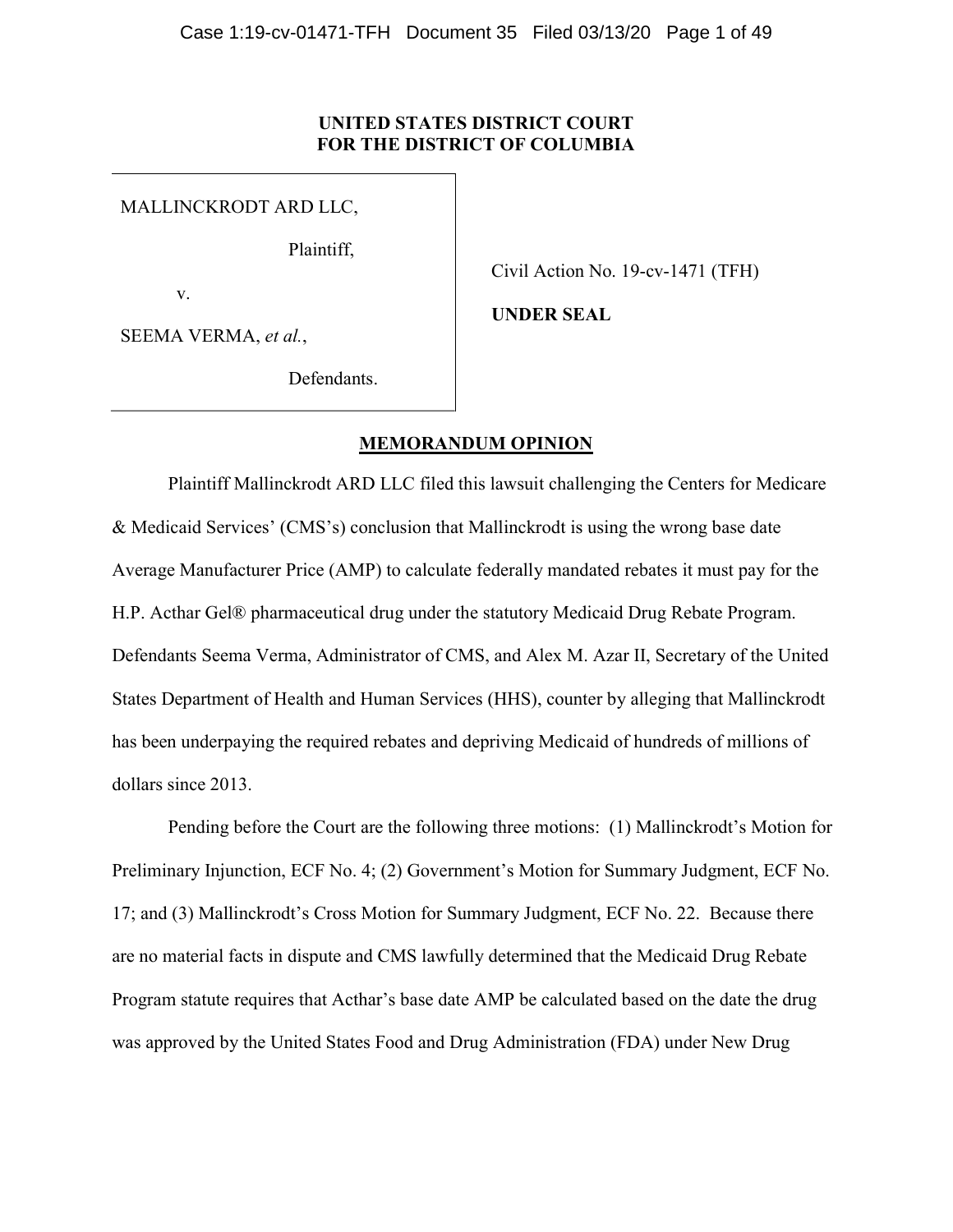Application (NDA) number 008372, the Court will deny Mallinckrodt's motions and grant the defendants' motion.

### STATUTORY AND REGULATORY STRUCTURE

Mallinckrodt ARD LLC is a pharmaceutical company that markets and sells a drug called H.P. Acthar Gel® (Acthar), which is an adrenocorticotropic hormone (ACTH) analogue derived from pigs' pituitary glands. Administrative Record ("A.R.") 28, 182. Mallinckrodt acquired Acthar in 2014 when it purchased the drug's prior manufacturer, Questcor Pharmaceuticals. A.R. 54. Many of the relevant events in this case occurred while Questcor reigned as Acthar's manufacturer before merging with Mallinckrodt. At issue is whether CMS lawfully determined that Questcor and Mallinckrodt have been miscalculating Acthar's Medicaid rebates since 2013.

Resolving this issue implicates two federal statutes that are administered by operating divisions of HHS. The first statute is the Federal Food, Drug, and Cosmetic Act, ch. 675, 52 Stat. 1040 (codified as amended at 21 U.S.C. § 301 et seq.), which governs drug applications and is administered by the United States Food and Drug Administration  $(FDA)$ .<sup>1</sup> The second statute is Title XIX of the Social Security Act, 79 Stat. 343 (codified as amended at 42 U.S.C. §§ 1396– 1396v), which is commonly known as the "Medicaid Act." The Medicaid Act establishes the Medicaid Drug Rebate Program and specifies how drug rebates must be calculated. See 42 U.S.C. § 1396r-8. The Medicaid Act and Medicaid Drug Rebate Program are administered by CMS. See Moore ex rel. Moore v. Reese, 637 F.3d 1220, 1235 (11th Cir. 2011) (stating that

 $<sup>1</sup>$  Many documents in the Administrative Record contain acronyms. For ease, and to avoid</sup> taxing the reader's memory about what a particular acronym means, the Court will avoid using all but the most readily recognized acronyms, such as CMS, HHS, FDA, and NDA. The first time the Court mentions a phrase that is referred to in the record by acronym, however, the associated acronym will be identified for cross reference even though that acronym might not be used again in this opinion.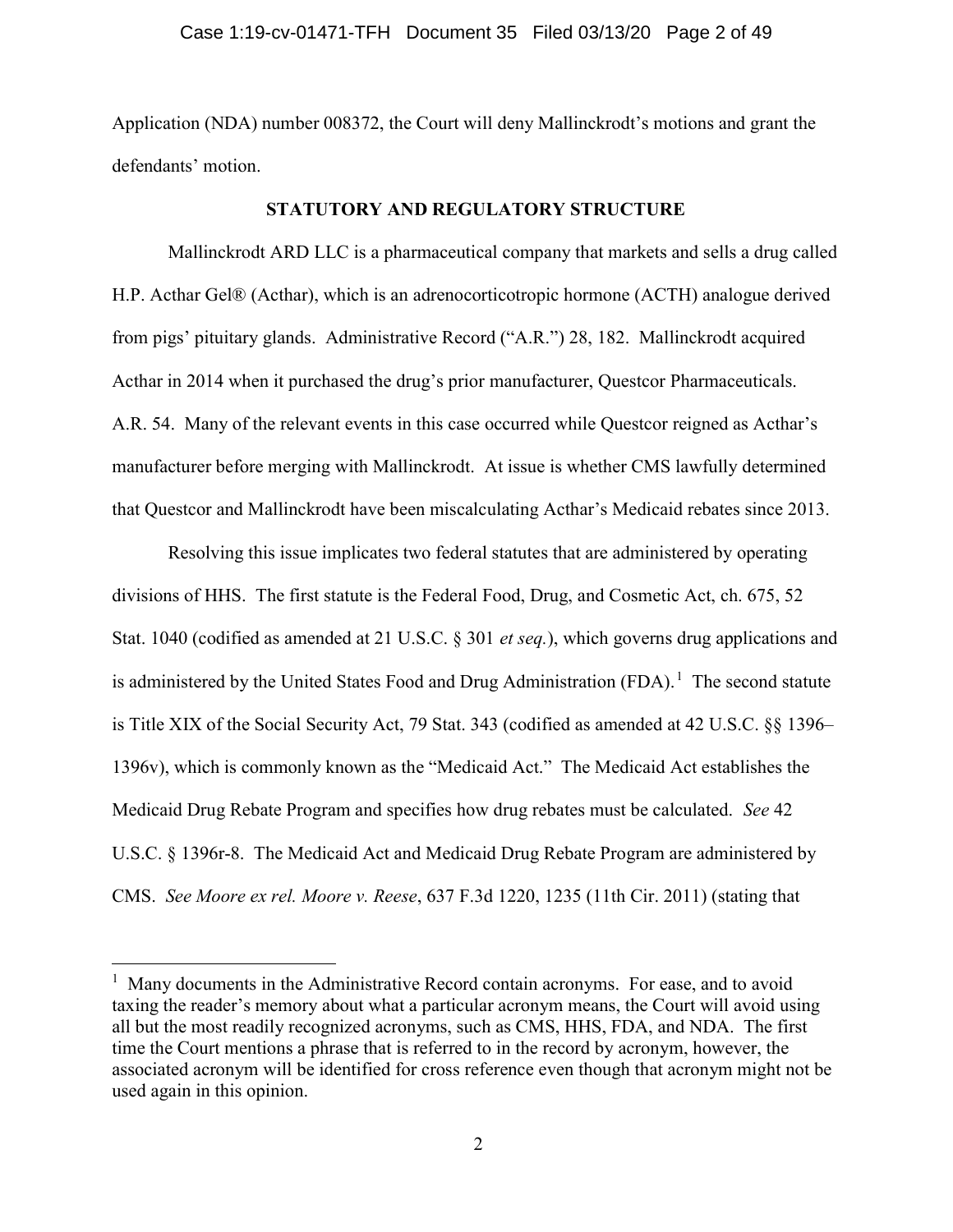CMS "is charged with administering the Medicaid Act"). Because it is important to understand the process to obtain FDA approval for new drugs, and labeling changes to add new indications for previously approved drugs, as well as how the Medicaid Drug Rebate Program works, the Court will begin with a brief discussion of both the Federal Food, Drug, and Cosmetic Act and the Medicaid Act before proceeding to discuss the facts and the Court's analysis of the legal issues.

## I. THE FEDERAL FOOD, DRUG, AND COSMETIC ACT AND ITS IMPLEMENTING REGULATIONS

Section 505 of the Federal Food, Drug, and Cosmetic Act requires companies to apply for FDA approval before marketing a "new drug" commercially. 21 U.S.C. § 355(a); accord United States v. Rutherford, 442 U.S. 544, 551 (1979) ("By its terms, § 505 of the Act requires premarketing approval for 'any new drug' unless it is intended solely for investigative use or is exempt under one of the Act's grandfather provisions."). The Act defines "new drug" in relevant part to mean "[a]ny drug . . . the composition of which is such that such drug is not generally recognized, among experts qualified by scientific training and experience to evaluate the safety and effectiveness of drugs, as safe and effective for use under the conditions prescribed, recommended, or suggested in the labeling thereof." 21 U.S.C. § 321(p).

A drug manufacturer may apply to the FDA for approval to market a new drug after the manufacturer obtains sufficient evidence about the drug's safety and effectiveness to satisfy the FDA's requirements. See New Drug Application (NDA), Drugs@FDA Glossary of Terms, https://www.fda.gov/drugs/drug-approvals-and-databases/drugsfda-glossary-terms. The application for a new drug is subject to certain conditions and procedures outlined in the Federal Food, Drug, and Cosmetic Act and the regulations that implement that Act. See 21 U.S.C. § 355(b); 21 C.F.R. §§ 314.50–314.99.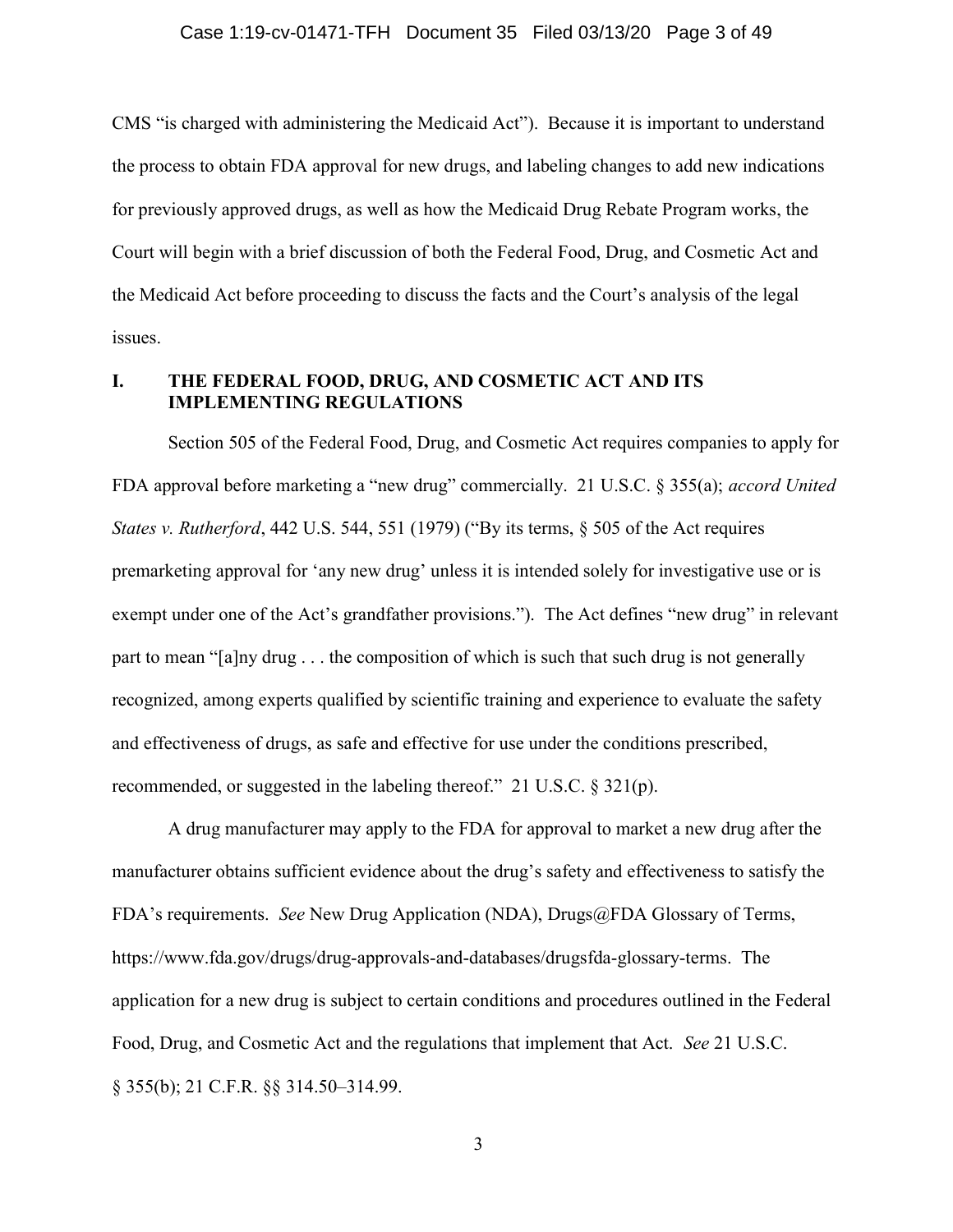#### Case 1:19-cv-01471-TFH Document 35 Filed 03/13/20 Page 4 of 49

Although there are three types of drug marketing applications, the only one that is relevant here is the type generically titled "New Drug Application" and referred to by the acronym "NDA."<sup>2</sup> The Federal Food, Drug, and Cosmetic Act's regulations define the terms "new drug application, or NDA" to mean in relevant part "the application described under [21 C.F.R.] § 314.50, including all amendments and supplements to the application." 21 C.F.R. § 314.3(b). 21 C.F.R. § 314.50, in turn, is the federal regulation that sets forth the required contents and format for NDAs and their supplements. 21 C.F.R. § 314.50 (stating that "NDAs and supplements to approved NDAs are required to be submitted in the form and contain the information, as appropriate for the particular submission, required under this section"). As indicated, the statute and regulation contemplate that an NDA includes later amendments or supplements rather than treating amendments or supplements as independent NDAs. 21 U.S.C. § 355(b); 21 C.F.R. § 314.50.

As will become clear, much of the dispute in this case revolves around numbers the FDA assigns to NDAs and their supplements. When manufacturers like Mallinckrodt and Questcor submit an NDA the FDA assigns the application a six-digit number. See New Drug Application (NDA) Number, Drugs@FDA Glossary of Terms, https://www.fda.gov/ drugs/drug-approvalsand-databases/drugsfda- glossary-terms (defining "New Drug Application Number" to mean a "six digit number . . . assigned by FDA staff to each application for approval to market a new drug in the United States"). "A drug can have more than one application number if it has

 $2^{\circ}$  The other two types of applications are Abbreviated New Drug Applications (ANDAs), which are governed by § 505(j) of the Federal Food, Drug, and Cosmetic Act and its implementing regulations, and Biologic License Applications (BLAs), which are governed by § 351 of the Public Health Service Act (PHSA), 42 U.S.C. § 262(a), and its implementing regulations.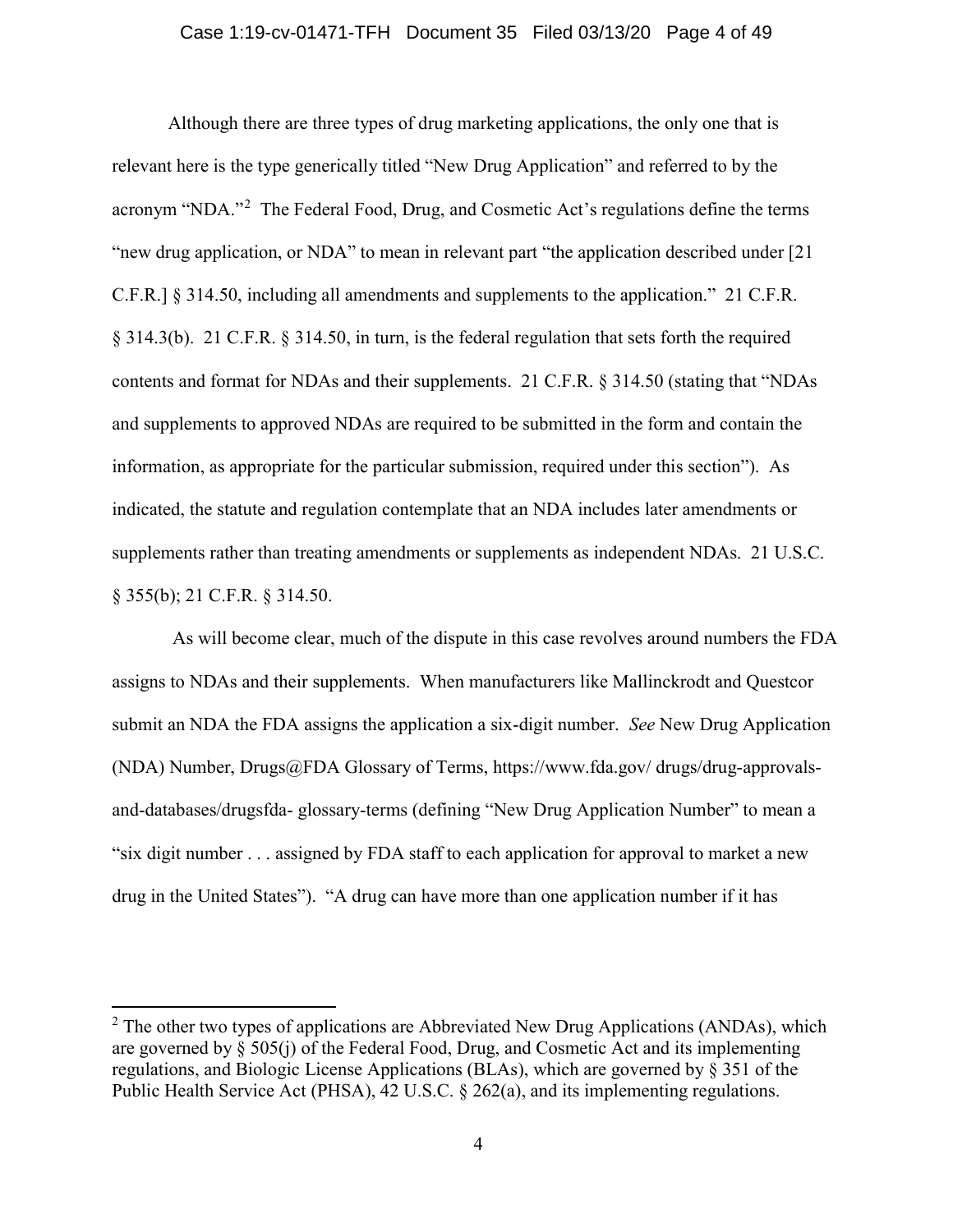### Case 1:19-cv-01471-TFH Document 35 Filed 03/13/20 Page 5 of 49

different dosage forms or routes of administration." *Id.* The FDA assigns NDA numbers "[f]or internal tracking purposes." Id.

When a company seeks to "make changes" to a drug "that already has an approved new drug application (NDA)" the company may do so by submitting a "supplement" application to the FDA's Center for Drug Evaluation and Research (CDER). Supplement, Drugs@FDA Glossary of Terms, https://www.fda.gov/drugs/drug-approvals-and-databases/drugsfda-glossaryterms. The Center for Drug Evaluation and Research "must approve all important NDA changes (in packaging or ingredients, for instance) to ensure the conditions originally set for the product are still met."<sup>3</sup> Id.

Important to this case, when a drug manufacturer seeks to add a new indication<sup>4</sup> for a drug that has an existing FDA-approved NDA and number, the Federal Food, Drug, and Cosmetic Act's implementing regulations contemplate that the request will be presented as an "efficacy supplement," which is defined to mean, in relevant part, a "supplement to an approved NDA proposing to . . . [a]dd or modify an indication or claim." 21 C.F.R. § 314.3(b). A "supplement" is assigned a "supplement number" that is "associated with an existing FDA New Drug Application (NDA) number." Supplement Number, Drugs@FDA Glossary of Terms, https://www.fda.gov/ drugs/drug-approvals-and-databases/drugsfda-glossary-terms. The supplement number "is usually, but not always, sequential, starting with 001." Id.

<sup>&</sup>lt;sup>3</sup> The FDA's Center for Drug Evaluation and Research has numerous offices and divisions, including the Division of Metabolism and Endocrinology Products (DMEP) and the Division of Neurology Products (DNP). CDER Offices and Divisions, U.S. Food and Drug Administration, https://www.fda.gov/about-fda/center-drug-evaluation-and-research/cder-offices-and-divisions.

<sup>&</sup>lt;sup>4</sup> An "indication" identifies "what the drug is used for." Label, Drugs@FDA Glossary of Terms, https://www.fda.gov/drugs/ drug-approvals-and-databases/ drugsfda-glossary-terms.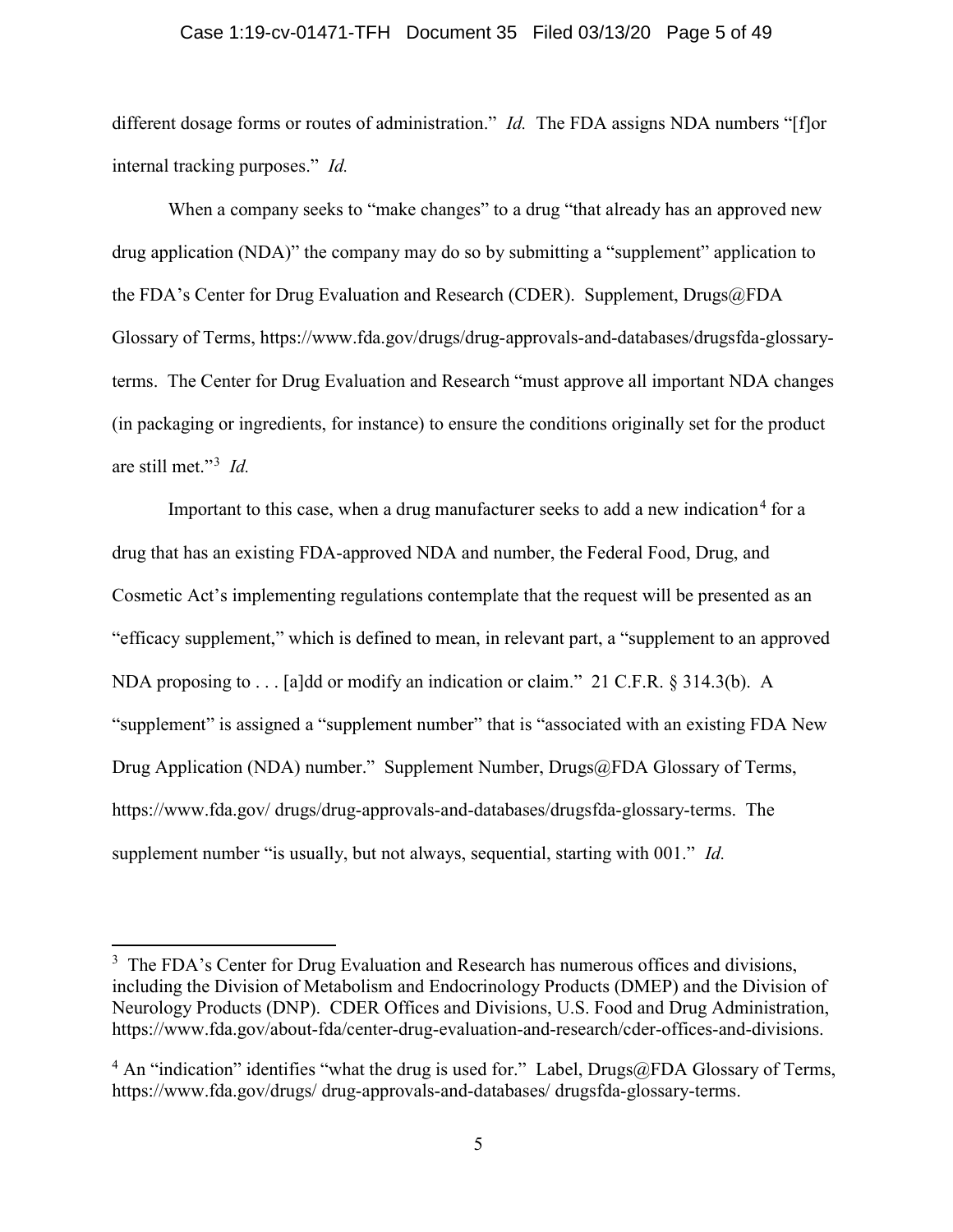# Case 1:19-cv-01471-TFH Document 35 Filed 03/13/20 Page 6 of 49

In addition to the Federal Food, Drug, and Cosmetic Act and its implementing regulations, the FDA circulates additional guidance about matters related to NDAs in the form of various agency manuals for industry. One such document is the Guidance for Industry Submitting Separate Marketing Applications and Clinical Data for Purposes of Assessing User Fees ("Guidance for Industry"). A.R. 898–907. As the FDA explains in the Guidance for Industry, "[b]ecause different user fees are assessed for original applications and supplements, FDA believes it is useful to provide guidance to applicants on the Agency's interpretation of what constitutes a separate original application, amendment, or supplement." A.R. 902. Notably, the Guidance for Industry instructs drug manufacturer's that changes to an approved drug to add a new indication "should be submitted individually in a separate *supplement* to an approved original application." A.R. 906 (emphasis added).

Another example of an FDA document that provides guidance about NDAs is the Center for Drug Evaluation and Research's Manual of Policy and Procedures (MAPP). A.R. 936–45. That manual "describes the new drug application (NDA) classification code assigned by the Center for Drug Evaluation and Research (CDER) to an NDA based on characteristics of the product in the application." A.R. 936. The classification code is different from the NDA number, see A.R. 937 – 42 (identifying the various current and obsolete codes), and "provides a way of categorizing new drug applications . . . including their relationships to products already approved or marketed in the United States," A.R. 936. The Manual of Policy and Procedures states that it is the FDA's policy to "tentatively assign[] an NDA classification code by the filing date for a new application and reassess<sup>[]</sup> the code at the time of approval." A.R. 936. "The reassessment will be based upon relationships of the drug product being approved to products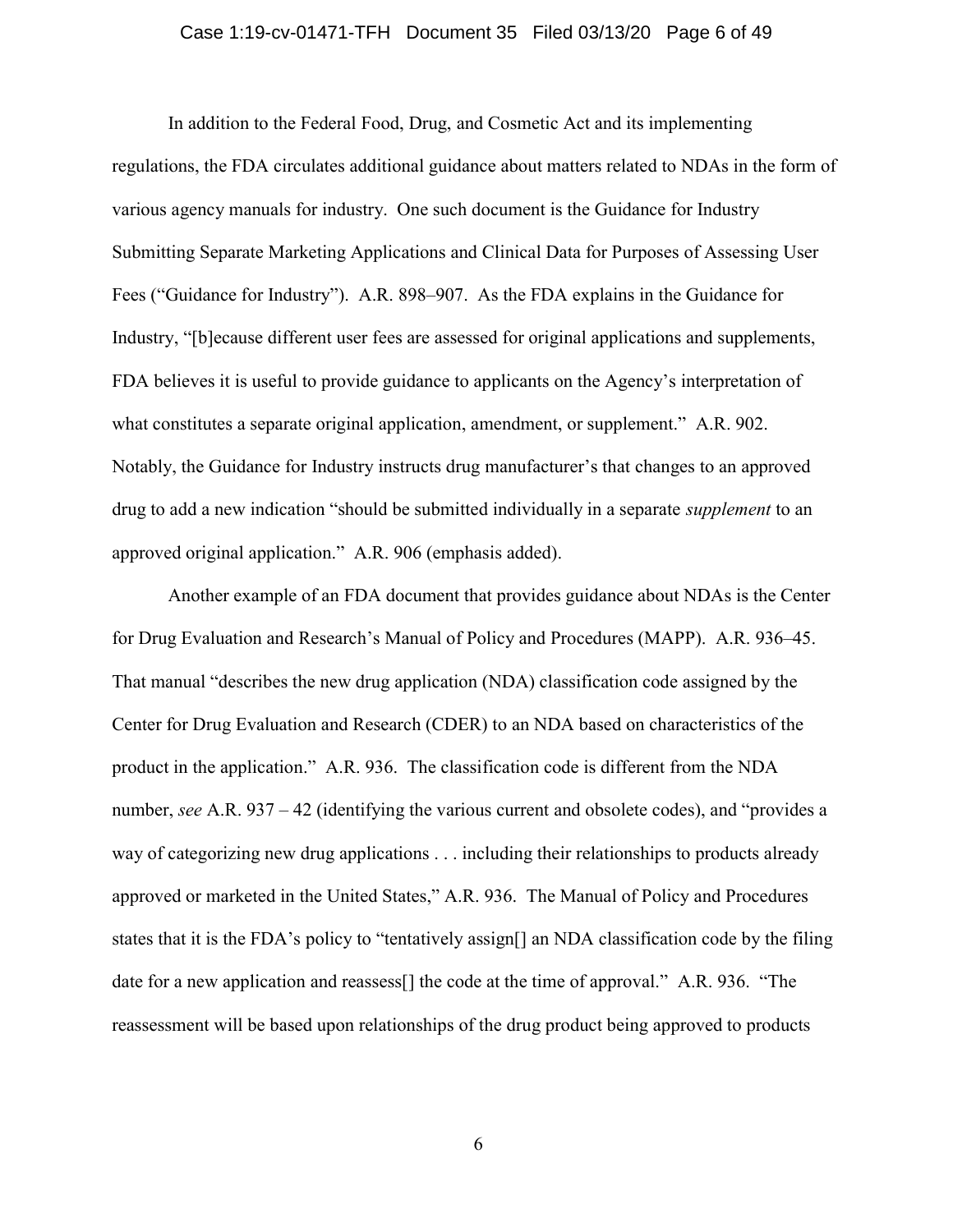# Case 1:19-cv-01471-TFH Document 35 Filed 03/13/20 Page 7 of 49

already approved or marketed in the United States at the time of approval." A.R. 936–37. "FDA may also reassess the code after approval." A.R. 937.

The version of the Manual of Policy and Procedures that was submitted as part of the Administrative Record in this case identifies the NDA classification codes to be Type 1 through Type 10. A.R. 937–42. The only NDA classification code that is relevant here is Type 6, which the Manual explains is now obsolete but was used through July 2009 "for a drug product that duplicates a drug product already approved or marketed in the United States by the same applicant, except that it is intended for a new indication or claim (same active moiety or combination of active moieties, same salt(s), ester(s), or other noncovalent derivative(s), same dosage form, and same formulation (including all ingredients used in the manufacturing process whether or not they are present in the final dosage form))." A.R. 940 & n.5 (noting that "July 27, 2009 is the date of implementation of the Document Archiving, Reporting and Regulatory Tracking System (DARRTS), which made *Type 6* obsolete" (emphasis in original)).

### II. THE MEDICAID ACT AND THE MEDICAID DRUG REBATE PROGRAM

After the FDA approves a new drug under the Federal Food, Drug, and Cosmetic Act, the drug's manufacturer (also referred to as the drug's "labeler") may seek to have the drug covered by Medicaid through the Medicaid Drug Rebate Program. See Medicaid National Drug Rebate Agreement, CMS, https://www.medicaid.gov/ medicaid/prescription-drugs/medicaid-drugrebate-program/national-drug-rebate-agreement/index.html (discussing the requirements and process to request a Medicaid National Drug Rebate agreement). "Medicaid, as everyone knows, is a cooperative state-federal program designed to provide medical assistance to poor people." Indiana Family & Soc. Servs. Admin. v. Thompson, 286 F.3d 476, 477 (7th Cir. 2002). It was established in 1965 when Congress amended the Social Security Act by adding Title XIX.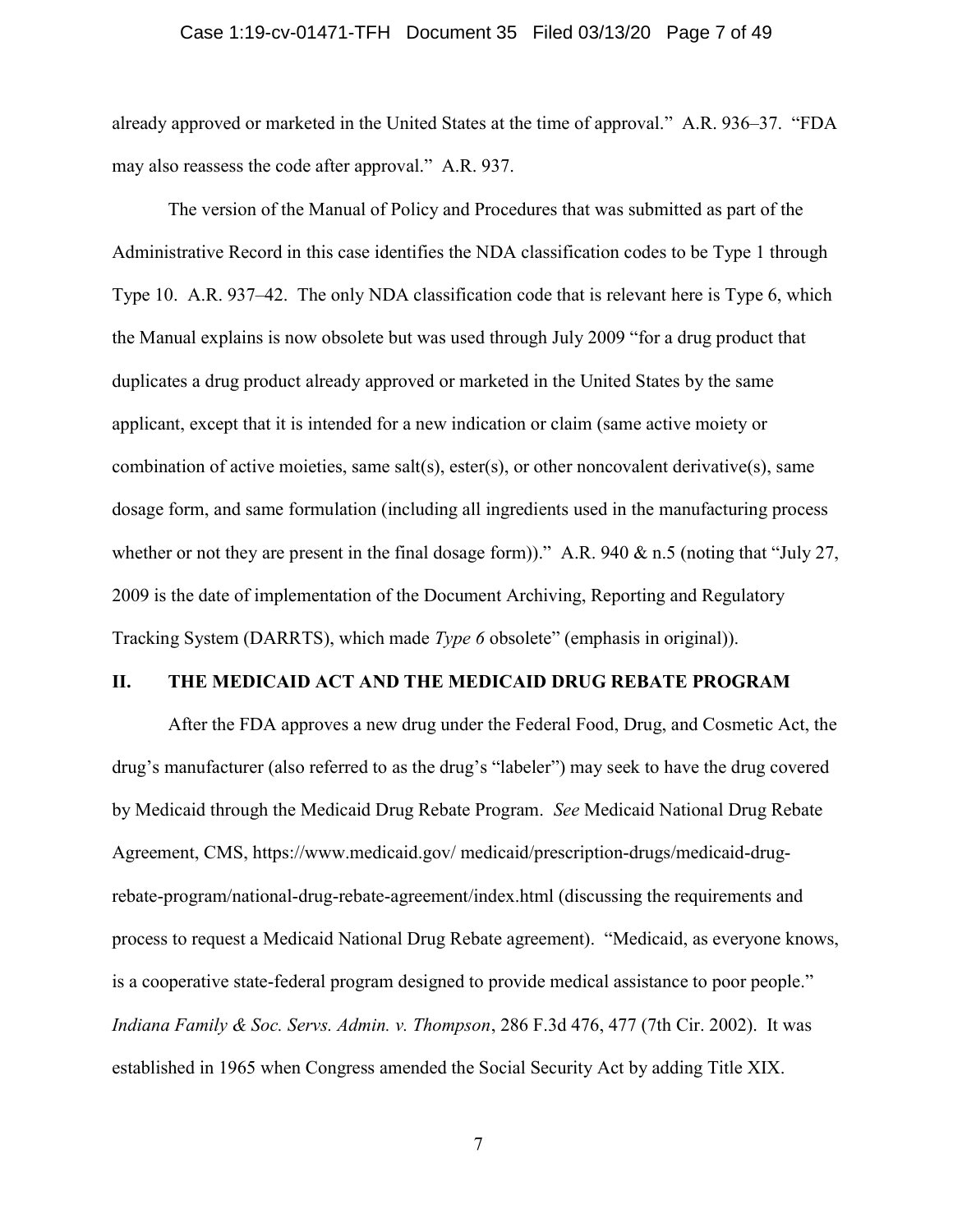### Case 1:19-cv-01471-TFH Document 35 Filed 03/13/20 Page 8 of 49

Pharm. Research & Mfrs. of Am. v. Walsh, 538 U.S. 644, 650 (2003). Each state establishes its own Medicaid plan but plans that are approved by the federal government are eligible to receive federal matching funds. Indiana Family & Soc. Servs. Admin., 286 F.3d at 477.

The Medicaid Drug Rebate Program—which, as already explained, is administered by CMS—is set forth in the Medicaid Act and serves to offset federal and state agencies' costs for covered outpatient drugs prescribed to Medicaid patients. 42 U.S.C. § 1396r-8(b); see Verified Compl. ¶ 16, ECF No. 1 (averring that drug manufacturers are required to "pay greater rebate amounts where price increases outpace the rate of inflation"). To participate in the Medicaid Drug Rebate Program a drug must be a "covered outpatient drug" as defined in the Medicaid Act and its manufacturer must have a rebate agreement with the Secretary of HHS. 42 U.S.C. §§ 1396r-8(a)(1),  $(k)(2)$ – $k(4)$ . Rebate agreements afford Medicaid coverage for qualifying drugs but mandate that the drug's manufacturer provide a rebate to participating states to reduce the costs of dispensed outpatient drugs that a state expends under its Medicaid plan. 42 U.S.C. §  $1396r-8(b)(1)(B)$ .

The Medicaid Act mandates how drug manufacturers must calculate the amount of rebate for "each dosage form and strength of a single source drug" under the Medicaid Drug Rebate Program. 42 U.S.C.  $\S$  1396r-8(c)(1)(A). A "single source drug" is defined in relevant part to mean a drug that is "produced or distributed under a new drug application approved by the Food and Drug Administration." 42 U.S.C. § 1396r-8(k)(7)(A)(iv). The Medicaid Act's implementing regulations state more particularly that a "single source drug means a covered outpatient drug that is produced or distributed under an original NDA approved by FDA and has an approved NDA number issued by FDA." 42 C.F.R. § 447.502. The regulations further state that "[f]or purposes of this definition and the MDR program, an original NDA means an NDA,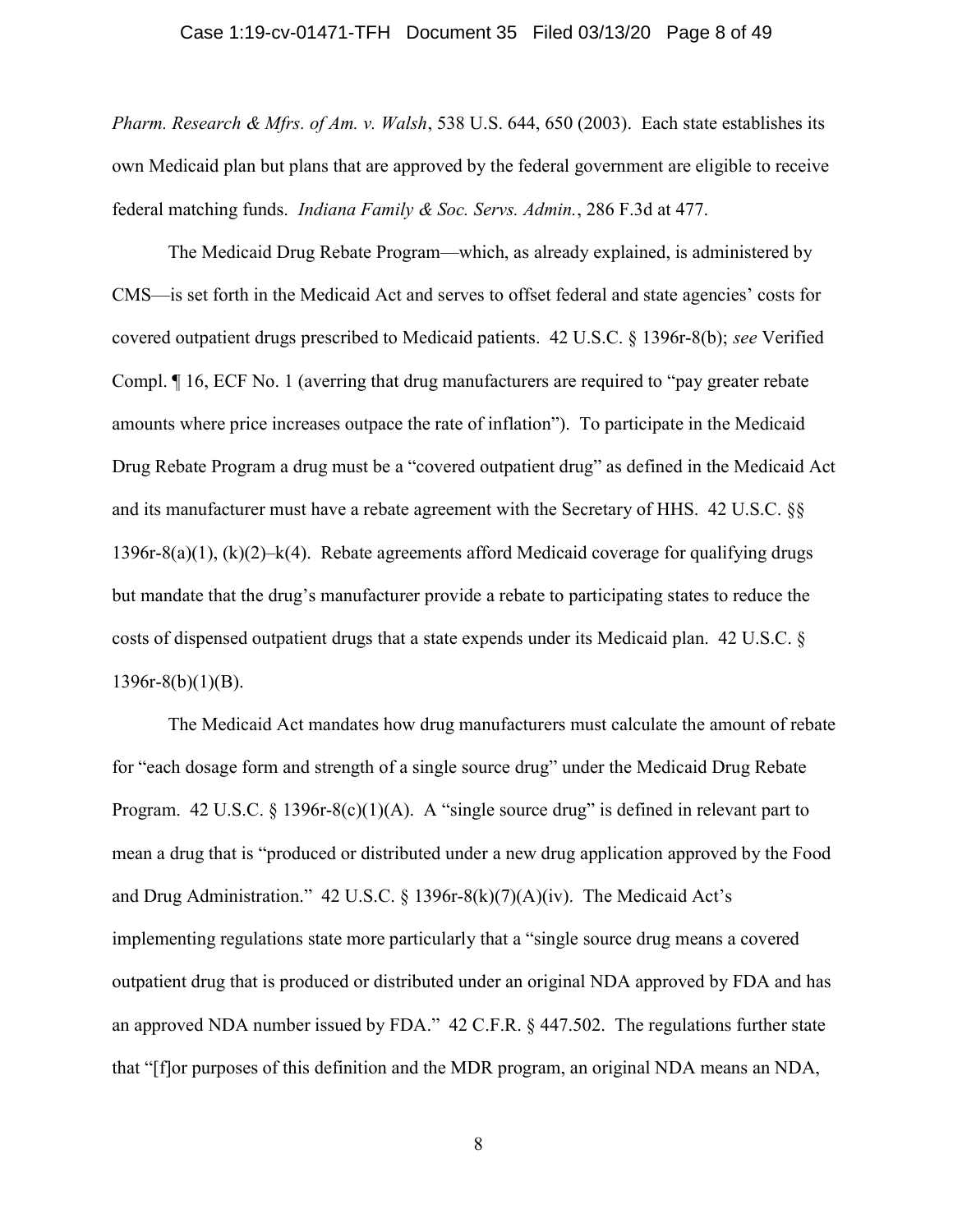#### Case 1:19-cv-01471-TFH Document 35 Filed 03/13/20 Page 9 of 49

other than an ANDA, approved by the FDA for marketing, unless CMS determines that a narrow exception applies."<sup>5</sup> *Id.* 

The Medicaid Act and its implementing regulations do not define "new drug application" or "NDA." As already discussed, however, the Food, Drug, and Cosmetic Act's implementing regulations define those terms to mean "the application described under § 314.50" including "all supplements to the application." 21 C.F.R. § 314.3(b). Accordingly, to summarize, a drug manufacturer must calculate the required rebate for each dosage form and strength of a covered outpatient drug that is being produced or distributed under an FDA-approved new drug application, as described in 21 U.S.C. § 314.50, including all supplements.

The calculated rebate amount for single source drugs is referred to as a "unit rebate amount (URA)" and consists of a basic rebate plus an additional rebate. 42 U.S.C. §§ 1396r- $8(c)(1)$ , (c)(2). The basic rebate amount equals the number of a drug's units the state paid for under its Medicaid plan multiplied by the greater of (1) the AMP minus the best price for the drug or (2) a statutorily set minimum rebate percentage of the drug's AMP. 42 U.S.C. § 1396r- $8(c)(1)$ . The additional rebate is the amount, if any, that the drug's AMP for a particular quarter exceeded the so-called "base date AMP," which is a covered outpatient drug's AMP for the third quarter of 1990 if the drug was FDA-approved on or before October 1, 1990, or the AMP for the

<sup>&</sup>lt;sup>5</sup> In a response to comments accompanying CMS's issuance of a final rule implementing provisions of the Patient Protection and Affordable Care Act of 2010, as amended by the Health Care and Education Reconciliation Act of 2010 (collectively the "Affordable Care Act"), the agency stated that the narrow exception involves circumstances in which "for the purposes of the Medicaid Drug Rebate (MDR) program, certain drugs might be more appropriately treated as if they were approved under an ANDA and classified as a noninnovator multiple source drug." Medicaid Program; Covered Outpatient Drugs, 81 Fed. Reg. 5,170, 5,191 (Feb. 1, 2016) (to be codified at 42 C.F.R. § 447).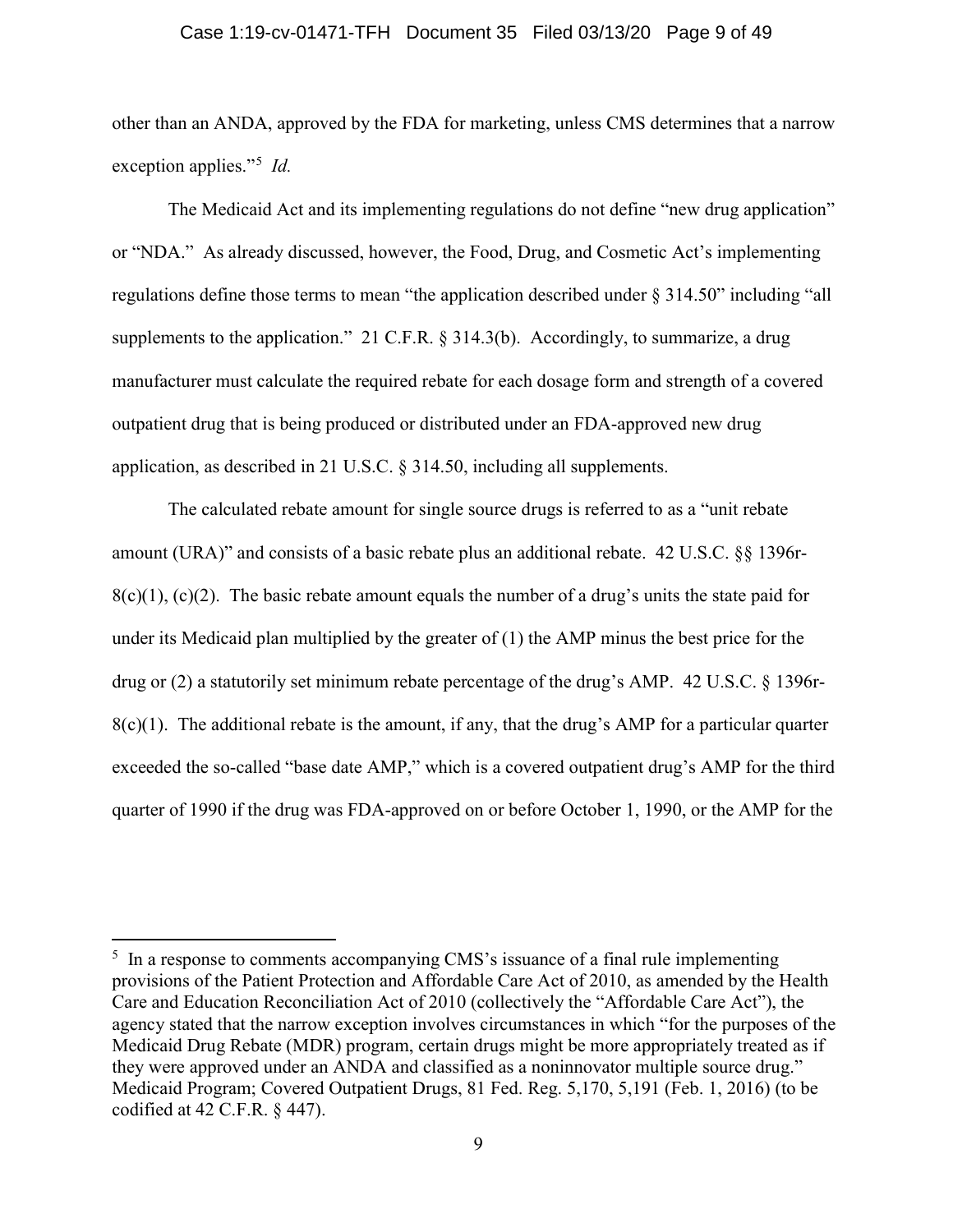first full quarter of sales if the drug was FDA-approved after that date, either of which is adjusted by an inflation factor.  $42$  U.S.C.  $\S$  1396r-8(c)(2).

As the plaintiff concedes, "the base date AMP is generally used to calculate Medicaid rebates for the entire life of the relevant drug product." Verified Compl. ¶ 1.

# **BACKGROUND**

# I. H.P. ACTHAR GEL'S FDA APPROVAL UNDER ORIGINAL NDA NUMBER 008372 AND EFFICACY SUPPLEMENT APPROVAL UNDER NOW DEFUNCT NDA NUMBER 022432

# A. In 1952, the FDA Approved H.P. Acthar Gel to be Marketed as a New Drug Under NDA Number 008372

Approximately 70 years ago, H.P. Acthar Gel's original manufacturer applied to the FDA

for approval to market the drug commercially in the United States. A.R.  $51<sup>6</sup>$  The FDA assigned

the application a six-digit NDA number, which was 008372. A.R. 51. At that time—unlike

today—"drug manufacturers only had to show the drug was safe for use in humans" without

proving the drug's efficacy.<sup>7</sup> A.R. 509.

In 1952, the FDA approved NDA number 008372, which allowed Acthar's manufacturer

to market the drug to treat about 50 indications.<sup>8</sup> A.R. 29, 183, 355, 859. Infantile spasms (IS)

was not one of the approved indications. A.R. 183. By 1958, however, Acthar was regarded as a

 $6$  Indicating that Acthar was approved in 1952, in which case the application was filed no later than that year.

<sup>&</sup>lt;sup>7</sup> See United States v. Sage Pharm., Inc., 210 F.3d 475, 478 (5th Cir. 2000) (stating that, "[i]n 1962, the [Federal Food, Drug, and Cosmetic Act] was amended to require NDAs to show that a drug is not only safe, but also effective for its intended uses").

<sup>&</sup>lt;sup>8</sup> According to the FDA, a "label is the official description of a drug product [that] includes indication (what the drug is used for); who should take it; adverse events (side effects); instructions for uses in pregnancy, children, and other populations; and safety information for the patient."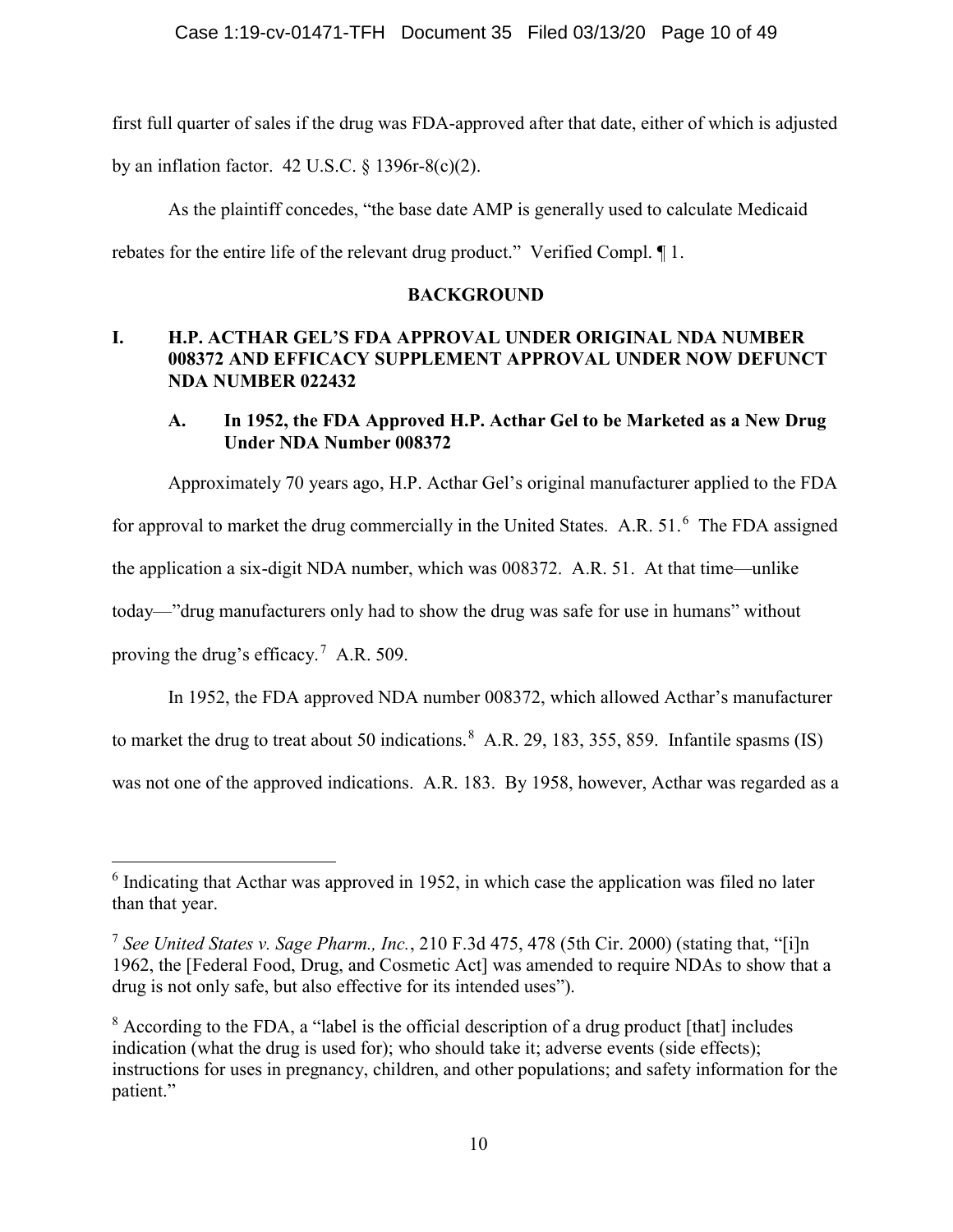### Case 1:19-cv-01471-TFH Document 35 Filed 03/13/20 Page 11 of 49

successful off-label treatment for the disease. A.R. 29. Indeed, over time, Acthar became the premier treatment for infantile spasms. A.R. 29, 344, 735.

Over the course of several decades, Acthar's NDA number 008372 was the subject of numerous supplement applications to make labeling and other changes, including expanding Acthar's label indications to add the treatment of multiple sclerosis. See A.R. 52 (indicating that Acthar was never assigned a different NDA number until 2008), 723–26 (identifying supplement applications), 859 (stating that Acthar's label was expanded in 1972 to include multiple sclerosis). The drug's use to treat infantile spasms, however, continued to be off label. See A.R. 754 (noting "the continued off-label use of Acthar Gel" for infantile spasm treatment through 2010).

## B. In 2006, Questcor Unsuccessfully Submitted an Efficacy Supplement to Add Infantile Spasms to Acthar's Label Indications

By 2003, Questcor owned Acthar and sought FDA approval to have the drug designated an "orphan drug" to treat infantile spasms.<sup>9</sup> A.R. 710 (referring to Questcor's February 24, 2003) request). The Office of Orphan Products Development granted the requested orphan drug designation via a letter dated May 21, 2003. A.R. 710–11. The letter stated, however, that final approval to market Acthar as an orphan drug would be reserved until Questcor secured FDA approval to market Acthar to treat infantile spasms. A.R. 710.

Three years later, Questcor submitted an application to the FDA seeking approval to market Acthar as an infantile spasm treatment by adding that indication to the drug's existing

 $9$  An "orphan drug" is a drug "intended for the safe and effective treatment, diagnosis or prevention of rare diseases/disorders that affect fewer than 200,000 people in the U.S., or that affect more than 200,000 persons but are not expected to recover the costs of developing and marketing a treatment drug." Office of Orphan Products Development, U.S. Food and Drug Administration, https://www.fda.gov/about-fda/office-special-medical-programs/office-orphanproducts-development.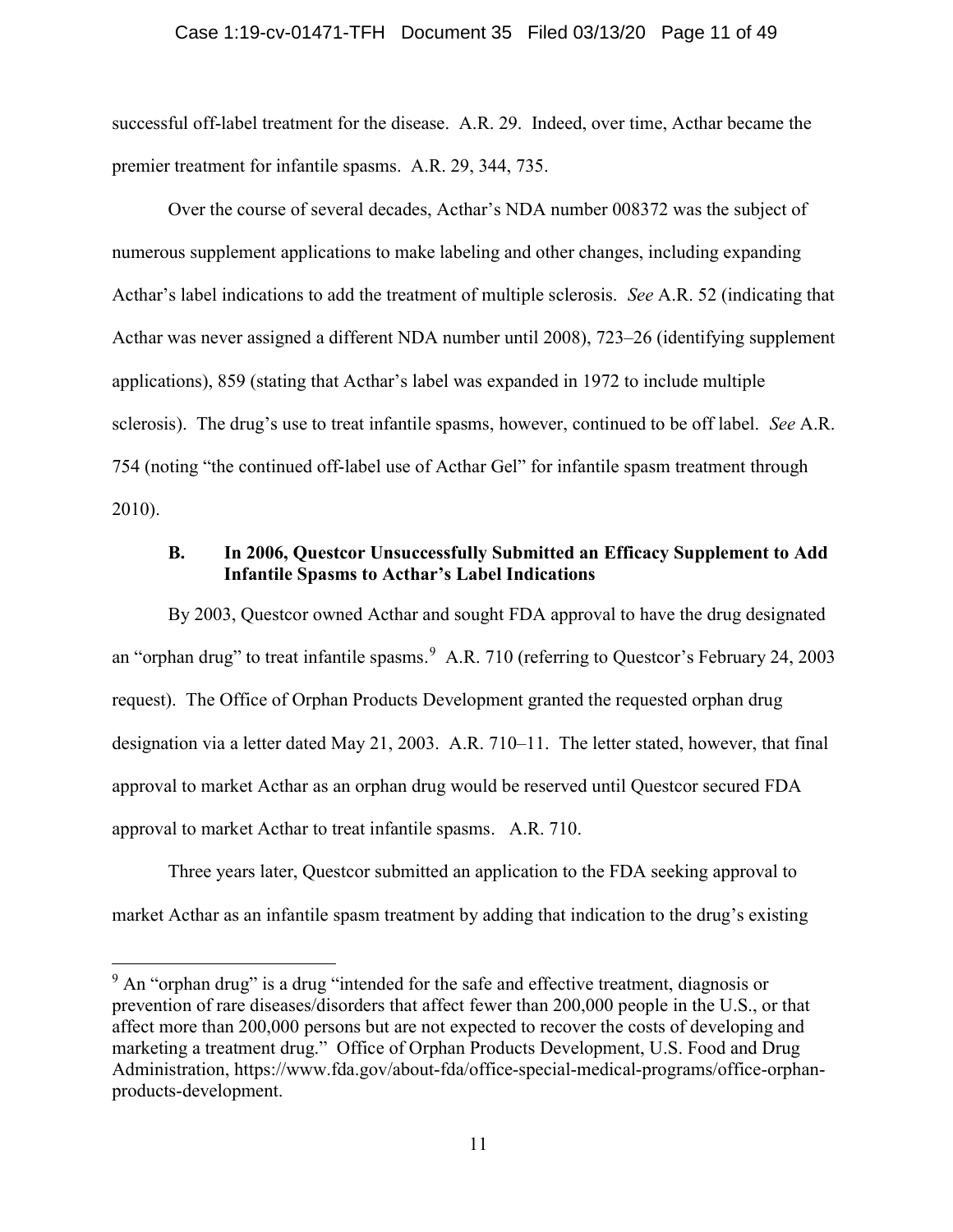#### Case 1:19-cv-01471-TFH Document 35 Filed 03/13/20 Page 12 of 49

label. A.R. 65 (stating that "[t]his supplemental application proposes to add the treatment of infantile spasms to reduce or eliminate spasms and the hypsarrhythmic electroencephalogram pattern to the indications and usage section of the package insert for H.P. Acthar® Gel") (formatting omitted), 577 (stating that Acthar's label would be expanded by "adding the indication of infantile spasms"), 856. A.R. 65. The application was dated June 16, 2006 and was submitted to the FDA's Division of Metabolism and Endocrinology Products. A.R. 65, 856. Questcor's application was presented as an "efficacy supplement" to NDA number 008372. A.R. 188, 694, 735, 891. The FDA assigned the application Supplement Number S-039. A.R. 694, 735, 891.

On May 10, 2007, the FDA's Division of Metabolism and Endocrinology Products rejected Questcor's application by issuing a "Not Approvable" letter that cited "numerous deficiencies, including the lack of a bridge between this specific product and the products used in the various published studies." A.R. 344; accord A.R. 65–67, 856. Significantly, the Not-Approvable letter stated that the Division of Metabolism and Endocrinology Products had conferred with epilepsy subject-matter experts at the agency's Division of Neurology Products and determined that the Division of Neurology Products "should have regulatory and scientific oversight" of Questcor's application. A.R. 66.

## C. In 2009, Questcor Resubmitted the Efficacy Supplement Application and the FDA Assigned it an NDA Number for Administrative Tracking and to Facilitate the FDA Division of Neurology Products' Review

After the Not-Approvable letter notified Questcor that the Division of Neurology Products should be handling the efficacy supplement application, Questcor began conferring with that division about how to resubmit the application to secure FDA approval. See A.R. 189, 344, 875, 869. Questcor ultimately resubmitted the application on December 10, 2009. A.R. 869.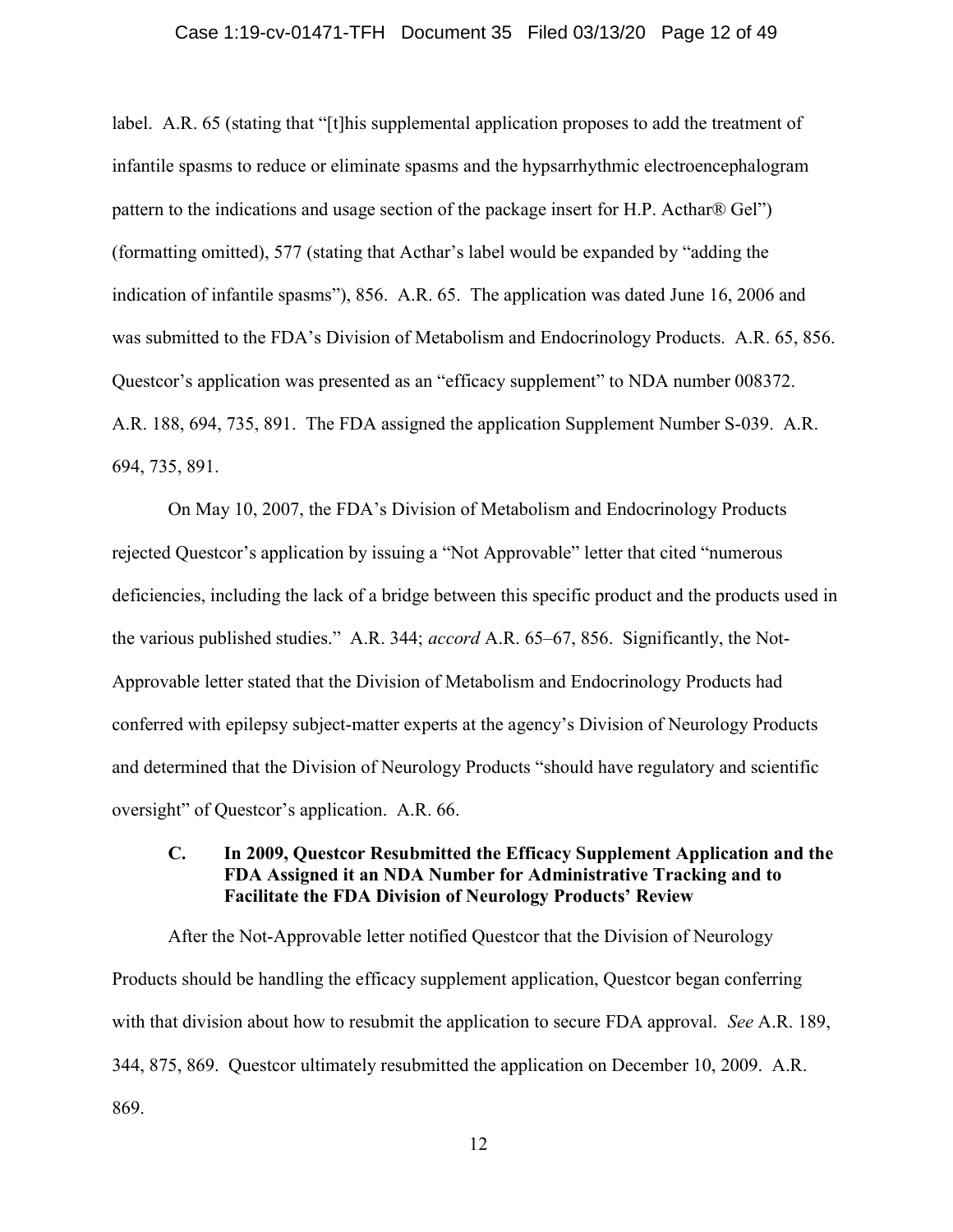### Case 1:19-cv-01471-TFH Document 35 Filed 03/13/20 Page 13 of 49

The Division of Neurology Products viewed Questcor's resubmission to be a "response" to the FDA's May 10, 2007 Not-Approvable letter and "redesignated" it as a "Type 6 NDA" for that division's review. A.R. 344, 856–57, 869. A contemporaneous file memorandum that discussed changing the resubmission's regulatory classification noted that a "Type 6 NDA" was "an efficacy supplement that is designated . . . as a new NDA and assigned a new NDA number for administrative purposes (e.g., to facilitate the review of a supplement for an indication for which the scientific expertise lies in a division different from the parent division for the original application)." A.R. 857 n.\* (emphasis added). And a later email from the FDA to a CMS official confirmed that the agency "created Type-6 NDAs when an efficacy supplement was submitted for an indication to be reviewed by [a] Division other than the Division responsible for the parent (original) NDA to ensure that all of the documents submitted for review in support of a new indication would be sent to the appropriate Division." A.R. 157. The FDA explained that "[i]n the case of Acthar Gel, the parent NDA (008372) and all of its supplements were reviewed by the Division of Metabolic and Endocrine Products and review of the infantile spasms indication was conducted by the Division of Neurology Products." A.R. 157.

Mallinckrodt agrees that "[t]he agency took this action because it concluded the IS [infantile spasm] indication was fundamentally different from the other uses for which the product had been approved, and required review by a different component within FDA than had to date been responsible for the drug." Verified Compl. ¶ 30. Mallinckrodt also does not dispute that the Type 6 designation "was used for drug products that had already been approved or marketed by the same applicant, but were intended for a new indication or claim." Verified Compl. ¶ 30 (emphasis added).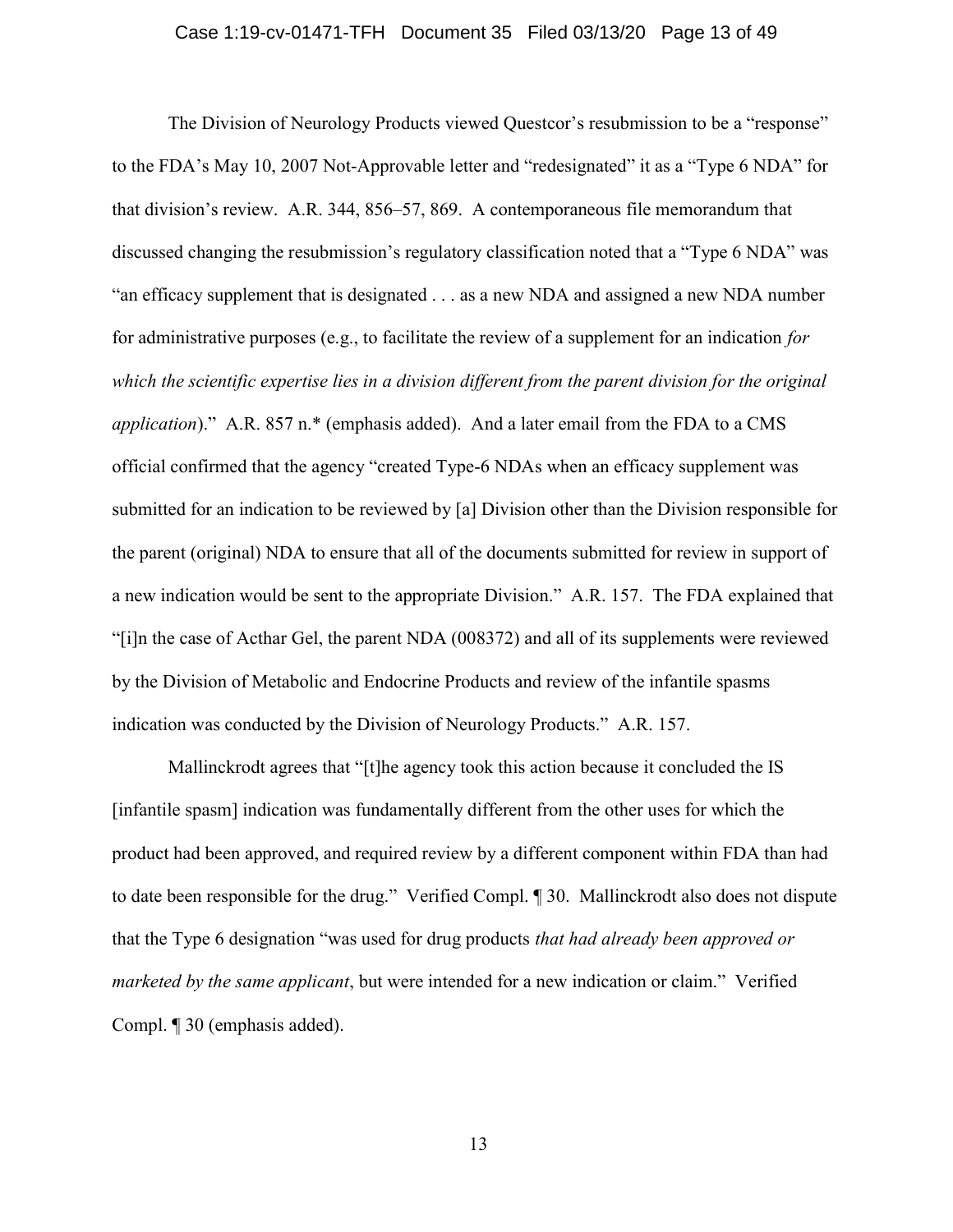The FDA assigned an administrative tracking number—NDA number 022432—to the resubmission. A.R. 708.

## D. In 2010, The FDA Approved Questcor's Efficacy Supplement Application to Add Infantile Spasms to Acthar's Label and Directed Questcor to Stop Using NDA Number 022432 in Favor of Acthar's Original NDA Number 008372

In 2010, the FDA approved Questcor's efficacy supplement application to add infantile spasms to Acthar's label indications. A.R. 702–707. Importantly, the FDA's letter made clear that the agency was phasing out its use of NDA number 022432, as demonstrated by the FDA's instructions to Questcor to address all submissions "to the original NDA 008372 for this drug product" and to stop using NDA number 022432, A.R. 706 (stating "[i]n the future, do not make submissions to this NDA [022432] except for the final printed labeling"). The FDA's letter also required Questcor to submit a risk evaluation and mitigation strategy (REMS) and directed the company to identify the submission as an "NDA 008372 REMS Assessment," "New Supplement for NDA 008372," and "New Supplement (New Indication for Use) for NDA 008372." A.R. 705 (formatting omitted).

In early 2011, Questcor submitted the required final printed labeling under NDA number 022432 and then submitted an application—referred to as a "Changes Being Effected Labeling Supplement"—to revise the labeling for NDA number 008372. A.R. 700. Questcor explained that it was requesting the labeling revision to NDA number 008372 "[i]n order for the approval of the indication for the Treatment of Infantile Spasms to be associated with the parent NDA number, 08-372, since the tracking NDA number [022432] will no longer be used." A.R. 694 (emphasis added). The application further identified "tracking NDA 22,432" as a "Supplemental NDA for Treatment of Infantile Spasms" and "efficacy supplement." A.R. 700. The FDA approved the labeling revision nearly four years later on March 24, 2015 and, once again, reiterated that "the tracking NDA number 022432 will no longer be used." A.R. 688.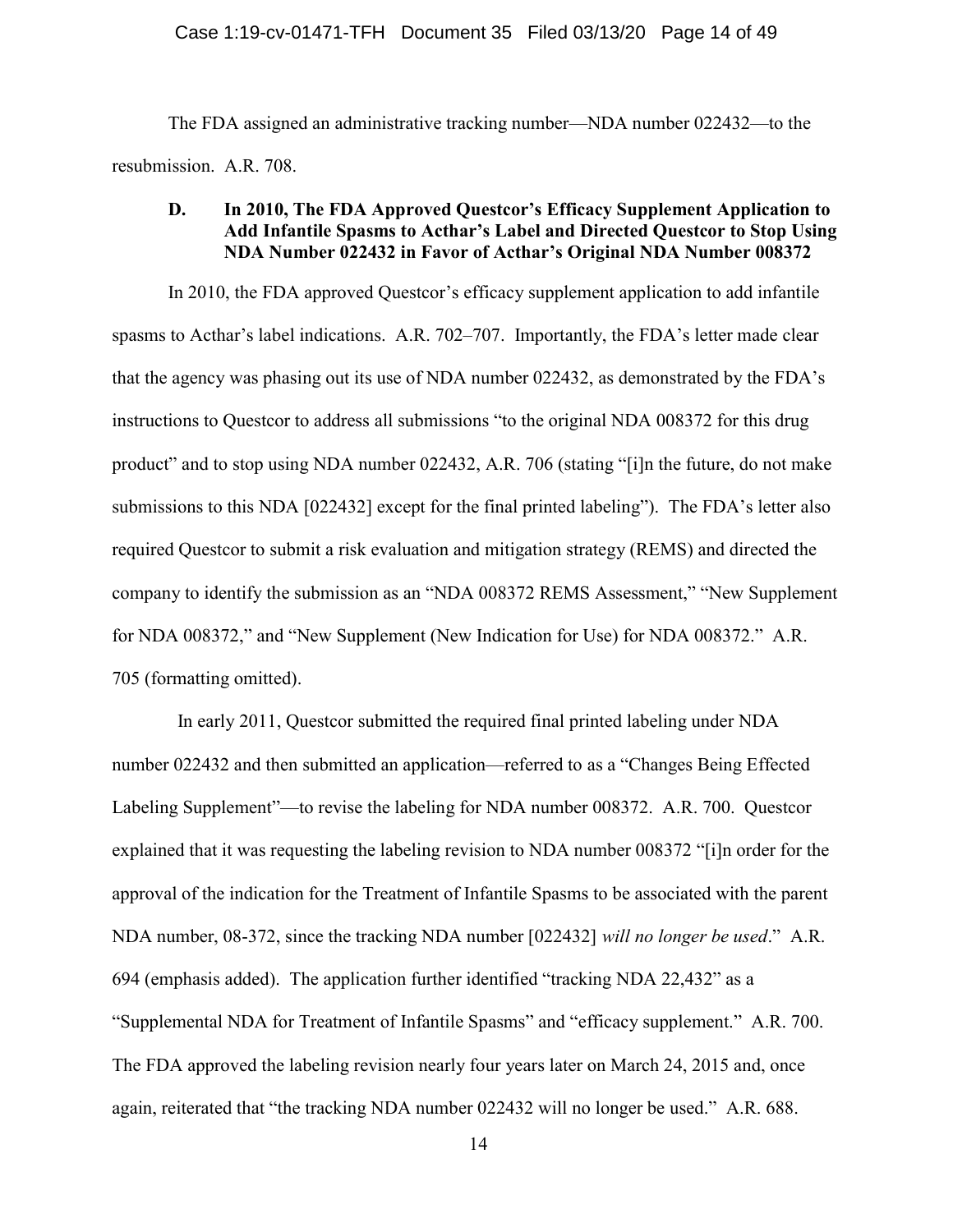## II. QUESTCOR SEEKS TO RESET THE BASE DATE AMP FOR ACTHAR

About three months after the FDA first rejected Questcor's initial efficacy supplement in 2007, Questcor raised Acthar's price from \$1,650 to \$23,269 per vial. A.R. 144, 636. Despite this price hike, however, Questcor grew antsy several years later about what it perceived to be the drug's curtailed profitability under the Medicaid Drug Rebate Program, as demonstrated by a letter Questcor's General Counsel<sup>10</sup> sent to CMS on May 8, 2012. See A.R. 141, 145.

Questcor's letter sought to reset Acthar's base date AMP—and thereby lower the company's Medicaid rebate liability—based on what Questcor characterized as the "significant revisions to the Acthar label" that were required by the FDA's 2010 approval to add infantile spasms as an indication. A.R. 141–149. Questcor contended that Acthar's rebate liability was greater than its Medicaid revenue and, as a result, the company was losing money by participating in the Medicaid Drug Rebate Program. A.R. 145. Questcor went on to insinuate that Acthar's ongoing participation in the program might be "untenable," A.R. 142, if its rebate liability was not reduced, A.R. 145. Questcor therefore proposed setting a new base date AMP to decrease Acthar's rebate liability,  $11$  A.R. 141, and "thereby ensure Questcor's continued participation in and payment of rebates under the MDRP [Medicaid Drug Rebate Program]," A.R. 146.

 $10$  Questcor's General Counsel at that time also served as a Senior Vice President and Corporate Secretary. A.R. 147.

 $11$  Questcor's letter seeking a new base date AMP went on to suggest that Questcor's exit from the Medicaid Drug Rebate Program was not "in the interest of CMS, as we believe state Medicaid programs likely still will be required to cover Acthar's use for infantile spasms even if Questcor does exit the program." A.R. 142. According to Questcor, the Early and Periodic Screening, Diagnostic and Treatment (EPSDT) benefit would provide Medicaid coverage "for children who need Acthar even if Questcor withdrew" from the Medicaid Drug Rebate Program. A.R. 142 n.3.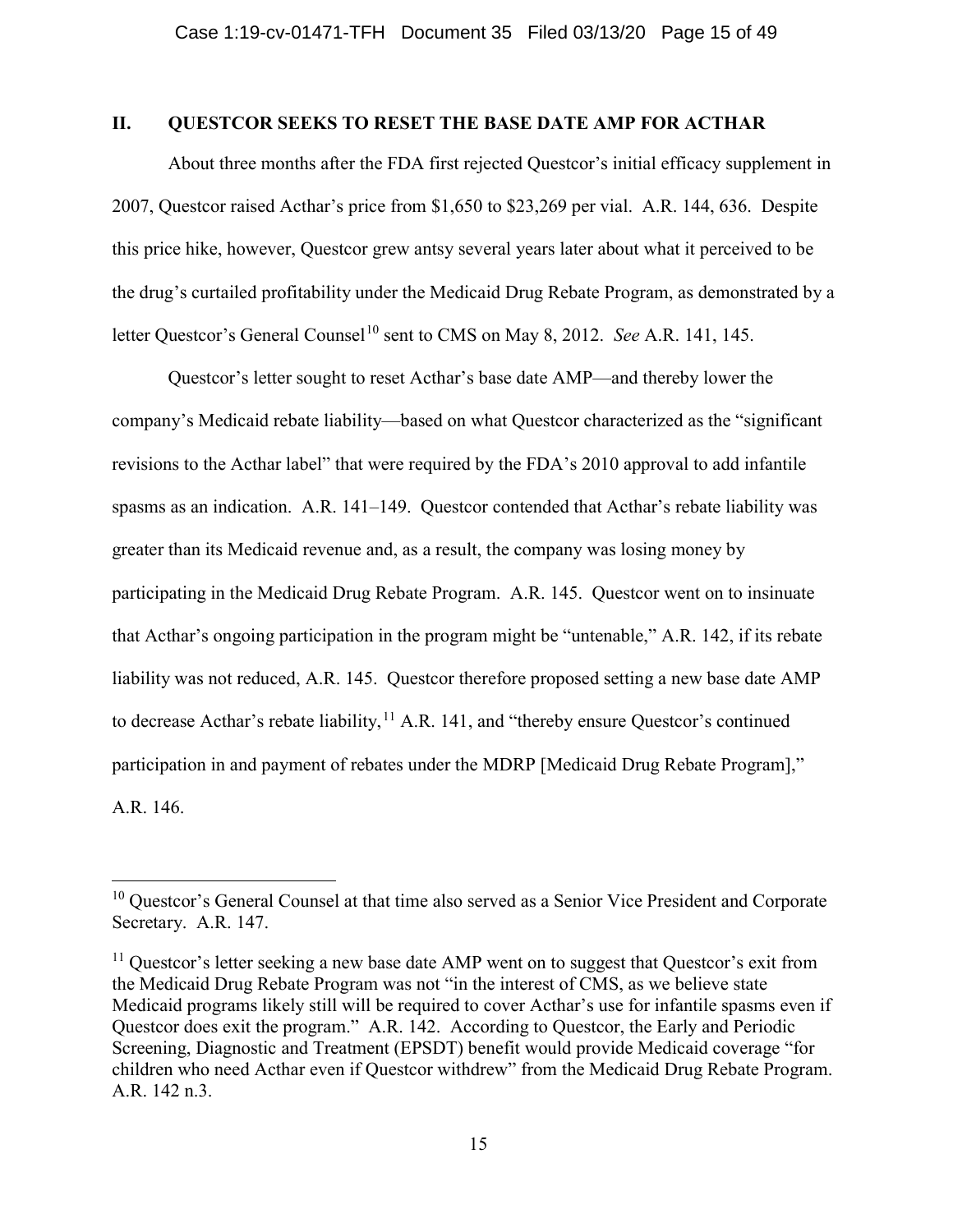#### Case 1:19-cv-01471-TFH Document 35 Filed 03/13/20 Page 16 of 49

Questcor, through its General Counsel, offered two alternative approaches to implement a new base date AMP and keep Questcor in the Medicaid Drug Rebate Program. A.R. 141–142. Questcor's "preferred" approach was "for CMS to permit the Company to establish a new base date AMP for the *current* Acthar NDC-9 [National Drug Code]<sup>12</sup> for use on a prospective basis upon the issuance of the Covered Outpatient Drug final rule," which Questcor noted was a proposed rule that would allow manufacturers to reset the base date AMP for existing drugs "using the revised definition of AMP included in the Patient Protection and Affordable Care Act of 2010 ('ACA')." A.R. 141–42 (emphasis in original). The second approach would require Questcor to obtain a new National Drug Code based on the "major label revision" required in the FDA's 2010 approval to add infantile spasms as an indication. A.R. 142. Upon receiving the new National Drug Code, Questcor would then "calculate and report a new base date AMP for the product in accordance with MDRP [Medicaid Drug Rebate Program] standards." A.R. 142.

Although Questcor's letter portrayed the FDA approval to add infantile spasms to Acthar's label as a "major label revision," A.R. 142, and a "significant revision . . . in the conditions under which [Acthar] will be marketed and distributed," A.R. 144, at no point did Questcor suggest that Acthar with the infantile spasm indication was an entirely new drug that qualified for a new base date AMP based on the FDA's assignment of NDA number 022432 to

<sup>&</sup>lt;sup>12</sup> The FDA's National Drug Code Directory website explains that "[d] rug products are identified and reported using a unique, three-segment number, called the National Drug Code (NDC), which serves as a universal product identifier for drugs. FDA publishes the listed NDC numbers and the information submitted as part of the listing information in the NDC Directory[,] which is updated daily." Nat'l Drug Code Directory, U.S. Food & Drug Admin., https://www.fda.gov/ drugs/drug-approvals-and-databases/national-drug-code-directory (last visited July 30, 2019). The National Drug Code consists of digits that identify the labeler, product, and package size and type. See 21 C.F.R. § 207.33(a). The FDA assigns the labeler code. 21 C.F.R. § 207.33(b)(1)(i). The drug manufacturer proposes the product and packaging codes. 21 C.F.R.  $$207.33(d).$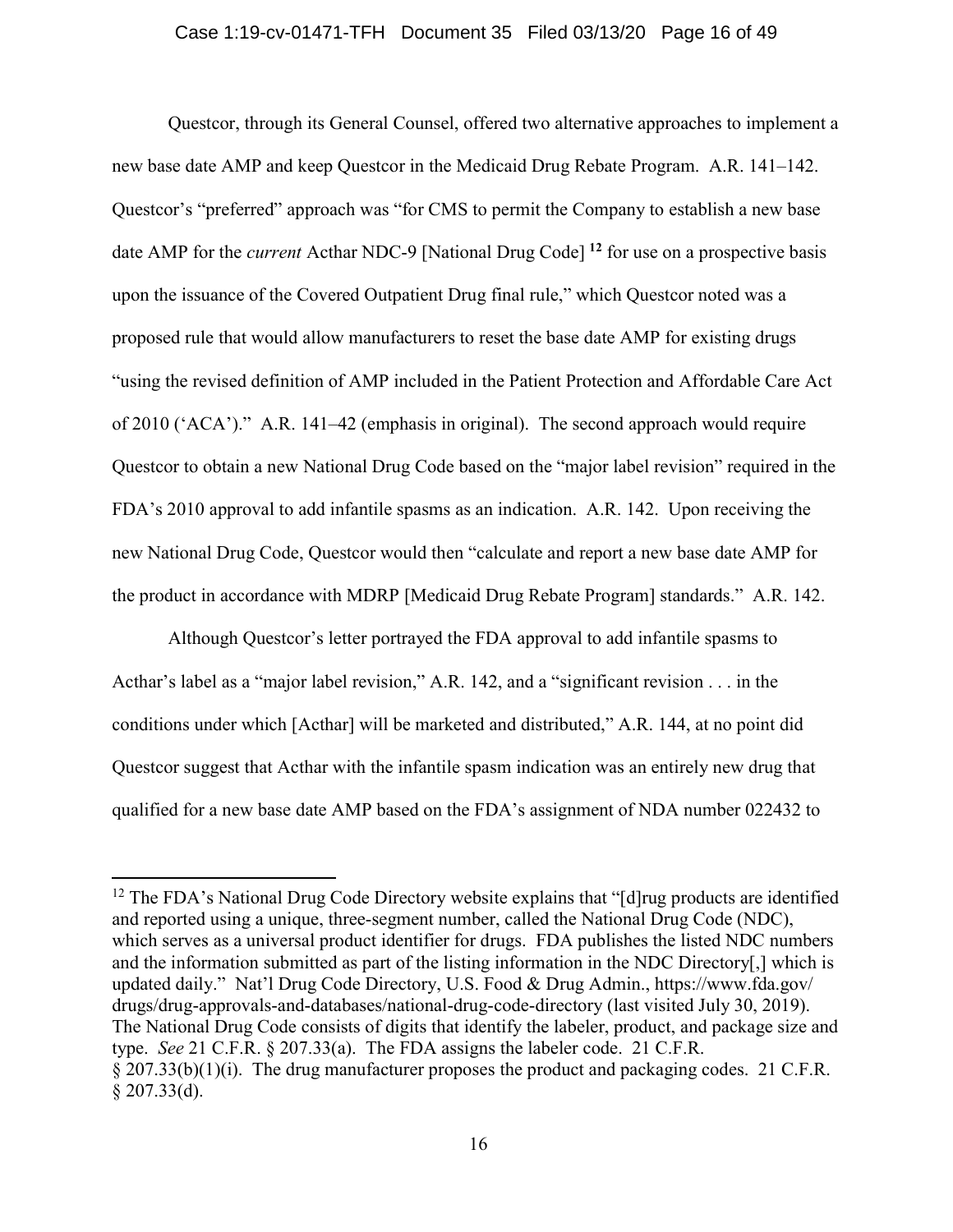the supplement application approved in 2010. To the contrary, Questcor expressly stated that it was "the FDA's recent expansion and revision of the Acthar label" that "provide Questcor and CMS with the ability to reset the Acthar base date AMP going forward." <sup>13</sup> A.R. 146.

On August 6, 2012, CMS responded to Questcor's request to set a new base date AMP

for Acthar. A.R. 148. CMS granted the request but jettisoned Questcor's two proposed

approaches. A.R. 148. Instead, CMS indicated that it was granting the request because Acthar

with the infantile spasm indication was a new drug product that the FDA had approved under a

different NDA "from the original product":

As noted in your letter, the Food and Drug Administration (FDA) recently approved Acthar Gel for use in treating infantile spasms. It is your position in light of FDA's approval that Acthar is eligible for a new base[] date AMP.

We have reviewed your request and agree that Acthar Gel is eligible for a new base date AMP. Section  $1927(c)(2)(A)$  defines the base date AMP, in part, for each single source or innovator multiple source drug approved by the FDA before or after October 1, 1990. In accordance with that provision, the base date AMP is calculated based on the new drug application which is approved by the FDA, not the national drug code (NDC). Therefore, given that the recently approved Acthar Gel was approved under a different  $[NDA<sup>14</sup>]$  from the original product, Questcor may set a new base date AMP for this drug.

. . .

For the purpose of the Medicaid Drug Rebate Program we believe the assignment of a new NDC-9 to the recently approved Acthar Gel would be necessary. We

 $13$  Indeed, Questcor's outside counsel contacted officials at CMS in January 2012 to request a meeting to discuss whether Acthar was entitled to a new base date AMP in light of the fact that it "recently received FDA approval for a *revised label* for its product H.P. Acthar Gel  $\dots$ " A.R. 648 (emphasis added). And Questcor's letter requesting to change Acthar's base date AMP contained a footnote stating that "Questcor believes that the FDA's changes to the Acthar label, including the addition of the infantile spasms indication, qualify the drug for a new product code or NDC-9." A.R. 77 n.10 (emphasis added).

<sup>&</sup>lt;sup>14</sup> CMS's response inadvertently referred to a National Drug Code (NDC) rather than New Drug Application (NDA), see A.R. 148, but that error was later corrected in a letter dated September 19, 2012, which stated that "we would like to correct our earlier reply to note that because Acthar was approved under a new NDA, Questcor may set a new base date AMP," A.R. 169.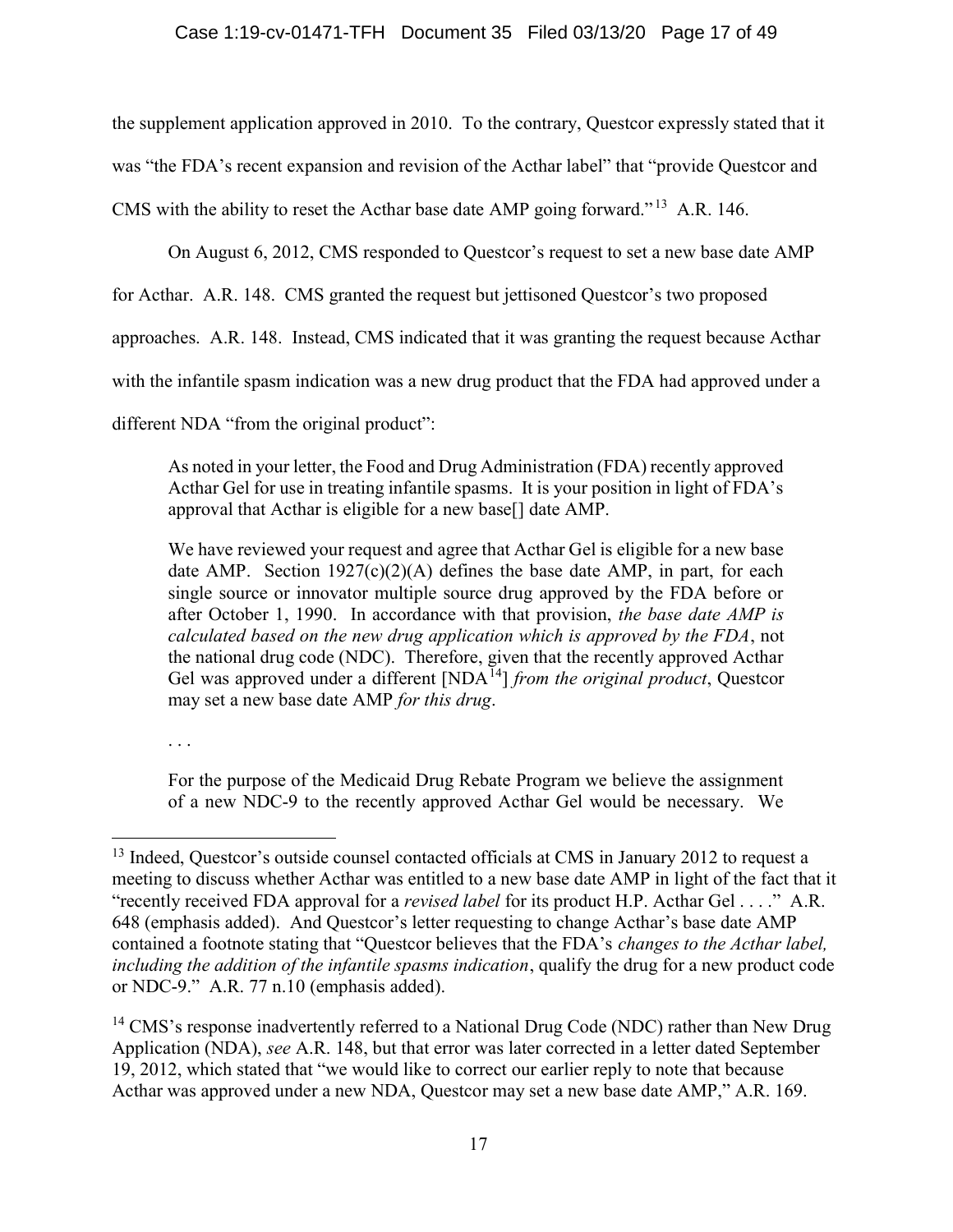understand Questcor's concerns regarding how this option might create some confusion; however, the Centers for Medicare & Medicaid Services (CMS) does not have the current capability to allow a manufacturer to replace the original reported base date AMP with a new base date AMP midway through the life of a product.

A.R. 617 (emphases added). Accordingly, CMS authorized Questcor to set a new base date

AMP for Acthar based on the now defunct NDA number 022432, but directed Questcor to secure

a new National Drug Code for the drug. A.R. 148–49. At that time, Acthar's National Drug

Code was 63004-7731-01. See A.R. 151 (identifying the "original NDC 63004-7731-01").

Questcor obtained a new National Drug Code for Acthar in 2013, which was 63004-8710-01.

A.R. 30, 54, 137.

# III. CMS DISCOVERS THAT NDA NUMBER 002432 WAS RENDERED OBSOLETE UPON APPROVAL AND THE LABEL REVISION AUTHORIZING QUESTCOR TO MARKET ACTHAR FOR INFANTILE SPASMS WAS CONSOLIDATED UNDER NDA NUMBER 008372

Over the next several years, it became apparent that CMS might have been misguided in

its decision to allow Questcor to reset Acthar's base date AMP based on the fact that Questcor's efficacy supplement application was provisionally assigned a different NDA number. First, the FDA's October 15, 2010 letter approving Questcor's application to revise Acthar's label to include infantile spasms as an indication expressly stated that Questcor should use NDA number 008372 and not NDA number 002432 for all future submissions. A.R. 312. Although Questcor arguably alluded to this fact in a footnote to its May 2012 letter requesting to change Acthar's base date AMP, see A.R. 74 n.4, that footnote did not make clear that, with the exception of Questcor's submission of final carton and container labels,<sup>15</sup> NDA number 002432 became

<sup>&</sup>lt;sup>15</sup> The FDA's October 15, 2010 approval letter directed Questcor to submit final carton and container labels and designate the submission as "for approved NDA 022432." A.R. 309. The letter mandated, however, that all "other submissions should be addressed to the original NDA 008372 for this drug product, not to this NDA." A.R. 312.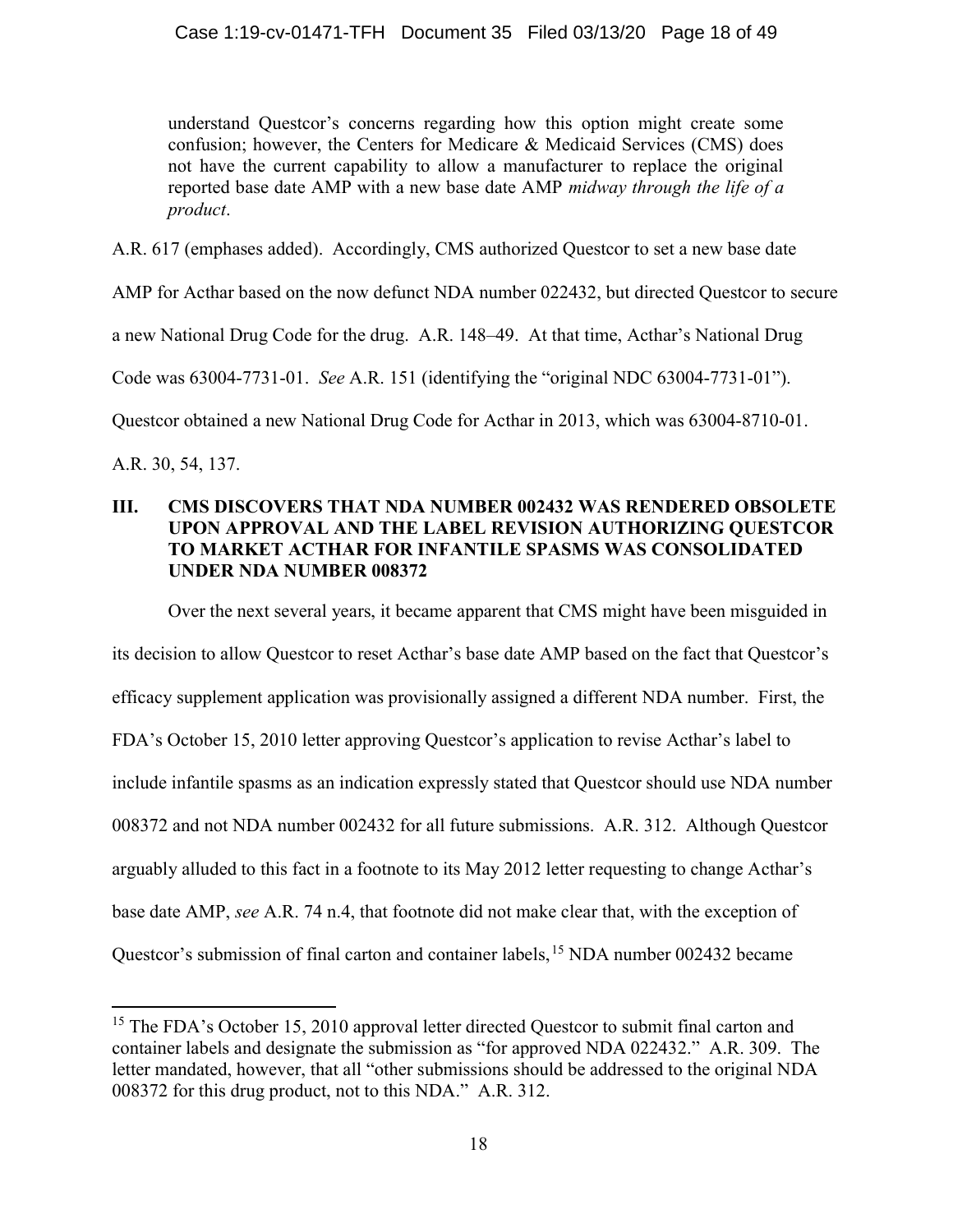### Case 1:19-cv-01471-TFH Document 35 Filed 03/13/20 Page 19 of 49

obsolete upon approval. See A.R. 74 n.4 (stating that "Acthar's original NDA is number 08-372, and the FDA has informed Questcor that the agency intends to revise its record so that the approval for infantile spasms is reflected as part of the product's original NDA, No. 08-372" but "[t]hat has not yet occurred").

In addition, a private research analyst contacted CMS by email on September 6, 2012 only a month after CMS approved Questor's request to lower Acthar's base date AMP—and questioned CMS's rationale for authorizing Questcor to reset Acthar's base date AMP based on the provisional NDA number given that the drug had not otherwise changed. See A.R. 170–72. The analyst stated that she was "trying to understand the circumstances under which Medicaid would pay MORE for this drug that was first approved by FDA in 1952." A.R. 170 (emphasis in original). She then posed several queries, including: "If a type 6 NDA is an administrative change . . . is it really possible that this type of NDA could possibly trigger a 76.9% loss to Medicaid on each Medicaid vial, with a current AWP of more than \$34,000?" The analyst commented that "[i]t's hard to imagine that there is any common sense rationale that would permit this." A.R. 172. She also asked whether there was "some other change from sNDA 8372 and NDA 22432 in the drug beyond the wrong FDA reviewing department" and expressed her opinion that "[t]here is no doubt that taxpayer dollars will be wasted." A.R. 172.

About nine months later, on May 28, 2013, a CMS official emailed Questcor's Director of Business Analytics and Evaluation to request that Questcor correct Acthar's base date AMP. A.R. 164. The CMS official observed that Acthar's National Drug Code number was associated with a product that was approved under NDA 008372 and stated that Questcor therefore needed to "follow the baseline data" for Acthar that was historically associated with that NDA number at the time Questcor purchased the drug. A.R. 165. The CMS official directed Questcor to several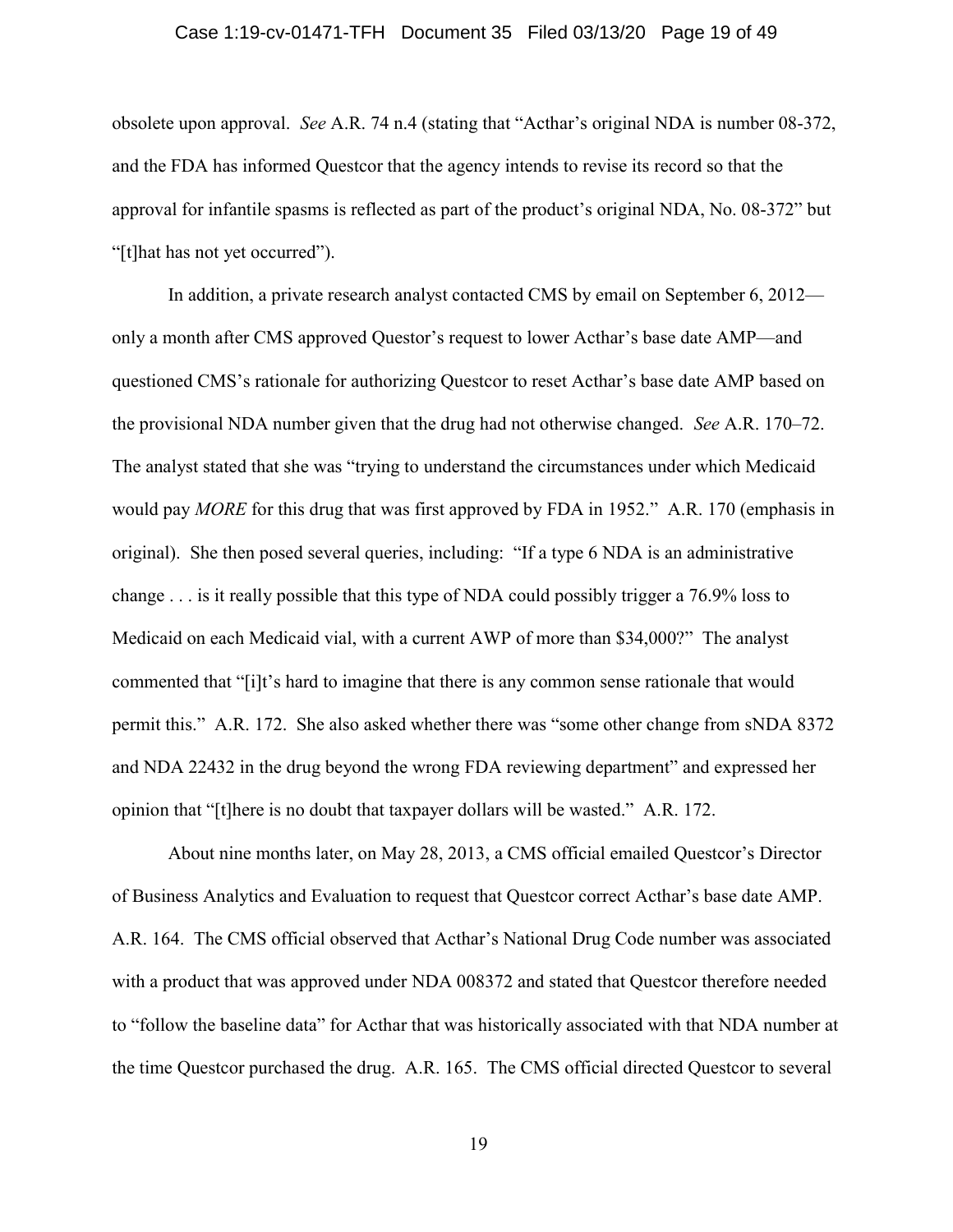### Case 1:19-cv-01471-TFH Document 35 Filed 03/13/20 Page 20 of 49

numbered agency publications for guidance about a drug product's base date AMP being tied to the NDA number rather than the National Drug Code number. A.R. 165.

Later that same year, an official from the Ohio Department of Medicaid contacted CMS by email to ask why Acthar's National Drug Codes 63004-7731-01 and 63004-8710-01 had different base date AMPs when both products appeared to be the same drug. A.R. 163. A CMS official responded and said that "[t]he new Acthar H.P. NDC is being marketed pursuant to a new NDA, and therefore the product has a different base AMP quarter." A.R. 163.

Another year or two passed before a CMS official emailed the FDA's Center for Drug Evaluation and Research on October 9, 2015 and requested that the Center identify the correct NDA number for Acthar. A.R. 159. The CMS official pointed out that searches for Acthar on the FDA's website drugs@fda.gov resulted in "two different NDA numbers [being] referenced— 008372 and 022432." A.R. 159. The CMS official noted that the approval letter associated with NDA number 022432 "indicates that NDA number 022432 will no longer be used." A.R. 159– 60. The CMS official then asked whether "that mean[s] tha[t] the only NDA used for the marketing of Acthar HP gel is 008372?" A.R. 160. The CMS official also asked whether "the information referencing NDA 022432 [will] be removed from drugs@fda?" A.R. 160. A Drug Information Specialist from the Center responded and said that he "confirmed that the only active NDA for HP Acthar Gel is 008372" and he was "notifying the Drugs@FDA team about the older NDA"—i.e., NDA number 022432. A.R. 159.

A couple of months later, on November 24, 2015, CMS's Director for the Division of Pharmacy at the Center for Medicaid and CHIP Services contacted the official who signed the FDA's March 24, 2015 letter approving Questcor's "Changes Being Effected" supplemental new drug application—which effectively consolidated under NDA number 008372 the labeling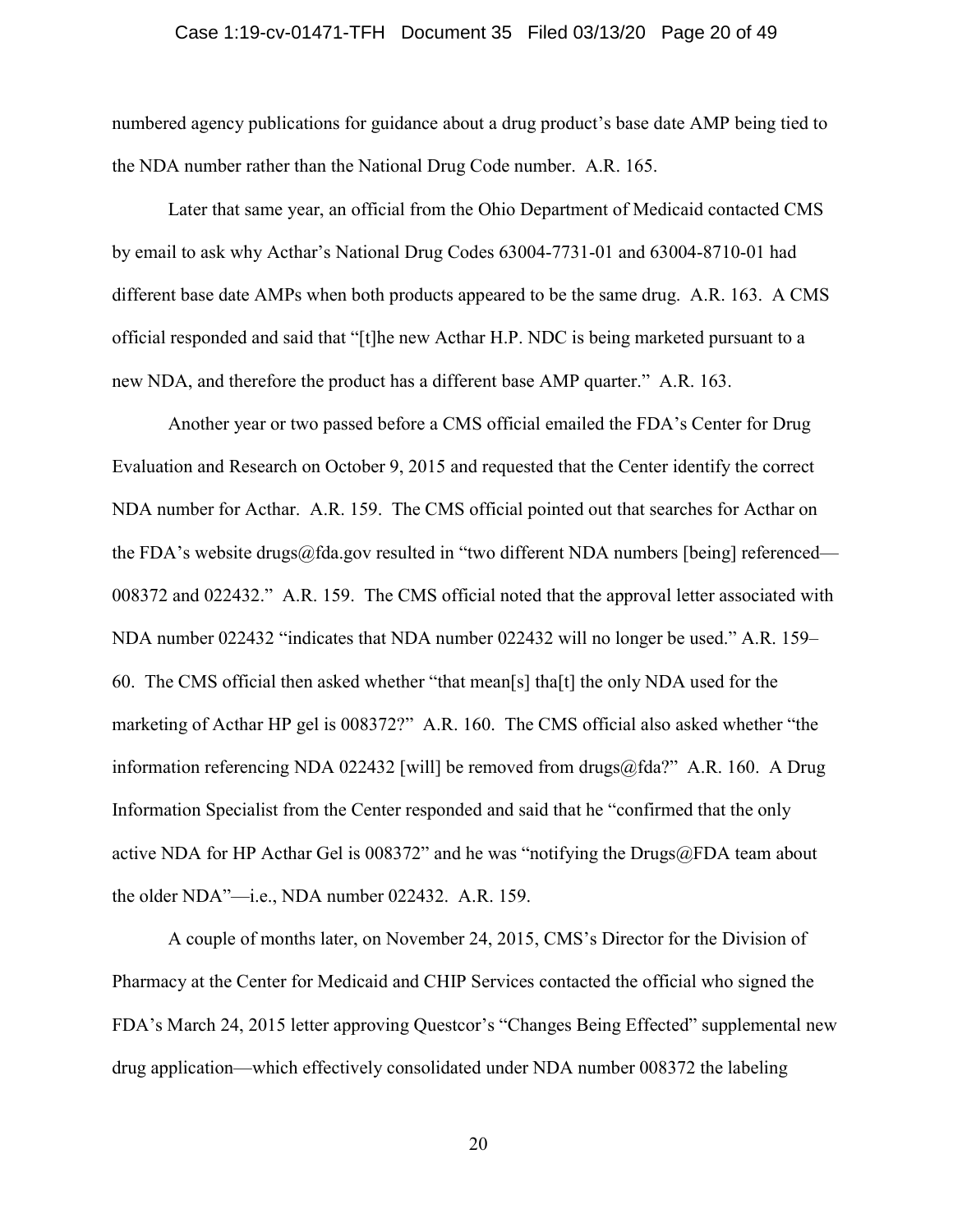### Case 1:19-cv-01471-TFH Document 35 Filed 03/13/20 Page 21 of 49

revision that added infantile spasms to Acthar's indications<sup>16</sup>—to ask when NDA number 022432 became obsolete and the reason for its demise. A.R. 158 ("Is it the date you signed on 3/24/2015, or does this letter invalidate NDA number 022432 altogether since it's first approval back on October 15, 2010?"). A project manager at the Center for Drug Evaluation and Research responded and stated, among other things, that "Type-6 NDAs are administratively closed upon approval." A.R. 157. The project manager further explained that, "[u]pon approval of the infantile spasms efficacy supplement we requested that the sponsor submit a labeling supplement to the parent NDA [008372] for administrative purposes to update the labeling under the parent NDA." A.R. 157.

Two weeks later, on December 8, 2015, the same CMS official who previously alerted the FDA's Center for Drug Evaluation and Research that two different NDA numbers were associated with Acthar on the Drugs $@FDA.gov$  website once again contacted the Center by email to advise that "Drugs@FDA is still showing that the NDA number for HP Acthar Gel is 022432." A.R. 154. The Center responded by confirming that, although both NDA numbers 008372 and 022432 were listed on the website Drugs@FDA.gov, NDA number 022432 was "no longer used." A.R. 154 (bracketing omitted). The Center explained that NDA number 022432 was still appearing on the website because there were ongoing agency deliberations about how to "list" the "Type 6 approvals" on the site.<sup>17</sup> A.R. 154 (stating "I was informed that the policy on

<sup>&</sup>lt;sup>16</sup> See A.R. 30 (acknowledging that the FDA intended to "consolidate NDA 022432 with NDA 008372" and ultimately did consolidate the two applications in 2015).

 $17$  Mallinckrodt's claim that the "FDA repeatedly refused to answer" CMS's questions about whether Acthar was being marketed under NDA number 008372 versus NDA number 022432 is not credible upon examination. As already discussed, the FDA unequivocally confirmed that: "the only active NDA for HP Acthar Gel is 008372," A.R. 159; Type 6 NDAs like NDA number 022432 "are administratively closed upon approval" and NDA number 008372 was the "parent" of NDA number 022432, A.R. 157; and NDA number 022432 was "no longer used" by the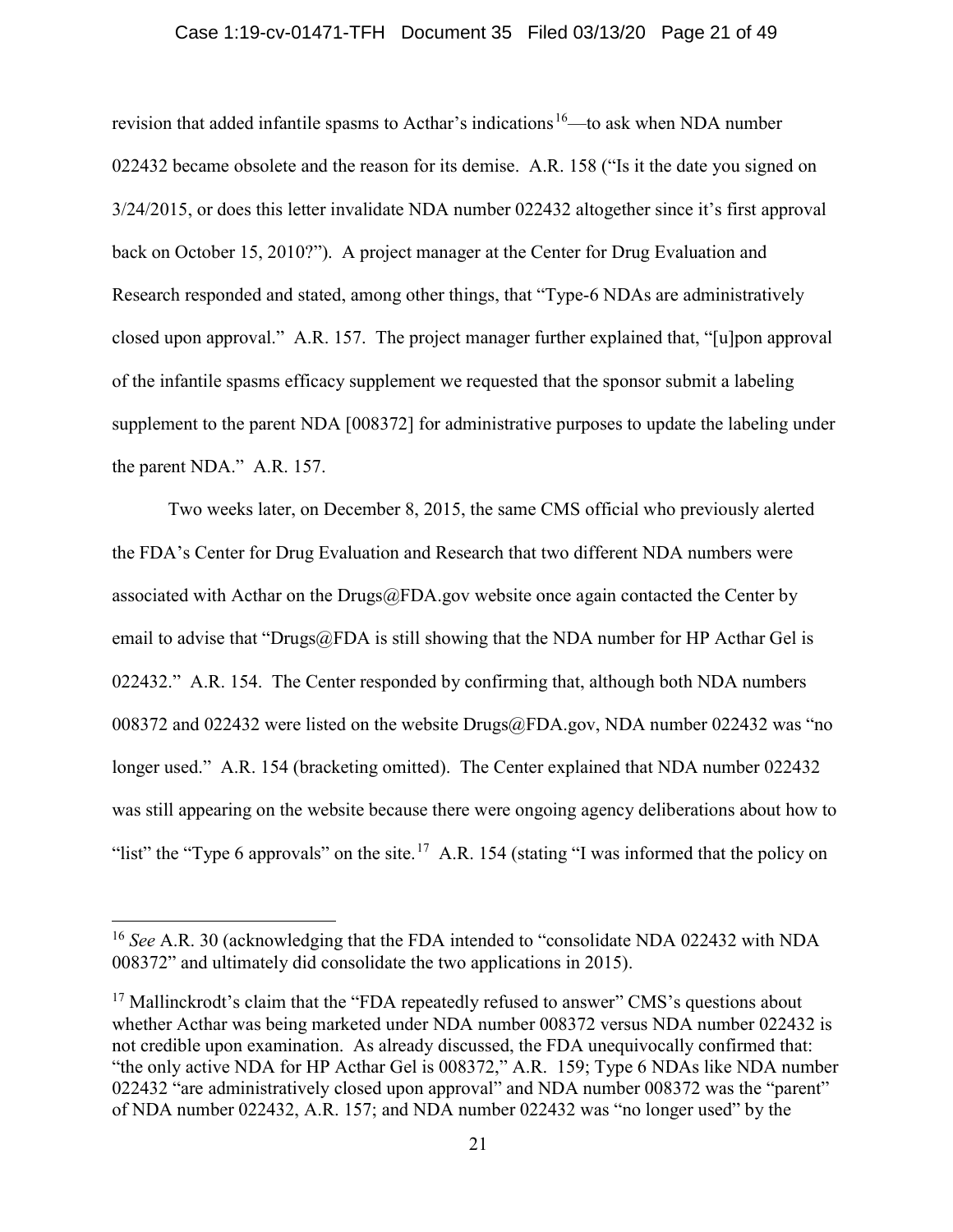how to list these Type 6 approvals is still being deliberated" but "[f]eel free to check back in a few months or periodically at the NDA listings for further updates").

# IV. CMS DIRECTS QUESTCOR TO CORRECT ITS MEDICAID PROGRAM REPORTING DATA TO REFLECT THAT ACTHAR IS BEING MARKETED UNDER NDA NUMBER 008372

These events culminated in CMS formally notifying Questcor and Mallinckrodt, which

had merged, that they were reporting the wrong base date AMP for Acthar. A.R. 151. That

notice came in the form of a letter dated April 13, 2016, in which CMS directed the companies to

correct the data they had reported in the Medicaid Drug Rebate Program's Drug Data Reporting

for Medicaid (DDR) system to reflect that Acthar was being marketed under NDA number

008372—not NDA number 022432:

It has recently come to our attention that even though H.P. Acthar Gel is shown to be approved under NDA 022432 on Drugs@FDA, NDC 63004-8710-01 is listed as approved under NDA 008372 on FDA Online Label Repository at http://labels.fda.gov/getPackageCode.cfm. As a result of this discrepancy, we have reviewed the approval status of H.P. Acthar Gel and it is our understanding that H.P. Acthar Gel is marketed under NDA 008372 not NDA 022432. In the FDA approval letter for H.P. Acthar Gel provided by Drugs@FDA at http://www.accessdata.fda.gov/drugsatfda\_docs/appletter/2010/022432x000ltr.pd, the approval letter shows that although the NDA for the use of H.P. Acthar Gel for infantile spasms was initially assigned number 022432, that any future submissions "should be addressed to the original NDA 008372 for this drug product, not to this NDA [022432]".

When reviewing the reporting of NDC 63004-8710 to the Medicaid Drug Rebate (MDR) program in the Drug Data Reporting for Medicaid (DDR) system, we noticed that this NDC has NDA 022432 reported as its FDA application number, which is incorrect pursuant to the FDA approval letter indicated above and the listing information provided by the manufacturer to FDA Online Label Repository. Therefore, we are requesting the manufacturer to review and correct the reporting of its product data in DDR to ensure that accurate information is reported to the MDR program.

agency but was appearing on the Drugs $@FDA$  website simply because the agency had not yet set a policy about how it should "list" NDA Type 6 applications there, A.R. 159.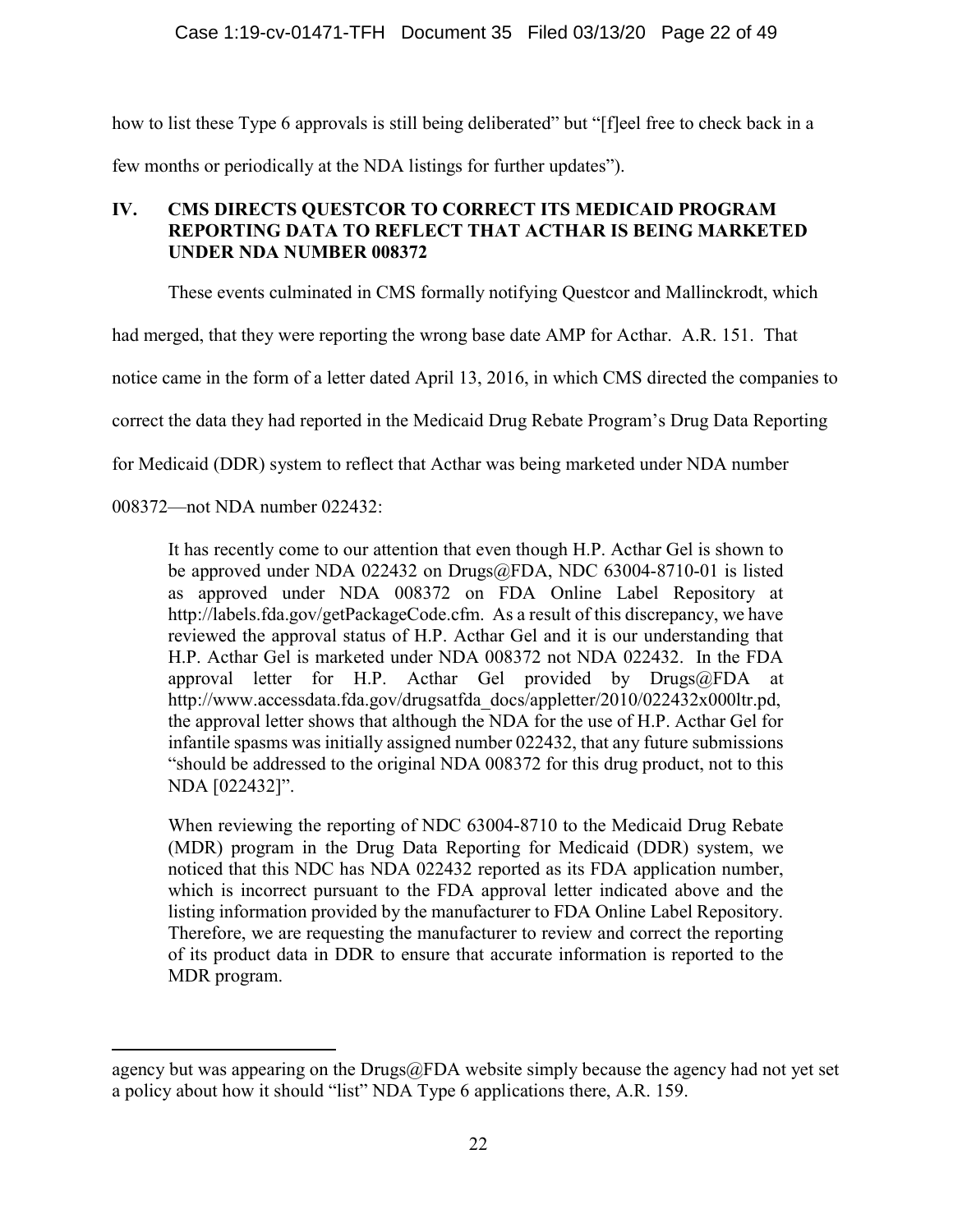# Case 1:19-cv-01471-TFH Document 35 Filed 03/13/20 Page 23 of 49

A.R. 151 (formatting omitted). The letter also advised the companies that the base date AMP associated with Acthar's reported National Drug Code needed to be revised to reflect the base date AMP that applied to NDA number 008372:

Additionally, as provided in Manufacturer Release No. 90 . . . baseline data of an NDC for a single source drug or innovator multiple source drug must follow the NDA. Therefore, the baseline data of NDC 63004-8710 need to follow the baseline data of the original NDC 63004-7731-01, which includes revision to the base AMP of NDC 63004-8710.

A.R. 151.

What ensued over the course of the next three years were a series of communications via emails, letters, and meetings—between Mallinckrodt officials and CMS officials, all of whom asserted and reasserted their respective, albeit opposing, positions about whether Acthar was entitled to a new base date AMP consistent with CMS's 2012 determination. A.R. 12–150. Whether intentional or not, a July 6, 2016 email from Mallinckrodt to CMS made the inexact statement that NDA number 022432 involved the FDA's "approval" of "the product that was discussed in the CMS letter of August 6, 2012." A.R. 83. CMS was not misled, however, and responded by email on March 20, 2017 to explain that:

[I]t is our understanding that the marketing of the drug has always been under the auspices of NDA 008372, regardless of the administratively assigned NDA 022432, which was only for the purpose of FDA approval of the new indication, but not for the approval and marketing of the drug itself.

The baseline information for a drug that was approved prior to the effective date of section 1927 of the Social Security Act is established using the data of the drug as of 9/30/1990. It is our understanding that NDA 008372 for Acthar was approved on April 29, 1952, therefore, the baseline data for the drug that is marketed under that NDA would be based on data from 9/30/1990 as the approval of NDA 022432 in 2010 was not for approval of a new drug.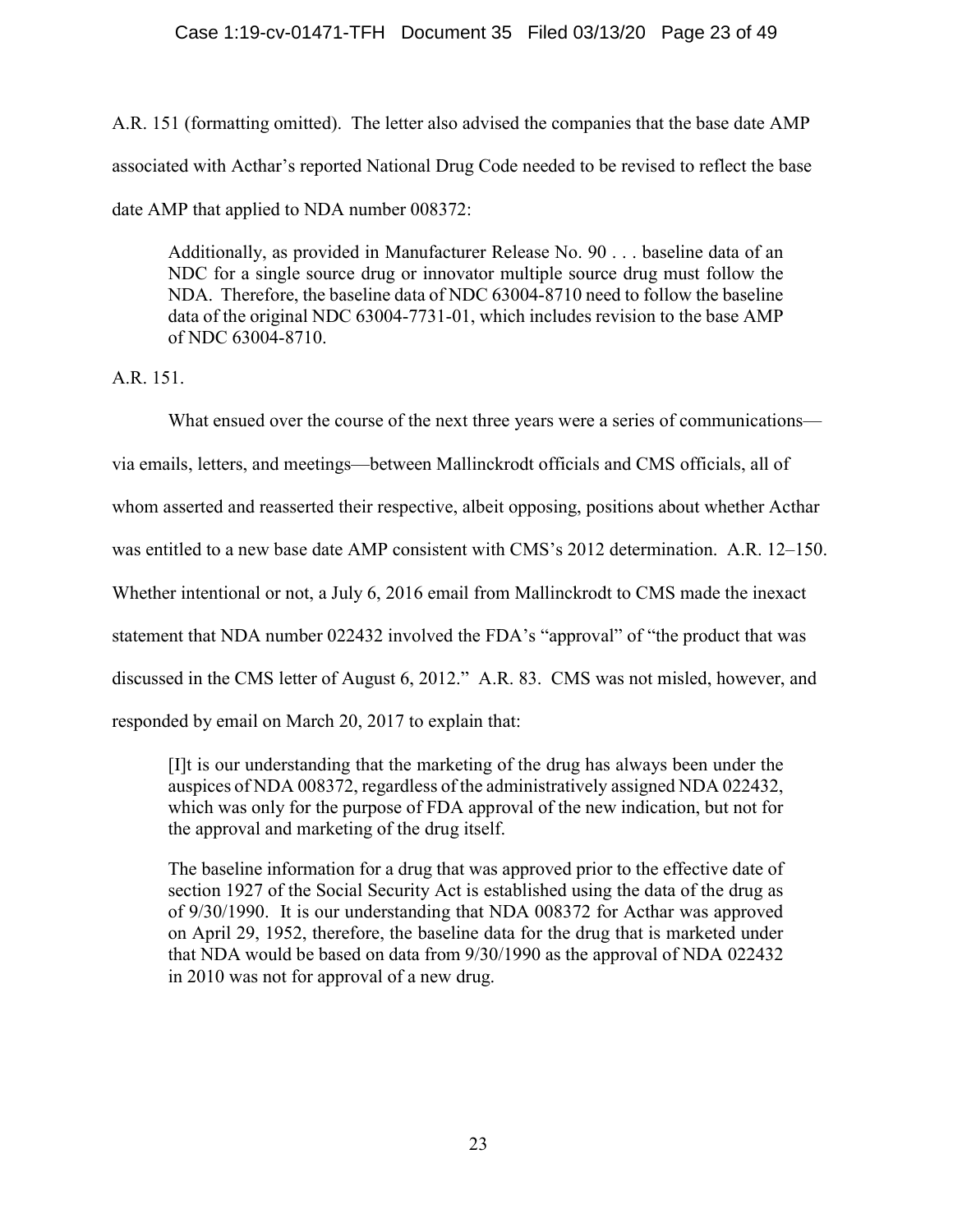### Case 1:19-cv-01471-TFH Document 35 Filed 03/13/20 Page 24 of 49

A.R. 81. Throughout these communications, Mallinckrodt appears to have believed that it was engaged in negotiations with  $CMS$ ,<sup>18</sup> whereas CMS remained resolute and, on March 12, 2019, sent Mallinckrodt a letter stating that, "[a]s we have said in our prior communications of April 13, 2016, June 2, 2016, and March 20, 2017, and as we reiterated at the March 7th meeting, the base date AMP of H.P. Acthar Gel should reflect the base date AMP for the drug that was first produced or distributed under new drug application (NDA) 008372." A.R. 13. CMS maintained that, "[b]ecause H.P. Acthar gel is currently, and always has been, produced or distributed under NDA 008372, the base date AMP Mallinckrodt is reporting to the Drug Data Reporting for Medicaid (DDR) system does not reflect the appropriate base date AMP, and Mallinckrodt has been underpaying Medicaid rebates for H.P. Acthar Gel." A.R. 13.

CMS effectively shut down any further discussions between the parties via a March 27, 2019 email that HHS's General Counsel sent to Mallinckrodt's General Counsel and the company's outside counsel. A.R. 11. The email canceled a planned meeting between the parties in light of the HHS General Counsel's conclusion that CMS's April 13, 2016 letter to Questcor was the agency's final decision. See A.R. 11 ("I've reviewed the underlying documents and have concluded that the April 13, 2016 letter from CMS to Mallinckrodt constituted CMS' final decision on the relevant issue. Therefore . . . any meeting . . . would not and could not be productive.").

Mallinckrodt nevertheless took one last run at CMS's position in an April 12, 2019 letter in which Mallinckrodt's General Counsel sought "to engage with [CMS] to discuss a potential middle ground where Mallinckrodt would agree to a pathway for implementing Acthar's pre-

<sup>&</sup>lt;sup>18</sup> See Mallinckrodt's Mot. for Prelim. Inj. Br. 19 (stating that "[a]lthough Mallinckrodt has continued to seek further dialogue with the agency since then, those efforts have been rebuffed").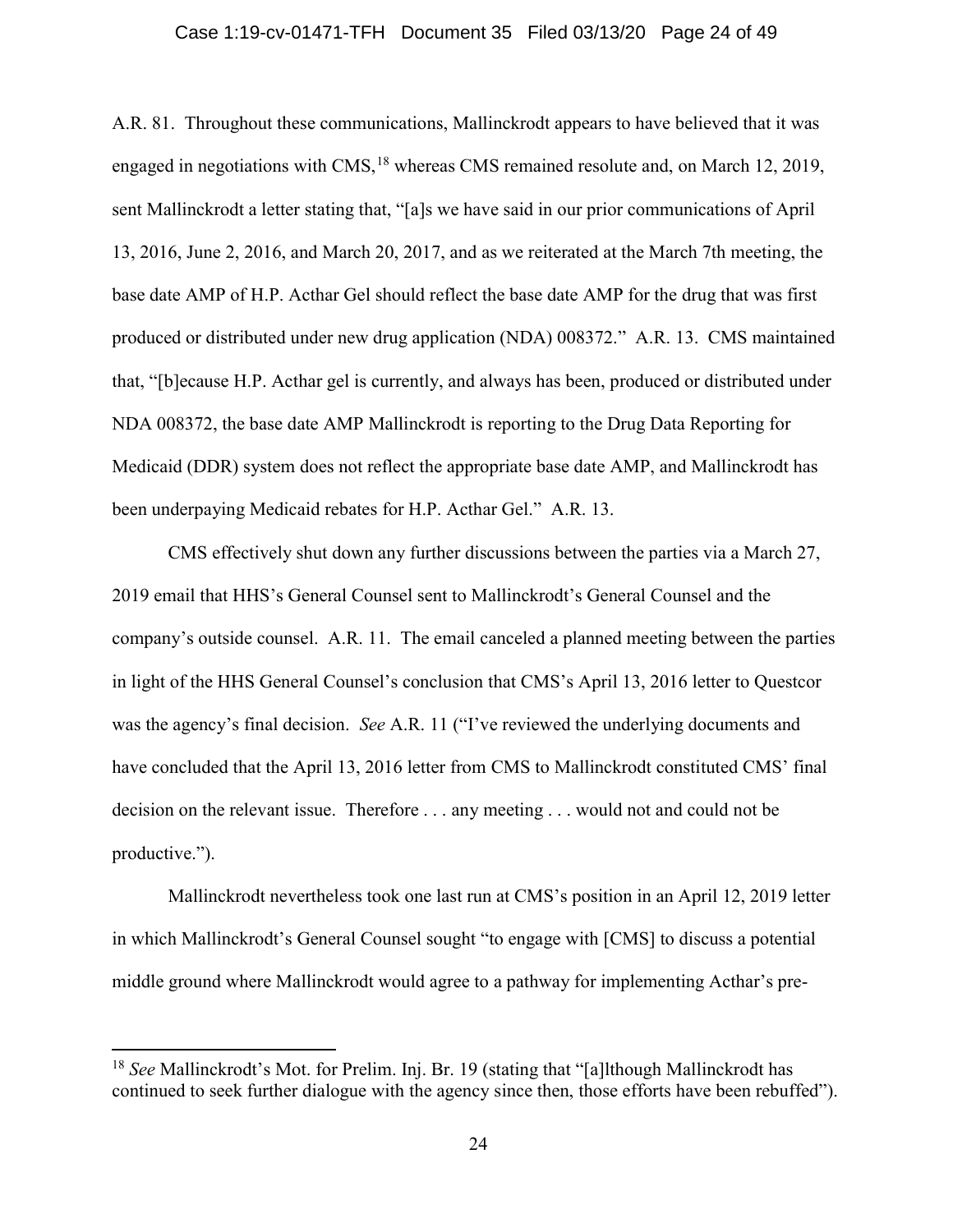#### Case 1:19-cv-01471-TFH Document 35 Filed 03/13/20 Page 25 of 49

2013 base date AMP on a prospective basis only." A.R. 9. Mallinckrodt's General Counsel proposed that CMS "acknowledge that, under its interpretation of the law to date, Mallinckrodt's use of Acthar's post-2012 base date AMP was appropriate, but would take appropriate steps to change its interpretation of the law, on a prospective basis, such that, going forward, Acthar's pre-2013 base date AMP would be implemented." A.R. 9. CMS declined to consider Mallinckrodt's proposal and, instead, reaffirmed that its "position remains the same, as reflected in [the HHS General Counsel's] March 27, 2019 email . . . ." A.R. 4.

CMS cemented its position on May 10, 2019 by sending Mallinckrodt a letter notifying the company that it must correct the information in the Drug Data Reporting Medicaid system in 14 days or risk having its National Drug Codes flagged as "out of compliance" in the system. A.R. 2. CMS added that it "may also refer Mallinckrodt to the Department of Justice and/or U.S. Department of Health and Human Services—Office of Inspector General for further review and investigation." A.R. 2. CMS now characterizes this letter as the agency's final decision, see Gov't's Reply Br. 15 (stating that "the relevant date for purposes of final agency action is May 2019 when the agency threatened to find Mallinckrodt out of compliance in the drug data reporting system"), which Mallinckrodt has not disputed in its legal briefs or during oral arguments.

Ten days after receiving CMS's final decision, Mallinckrodt filed this lawsuit. See Verified Compl., ECF No. 1. Mallinckrodt then immediately moved for a preliminary injunction to enjoin the government from "suspending Mallinckrodt's participation in the Medicaid Drug Rebate Program and/or taking any other action as a result of a recent determination by the Centers for Medicare & Medicaid Services (CMS) regarding the base date average manufacturing price (AMP) for Mallinckrodt's drug product Acthar Gel® (repository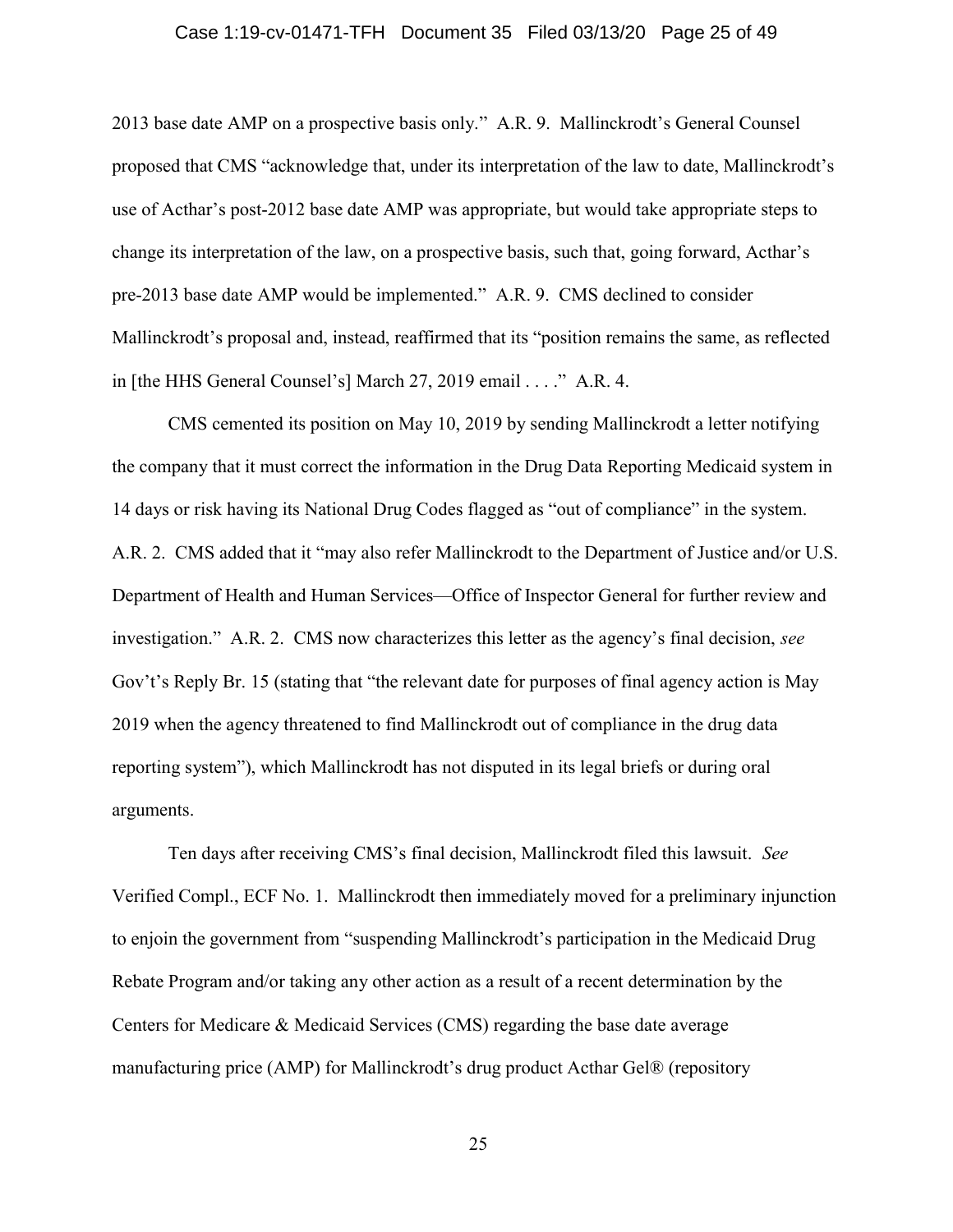### Case 1:19-cv-01471-TFH Document 35 Filed 03/13/20 Page 26 of 49

corticotropin) injection (Acthar)." Mallinckrodt's Mot. for Prelim. Inj. 1, ECF No. 4. During a teleconference that took place on May 24, 2019, however, the then-presiding judge secured the parties' agreement to consolidate the issues raised in Mallinckrodt's preliminary injunction motion with a decision on the merits of summary judgment motions. See Teleconference Tr. 5– 9, May 24, 2019, ECF No. 9.

Mallinckrodt's Verified Complaint alleges two claims. Mallinckrodt's first claim is that CMS's (1) 2016 determination that Acthar was not a distinct single source drug entitled to establish a new base date AMP, (2) ambition to recover the underpaid rebates from Mallinckrodt, and (3) indication that it might take enforcement action against Mallinckrodt were all unlawful, arbitrary, and capricious under the Administrative Procedure Act (APA), 5 U.S.C. §§ 700–706. Verified Compl. ¶¶ 94–106 (Count I). Mallinckrodt's second claim is that it relied on CMS's 2010 authorization granting Questcor approval to establish a new base date AMP and CMS's subsequent "failure to give Mallinckrodt advance notice of its newfound interpretation of 'single source drug' violates basic principles of fair notice." Verified Compl. ¶ 110 (Count II). Mallinckrodt also takes issue with CMS's "effort to seek enforcement action," which Mallinckrodt asserts "violates the procedural due process guarantees of the Fifth Amendment to the United States Constitution and the APA." Verified Compl. ¶ 111 (Count III). At stake are potentially hundreds of millions of dollars in retroactive rebate adjustments dating back to 2013 that Mallinckrodt will owe Medicaid agencies. See Mallinckrodt's Prelim. Inj. Br. 2, ECF No. 4- 1 (arguing that if Mallinckrodt is forced to correct Acthar's base date AMP in the Drug Data Reporting for Medicaid (DDR) system, "[i]t would automatically trigger adjustments to the Acthar rebate calculations—not just prospectively, but retroactively, all the way back to 2013,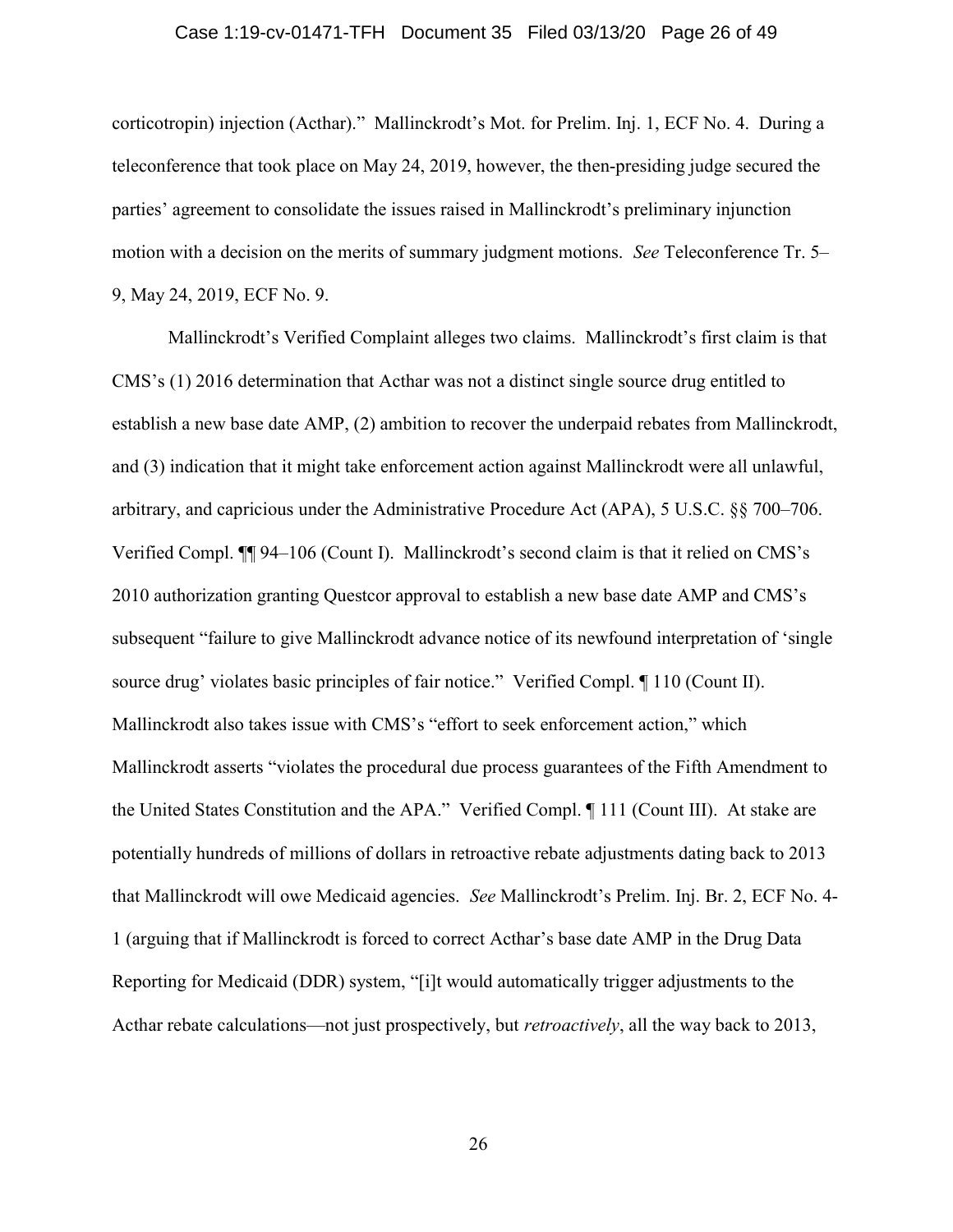resulting in losses totaling in the hundreds of millions of dollars for Mallinckrodt" (emphasis in original)).

### LEGAL STANDARDS

## I. PRELIMINARY INJUNCTIONS

Preliminary injunctions are "extraordinary" remedies that are awarded "only . . . upon a clear showing that the plaintiff is entitled to such relief." Guedes v. Bureau of Alcohol, Tobacco, Firearms & Explosives, 920 F.3d 1, 10 (D.C. Cir. 2019) (quoting Winter v. Nat. Res. Def. Council, Inc., 555 U.S. 7, 24 (2008)), cert. denied, No. 19-296, 2020 WL 981797 (U.S. Mar. 2, 2020). To make this showing the plaintiff bears the burden of persuading the court that (1) the plaintiff is likely to succeed on the merits, (2) the plaintiff is likely to suffer irreparable harm if there is no preliminary relief, (3) the balance of equities favor the plaintiff, and (4) it is in the public interest to grant a preliminary injunction. Id. If, however, the plaintiff fails to establish the first factor—a likelihood of success on the merits—the court "need not proceed to review the other three preliminary injunction factors." Arkansas Dairy Co-op Ass'n v. U.S. Dep't of Agric., 573 F.3d 815, 832 (D.C. Cir. 2009).

### II. SUMMARY JUDGMENT

Rule 56 of the Federal Rules of Civil Procedure mandates that a federal court grant summary judgment in favor of a moving party when there are no genuine disputes about material facts and the movant is entitled to judgment as a matter of law. Fed. R. Civ. P. 56(a). A dispute is genuine if "a reasonable jury could return a verdict for the nonmoving party." Anderson v. Liberty Lobby, Inc., 477 U.S. 242, 248 (1986). A fact is material if it "might affect the outcome of the suit under the governing law." Id.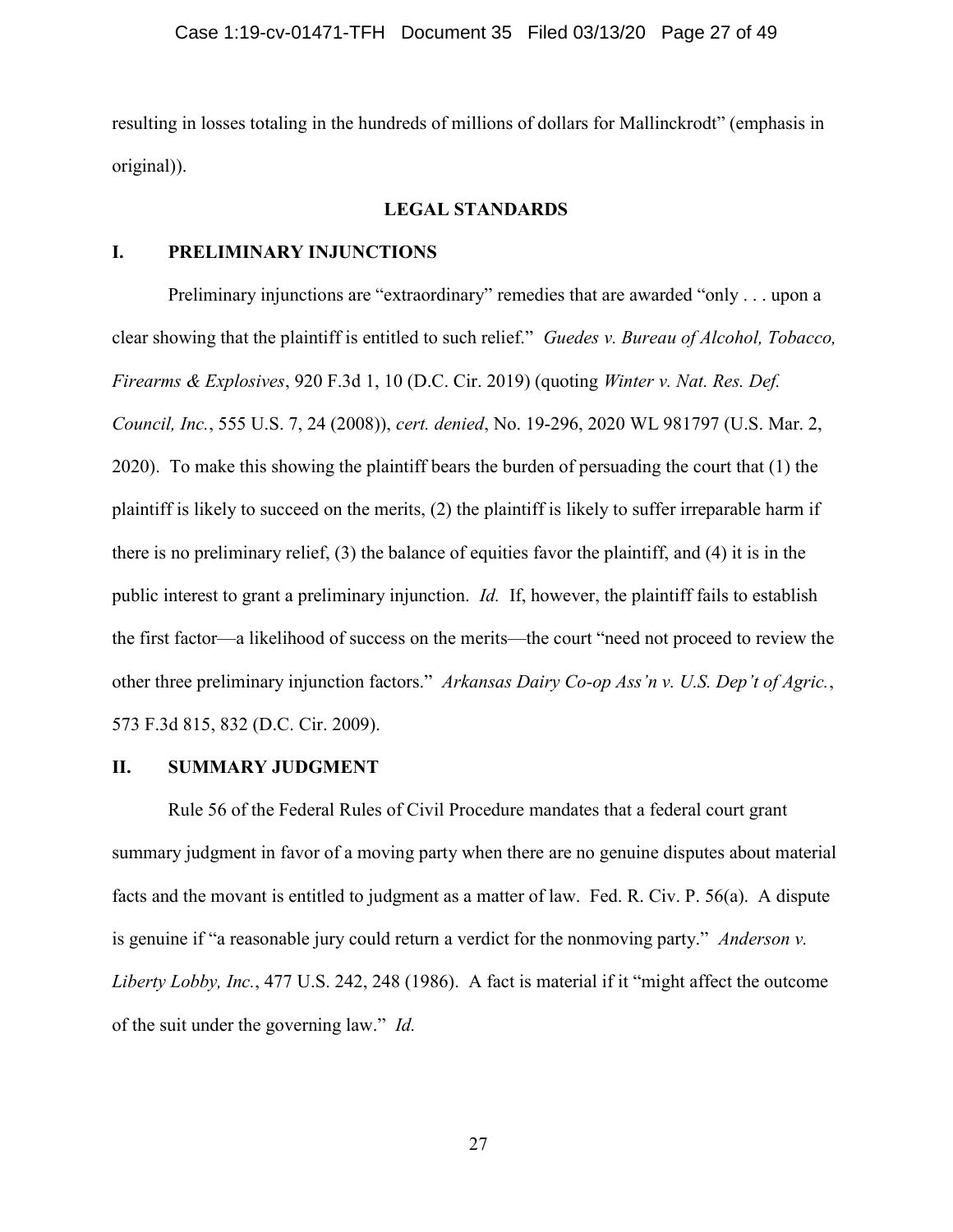### Case 1:19-cv-01471-TFH Document 35 Filed 03/13/20 Page 28 of 49

The party moving for summary judgment bears the burden of showing that there are no genuine disputes about material facts. Adickes v. S. H. Kress & Co., 398 U.S. 144, 157 (1970). To determine whether a dispute about a material fact is genuine, the Court must view the evidence in the light that is most favorable to the party opposing the motion and draw all reasonable inferences in that party's favor. Tolan v. Cotton, 572 U.S. 650, 651, 656 (2014) (per curiam). The Court may not weigh the evidence or make credibility determinations. Allen v. Johnson, 795 F.3d 34, 38 (D.C. Cir. 2015).

To successfully oppose a motion for summary judgment, the nonmoving party must offer sufficient evidence of a factual dispute—not mere allegations—such that a jury or judge is necessary "to resolve the parties' differing versions of the truth at trial." First Nat. Bank of Ariz. v. Cities Serv. Co., 391 U.S. 253, 289 (1968). Although the evidence need not be "in a form that would be admissible at trial, the evidence still must be capable of being converted into admissible evidence." Gilmore v. Palestinian Interim Self-Gov't Auth., 843 F.3d 958, 969 (D.C. Cir. 2016) (emphasis in original) (quoting Gleklen v. Democratic Cong. Campaign Comm., Inc., 199 F.3d 1365, 1369 (D.C. Cir. 2000)). "[T]he mere existence of some alleged factual dispute between the parties will not defeat an otherwise properly supported motion for summary judgment; the requirement is that there be no *genuine* issue of *material* fact." *Anderson*, 477 U.S. at 247–48 (emphases in original).

### III. APA REVIEW

The standard of review for summary judgment under the APA requires the Court to hold unlawful and set aside agency action, findings, and conclusions that the Court finds to be arbitrary, capricious, an abuse of discretion, or otherwise not in accordance with law. AstraZeneca Pharm. LP v. Food & Drug Admin., 713 F.3d 1134, 1139 (D.C. Cir. 2013); 5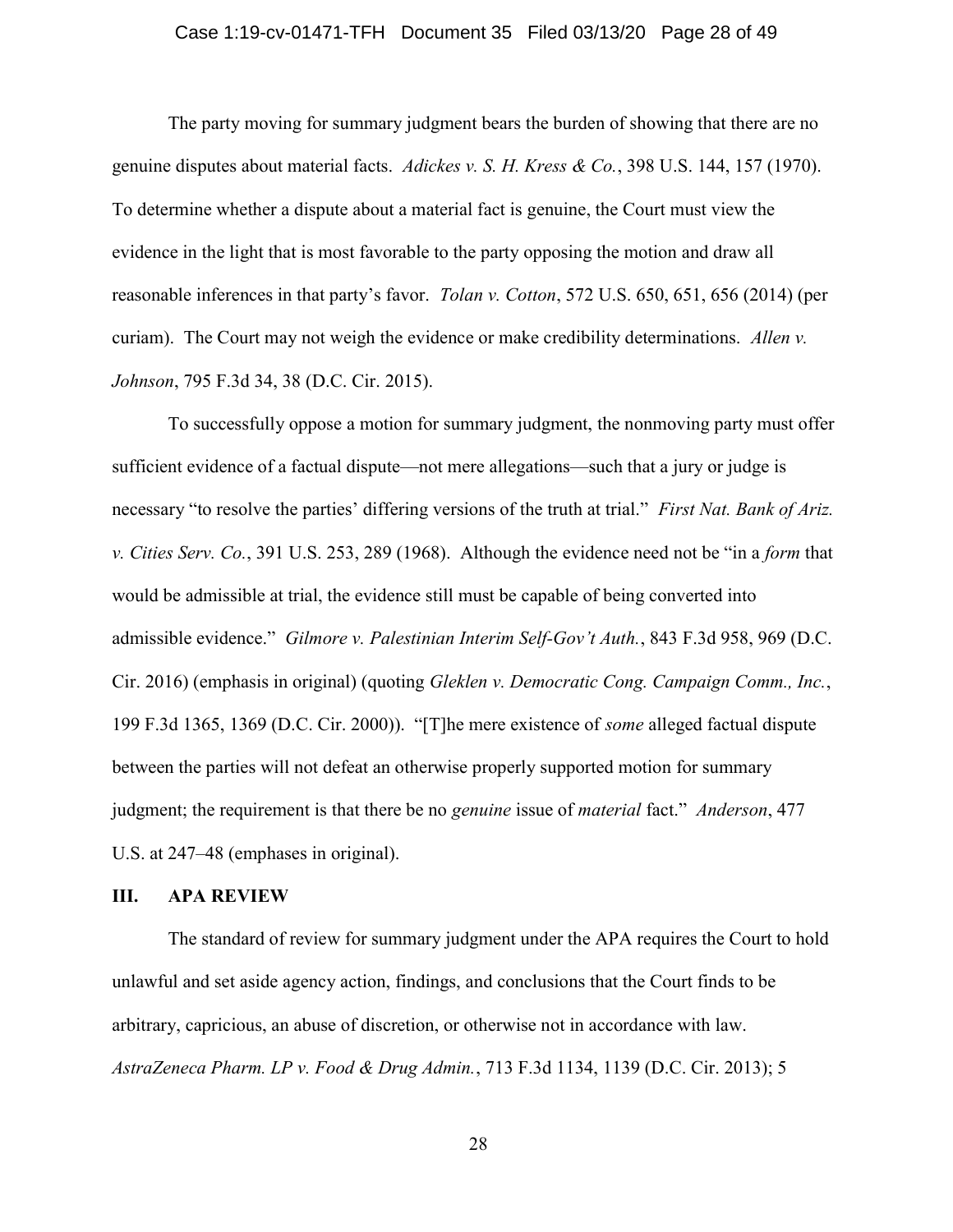### Case 1:19-cv-01471-TFH Document 35 Filed 03/13/20 Page 29 of 49

U.S.C. § 706(2)(A). An agency action is arbitrary and capricious when the agency "entirely fail[s] to consider an important aspect of the problem, offer[s] an explanation for its decision that runs counter to the evidence before the agency, or is so implausible that it could not be ascribed to a difference in view or the product of agency expertise<sup>[1]</sup>" *Motor Vehicle Mfrs. Assn. of U.S.*, Inc. v. State Farm Mut. Auto. Ins. Co., 463 U.S. 29, 43 (1983); Gresham v. Azar, No. 19-5094, 2020 WL 741278, at \*4, F.3d (D.C. Cir. Feb. 14, 2020).

To be sure, the scope of arbitrary and capricious review is narrow, *Dep't of Commerce v*. New York, 139 S. Ct. 2551, 2569 (2019), and "highly deferential," Holy Land Found. for Relief & Dev. v. Ashcroft, 333 F.3d 156, 162 (D.C. Cir. 2003). The Court's role is to "determine only whether the [agency] examined 'the relevant data' and articulated 'a satisfactory explanation' for [its] decision, 'including a rational connection between the facts found and the choice made.'" Id. (quoting Motor Vehicle Mfrs. Assn. of U.S., Inc., 463 U.S. at 43). It is well established that a court may not substitute its own judgment for that of federal agencies and "may not supply a reasoned basis for the agency's action that the agency itself has not given." *Bowman Transp.*, Inc. v. Arkansas-Best Freight Sys., Inc., 419 U.S. 281, 285 (1974). It is also well established, however, that an agency's decision need not "be a model of analytic precision to survive a challenge." Dickson v. Sec'y of Def., 68 F.3d 1396, 1404 (D.C. Cir. 1995). Courts will "uphold a decision of less than ideal clarity if the agency's path may reasonably be discerned." Bowman Transp., 419 U.S. at 286.

The APA mandates that courts must "review the whole record or those parts cited by a party" when reviewing an agency's action. 5 U.S.C. § 706. The Court's review is therefore confined to the Administrative Record, which "includes all materials compiled by the agency that were before the agency at the time the decision was made." James Madison Ltd. by Hecht v.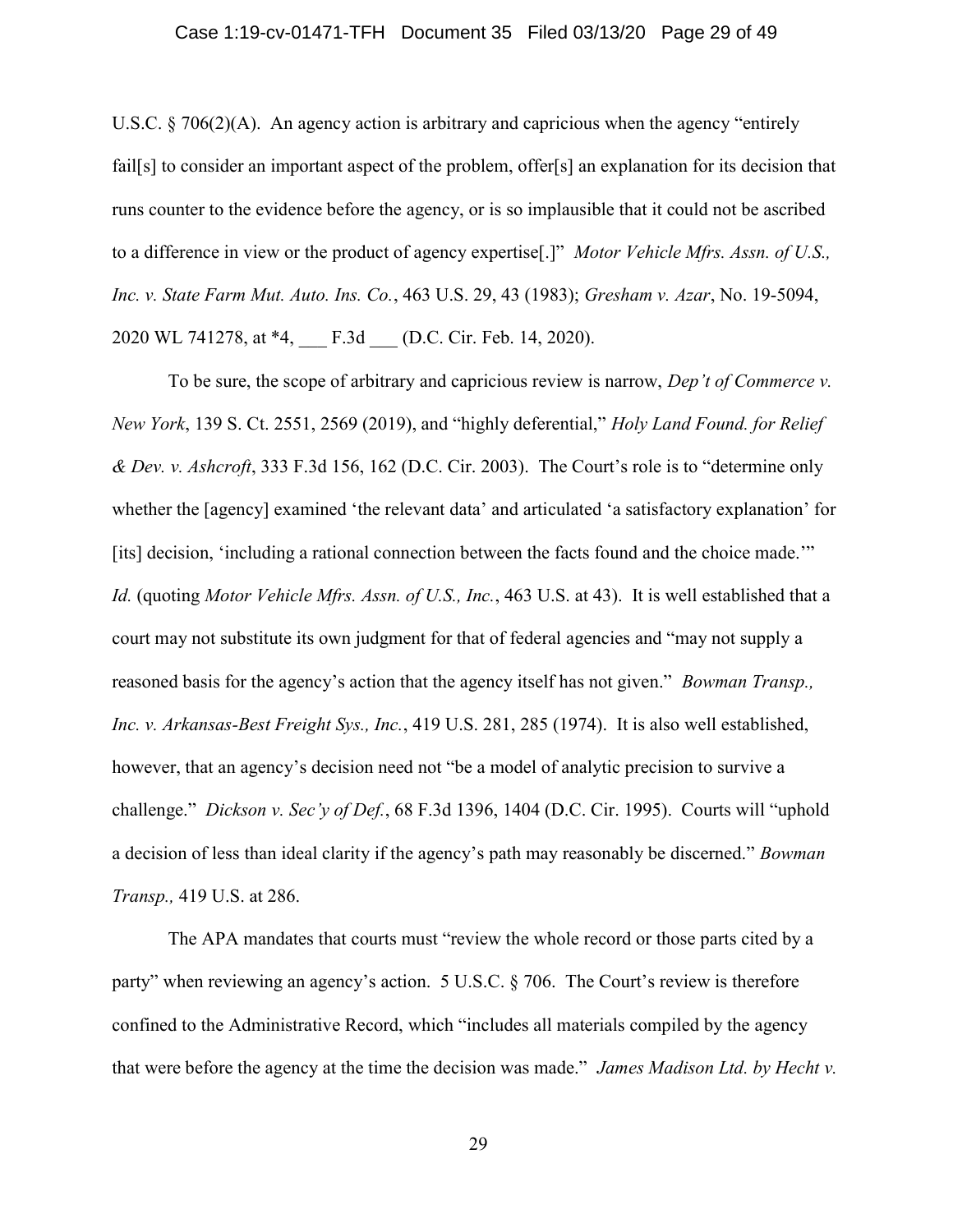Ludwig, 82 F.3d 1085, 1095 (D.C. Cir. 1996) (internal citations and quotation marks omitted). "[T]he function of the district court is to determine whether or not as a matter of law the evidence in the administrative record permitted the agency to make the decision it did." Occidental Eng'g Co. v. I.N.S., 753 F.2d 766, 769 (9th Cir. 1985). The Court will not consider post hoc agency rationalizations that the Administrative Record does not support. See Caiola v. Carroll, 851 F.2d 395, 400 (D.C. Cir. 1988).

### ANALYSIS

Mallinckrodt contends that CMS correctly decided in 2012 that Acthar was eligible for a new base date AMP after the FDA approved Questcor's efficacy supplement application to revise the drug's label by adding infantile spasms as a new indication. The gist of Mallinckrodt's argument is this: When the FDA approved Questcor's efficacy supplement application to add infantile spasms as an indication after converting it into a Type 6 "new drug application" and assigning it a new (albeit now defunct<sup>19</sup>) NDA number—022432—the result was a "new drug application" approved by the FDA. And, because Questcor and Mallinckrodt thereafter began producing and distributing Acthar using that NDA number, Acthar with the infantile spasm indication satisfied the statute's definition of a "single source drug" eligible for a new base date AMP because it was a "drug" that was being "produced and distributed" under a "new drug application" approved by the FDA. See Mallinckrodt's Prelim. Inj. Br. 20–28; Mallinckrodt's Summ. J. Br. 4–7, ECF No. 22-1. Mallinckrodt therefore challenges CMS's later decision requiring the manufacturer to correct its reporting and apply the base date AMP associated with Acthar's FDA approval under NDA number 008372. Id. Mallinckrodt argues

<sup>&</sup>lt;sup>19</sup> An FDA letter dated March 24, 2015 and addressed to Questcor states that "tracking NDA number 022432 will no longer be used." A.R. 688–690.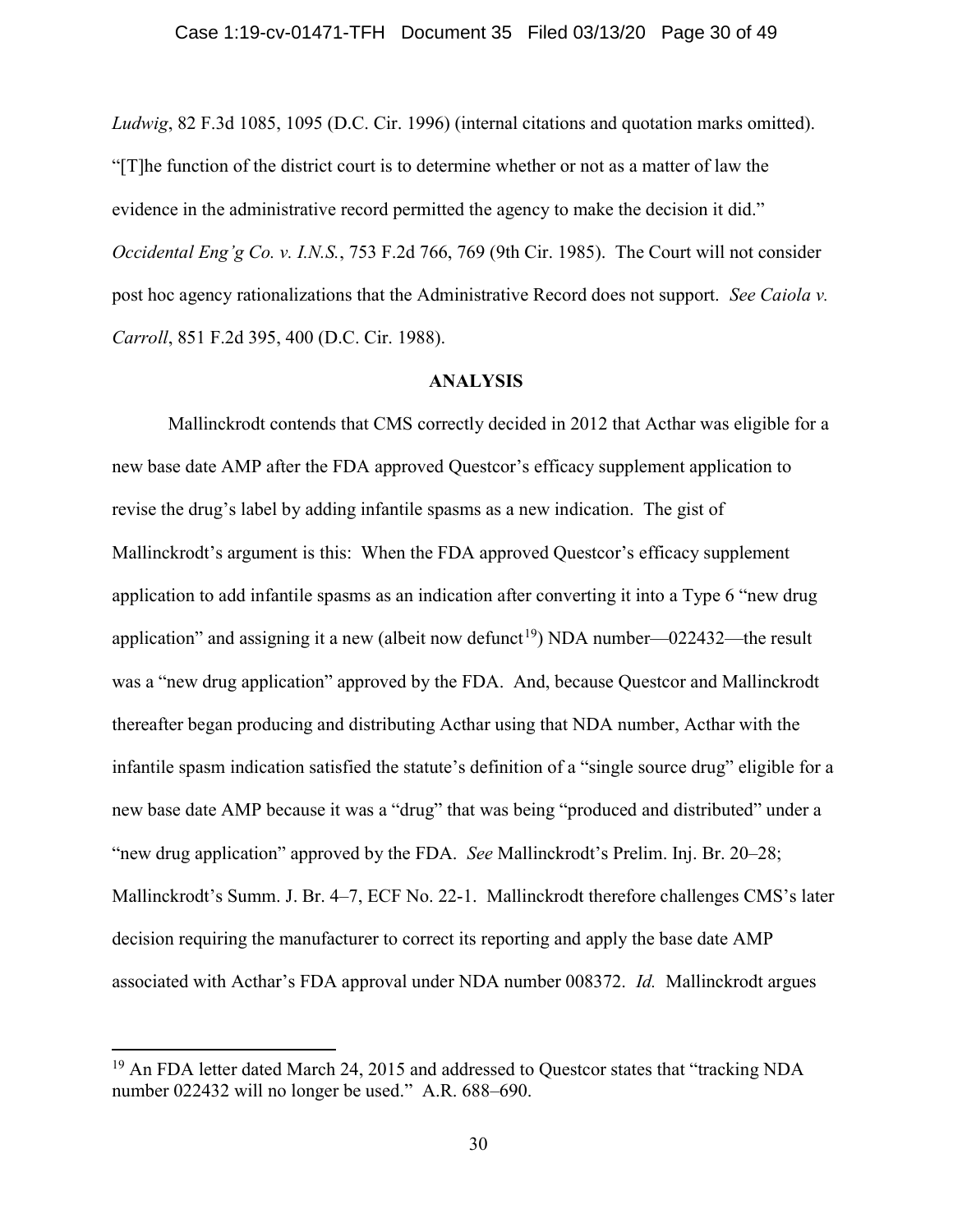### Case 1:19-cv-01471-TFH Document 35 Filed 03/13/20 Page 31 of 49

that CMS's change of heart was unlawful, arbitrary, and capricious for three reasons: (1) the agency's determination that Acthar is not a distinct single source drug is contrary to the terms of the statutory Medicaid Drug Rebate Program; (2) the agency's decision violates CMS's own regulations; and (3) CMS failed to explain why its position changed. Mallinckrodt's Prelim. Inj. Br. 21–29. Mallinckrodt also separately claims that CMS's decision violates principles of fair notice and will be impermissibly retroactive. Id. at 29–36.

CMS resists Mallinckrodt's challenge by pointing out that the agency's 2012 decision allowing Questcor to set a new base date AMP for Acthar was based on facts Questcor presented that "showed that the U.S. Food and Drug Administration . . . recently had approved Acthar as an entirely new drug" versus simply approving a label revision to add an indication for infantile spasms. Gov't's Opp'n Br. 1, ECF No. 18 (Sealed). CMS interprets the Medicaid Drug Rebate Program statute as "set[ting] the base date AMP for each dosage form and strength of a single source drug, such as Acthar, by reference to the FDA's approval of an NDA under which the drug is marketed." Gov't's Opp'n Br. 17–18. According to CMS, "[c]hanges to an existing product result in a new base date AMP only if those changes result in a new drug being marketed under a new NDA or the changes are to dosage form or strength." *Id.* at 18. CMS concludes that, regardless of whether the FDA assigned a provisional NDA number to Questcor's efficacy supplement application to revise Acthar's label by adding infantile spasms as an indication, the FDA's approval of that application "did not create a new drug" because "the drug's composition remained the same and the drug has been marketed only under the original FDA approval from 1952, NDA 008372." Id. And once CMS became aware that NDA number 022432 was obsolete and did not involve a new drug approval, the agency directed both Questcor and Mallinckrodt to correct their drug reporting for the Medicaid Drug Rebate Program. Id. at 26. CMS therefore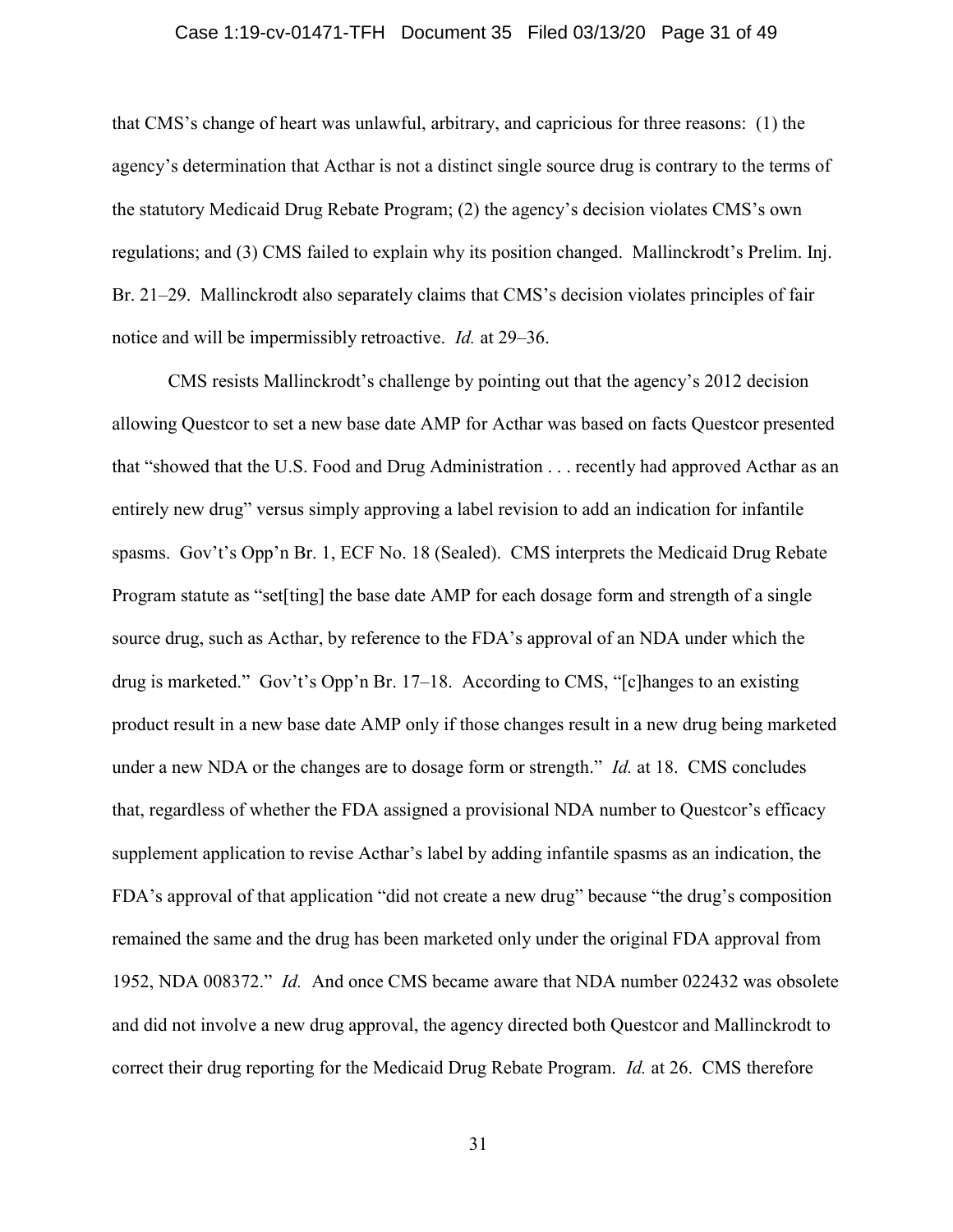## Case 1:19-cv-01471-TFH Document 35 Filed 03/13/20 Page 32 of 49

defends both its 2012 and 2019 decisions as consistent interpretations of the statute, lawful, adequately explained, and supported by the Administrative Record. Id. at 17–23.

# I. CMS COMPLIED WITH THE MEDICAID DRUG REBATE PROGRAM STATUTE AND THE ADMINISTRATIVE PROCEDURE ACT

# A. CMS Lawfully Determined that the Medicaid Drug Rebate Program Statute Requires that Acthar's Base Date AMP be Calculated Based on the Date When the FDA Approved the Drug Under NDA Number 008372

Turning first to Mallinckrodt's allegation that CMS failed to comply with the Medicaid Drug Rebate Program statute when it reversed its 2012 decision allowing Acthar's base date AMP to be reset, Mallinckrodt asserts that this claim "turns on whether FDA's approval of NDA 022432 entitles Acthar to be treated as a distinct 'single source drug.'" Mallinckrodt's Summ. J. Br. 4. Framed this way, the question for the Court is whether the Medicaid Drug Rebate Program statute contemplates that, if the FDA approves an efficacy supplement application to add a new indication to an existing drug's label after converting that application to a Type 6 NDA and assigning it a different NDA number from the number of the NDA under which the drug received FDA approval for marketing, is that same drug thereby transformed into a new "single source drug" entitled to a new base date AMP. This is a question of statutory interpretation and, although both parties subscribe to the theory that the Medicaid Drug Rebate Program statute is clear and unambiguous, their views about what the statute means diverge.  $20$ 

 $20$  Mallinckrodt argues that the Court need not give deference to CMS's interpretation of the Medicaid Drug Rebate Program statute pursuant to the Supreme Court's decision in Chevron U.S.A. Inc. v. Nat. Res. Def. Council, Inc., 467 U.S. 837 (1984), because the government has forfeited Chevron's application by failing to invoke it. Mallinckrodt's Summ. J. Br. 6 n. 3. The Court does not apply Chevron, however, when Congress's intent is clear from the statute; rather, in such situations, the Court applies the ordinary tools of statutory interpretation. Safari Club Int'l v. Zinke, 878 F.3d 316, 326 (D.C. Cir. 2017). Furthermore, the D.C. Circuit's decision in Guedes, 920 F.3d 1, establishes that government counsel cannot waive or forfeit the applicability of Chevron deference "unless the underlying agency action fails to manifests its engagement in the kind of interpretive exercise to which review under *Chevron* generally applies—i.e.,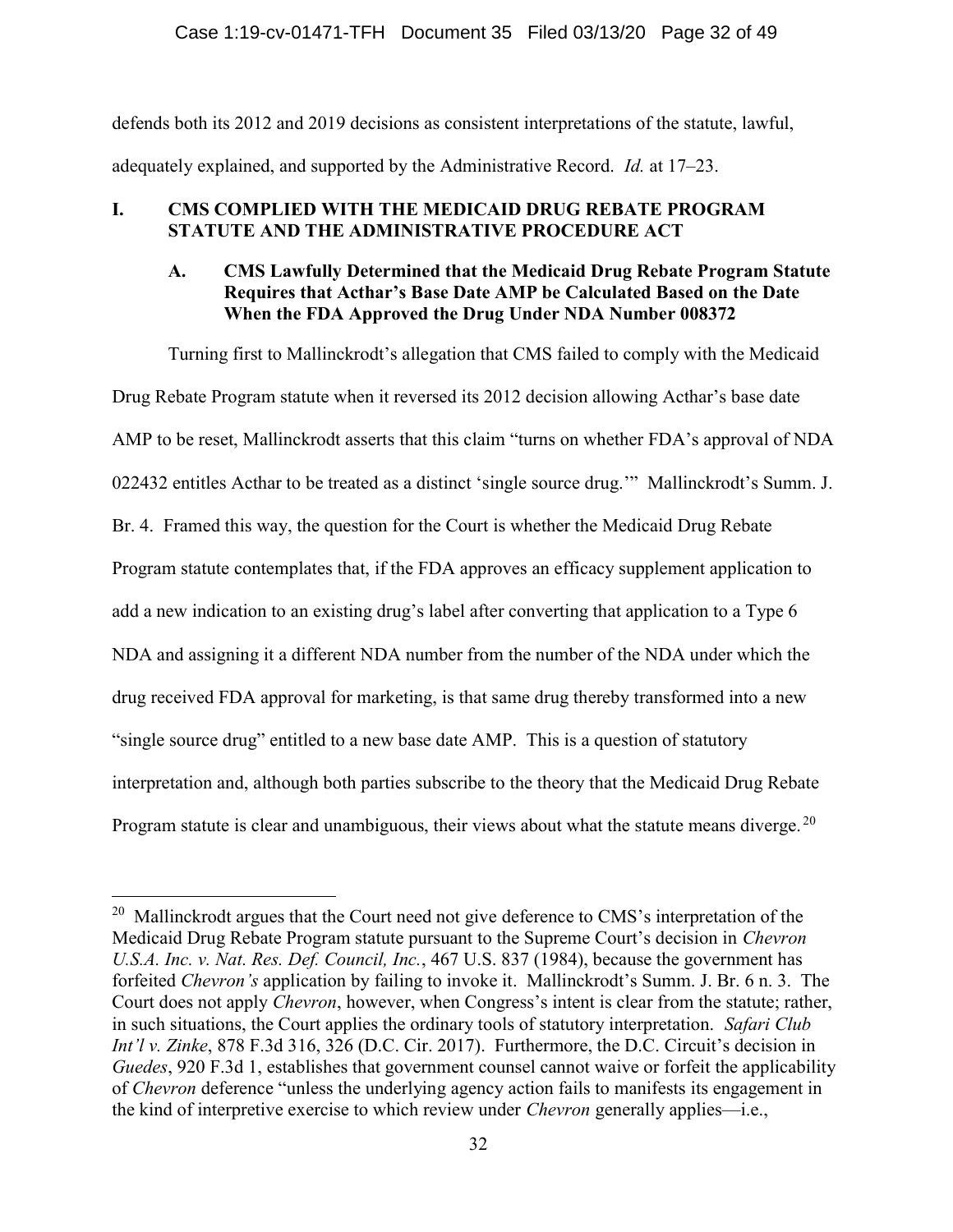### Case 1:19-cv-01471-TFH Document 35 Filed 03/13/20 Page 33 of 49

"In the interpretation of statutes, the function of the courts is easily stated. It is to construe the language so as to give effect to the intent of Congress." United States v. Am. Trucking Ass'ns, 310 U.S. 534, 542 (1940). To do so, the Court adheres to the "preeminent canon of statutory interpretation" that requires the Court to "'presume that [the] legislature says in a statute what it means and means in a statute what it says there."" BedRoc Ltd., LLC  $\nu$ . United States, 541 U.S. 176, 183 (2004) (quoting Connecticut Nat. Bank v. Germain, 503 U.S. 249, 253–254 (1992)). The Court's analysis therefore "begins with the statutory text, and ends there as well if the text is unambiguous." *Id.* Ultimately, "[a]s in all cases of statutory construction, [the Court's] task is to interpret the words of . . . statutes in light of the purposes Congress sought to serve." Chapman v. Houston Welfare Rights Org., 441 U.S. 600, 608 (1979).

Congress's purpose for enacting the Medicaid Drug Rebate Program was "to further reduce Medicaid spending." Iowa Dep't of Human Servs. v. Centers for Medicare & Medicaid Servs., 576 F.3d 885, 886 (8th Cir. 2009). The program achieves this purpose by mandating that drug manufacturers that seek to have their drugs covered by Medicaid must agree to provide rebates to states to offset the rising costs of those drugs. See 42 U.S.C.  $\S$  1396r-8(a)(1),  $(b)(1)(B).$ 

42 U.S.C. § 1396r-8(c) is the section of the Medicaid Drug Rebate Program statute that governs how rebates are determined—including a drug's so-called "base date AMP." As already discussed in the section of this decision addressing the statutory and regulatory structure of the case, the relevant provisions in 42 U.S.C. § 1396r-8(c) set forth the rebate amount a drug manufacturer must pay for "each dosage form and strength of a single source drug." 42 U.S.C.

interpreting a statute it is charged with administering in a manner (and through a process) evincing an exercise of its lawmaking authority." *Id.* at 22 (internal quotation marks omitted).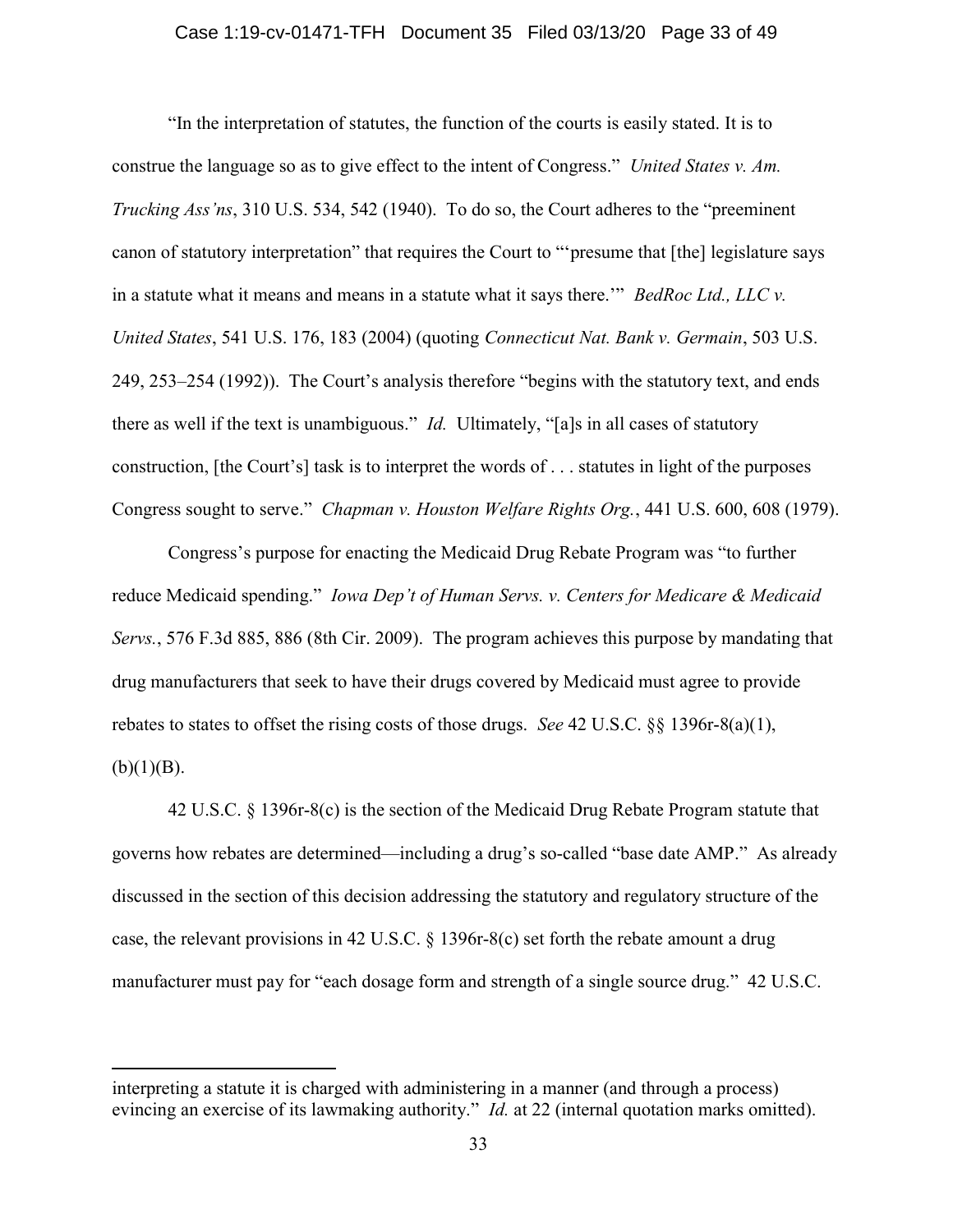#### Case 1:19-cv-01471-TFH Document 35 Filed 03/13/20 Page 34 of 49

 $\S 1396r-8(c)(1)(A)$ . The statute currently defines the phrase "single source drug" to mean in relevant part "a covered outpatient drug . . . which is produced or distributed under a new drug application approved by the Food and Drug Administration."  $42 \text{ U.S.C.} \$   $8 \frac{1396 \text{ r} \cdot 8(\text{k})}{7)(\text{iv)}}$ .

Mallinckrodt seizes on the statute's definition of "single source drug" as the linchpin of its claim that CMS correctly determined in 2012 that Acthar with the infantile spasm indication qualified for a new base date AMP. Mallinckrodt's Mot. for Prelim. Inj. Br. 22–23. Unpacking Mallinckrodt's argument proceeds thusly: NDA number 022432 was, on its face, a "new drug application" that was "approved by the Food and Drug Administration." Id. at 22. Acthar with the infantile spasm indication could not be "lawfully marketed" until the FDA approved NDA number 022432. Id. After the FDA approved NDA number 022432, Questcor and Mallinckrodt began "producing and distributing" Acthar using that NDA number, including by importing the drug's bulk active ingredient "under" that number.<sup>21</sup> *Id.* at 23. As a result, because Acthar was "produced and distributed" under a "new drug application" (i.e., NDA number 022432) that was "approved by the Food and Drug Administration," see A.R. 702, the drug thereby qualified as a distinct "single source drug" that was "eligible for its own base date AMP under the plain meaning of the statute," Mallinckrodt's Mot. for Prelim. Inj. Br. 23.

Mallinckrodt's approach to the statute's interpretation misappropriates the definition of "single source drug" and extrapolates it to mean that a drug's base date AMP may be reset any time the FDA approves an application that has been administratively categorized as an "NDA" regardless of what action related to a drug was actually occasioned by the approval. Such an

 $21$  Mallinckrodt never explains what, precisely, it means to "import" Acthar's active ingredient "under" NDA number 022432. All indications, however, suggest that anything Mallinckrodt is doing "under" NDA number 022432 is the product of its own agenda and self-reporting given that the FDA has made clear that number is obsolete for the agency's purposes, A.R. .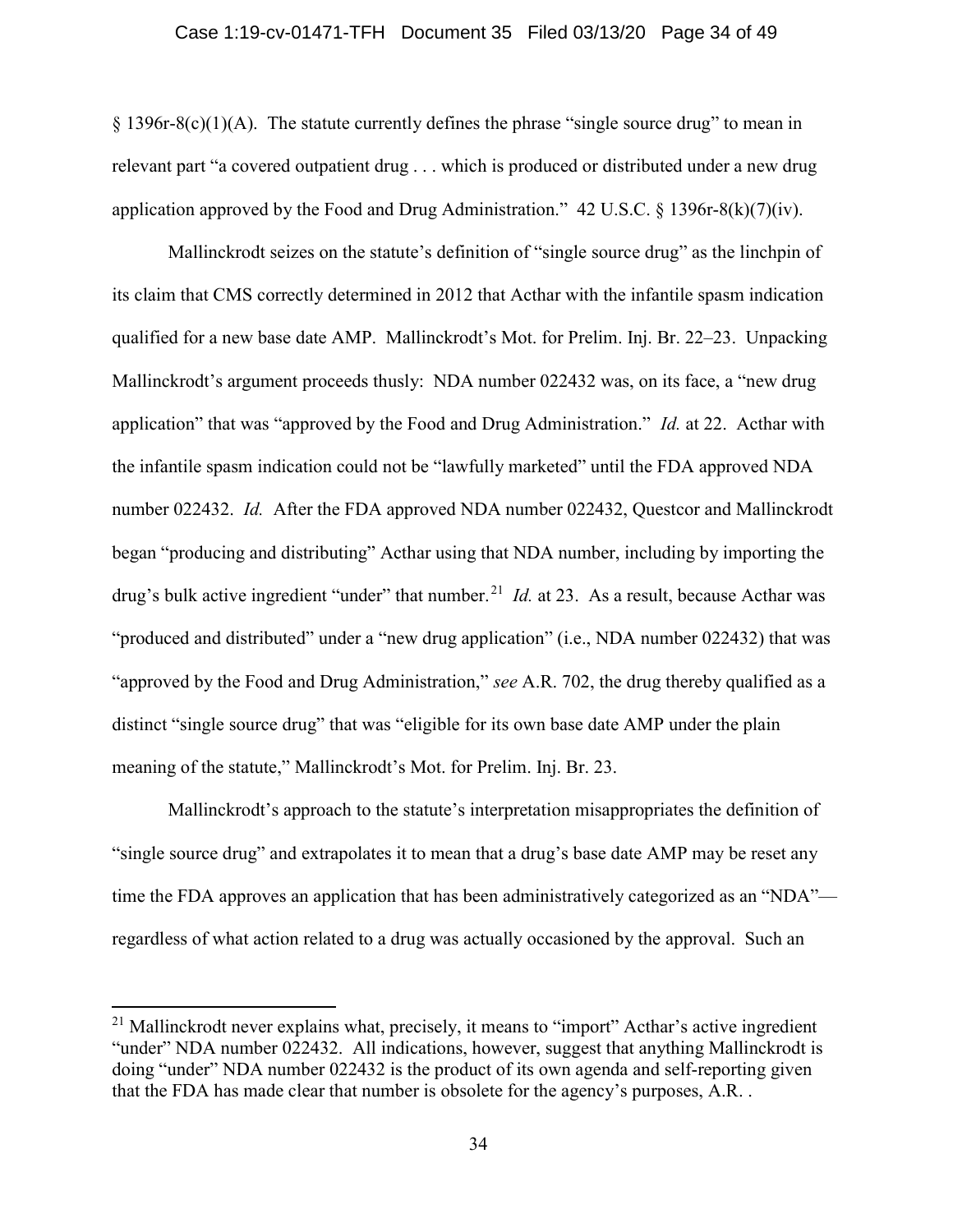### Case 1:19-cv-01471-TFH Document 35 Filed 03/13/20 Page 35 of 49

interpretation runs counter to the purpose of the Medicaid Drug Rebate Program, however, because it would empower both the agency and drug manufacturers to circumvent Congress's intent to reduce Medicaid spending via drug rebates by simply manipulating how a submitted drug application was administratively categorized. And "[a] statute should ordinarily be read to effectuate its purposes rather than to frustrate them." Motor Vehicle Mfrs. Ass'n of U.S., Inc., 719 F.2d at 1165.

Mallinckrodt's urged interpretation also fails to account for the fact that the FDA's 2010 letter approving NDA number 022432 makes clear that the FDA viewed Acthar with the infantile spasm indication to be the same "drug product" that was originally approved in 1952 under NDA 008372. See A.R. 706. This is demonstrated by the FDA's statement in the approval letter that "[a]]... submissions should be addressed to the original NDA 008372 for this drug product, not to this NDA." A.R. 706 (emphasis added). In other words, the FDA expressly viewed the drug approved under NDA number 008372 and the drug with the label revision adding infantile spasms as an indication that was approved under NDA number 022432 to be one and the same "drug product." A.R. 706.

Moreover, Mallinckrodt's interpretation overlooks the statute's straightforward textual language dictating that a drug's base date AMP is tied to the date when the FDA approved the drug and the drug was *first marketed*—not when the FDA approved any so-titled "new drug application" that relates to the drug—although these events might well coincide. The statute provides that the rebate amount for single source drugs consists of the sum of two calculations: (1) the "basic rebate" plus (2) an "additional rebate." 42 U.S.C.  $\S$ § 1396r-8(c)(1)(A), (2). The base date AMP only comes into play in the calculation of the "additional rebate." See 42 U.S.C. § 1396r-8(c)(2)(A)(ii); see also A.R. 1020 (defining "Base Date AMP" in the national Drug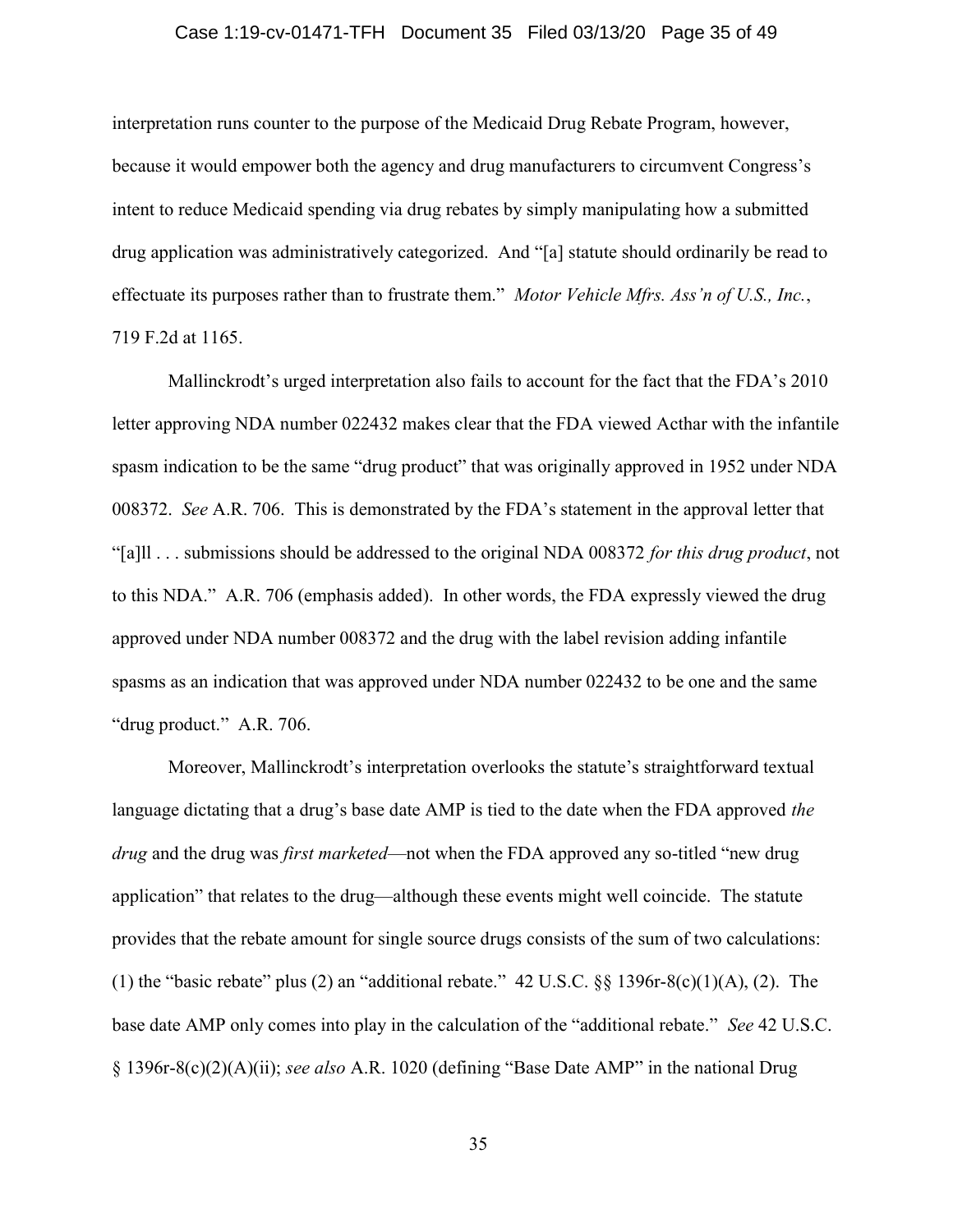Rebate Agreement to have the meaning set forth in 42 U.S.C. § 1396r-8(c)(2)(A)(ii)(II)). For

drugs that were FDA approved on or before October 1, 1990, the statute states that the base date

AMP is:

[T]he average manufacturer price for such dosage form and strength for the calendar quarter beginning July 1, 1990 (without regard to whether or not the drug has been sold or transferred to an entity, including a division or subsidiary of the manufacturer, after the first day of such quarter), increased by the percentage by which the consumer price index for all urban consumers (United States city average) for the month before the month in which the rebate period begins exceeds such index for September 1990.

42 U.S.C. § 1396r-8(c)(2)(A)(ii)(II). Relevant here, however, the statute further states that if a

"covered outpatient drug" is "approved by the FDA" after October 1, 1990 (as would be the case

if Acthar with the infantile spasm indication was a new drug), the drug's base date AMP is set

based on the "day on which the drug was first marketed":

In the case of a covered outpatient drug approved by the Food and Drug Administration after October 1, 1990, clause (ii)(II) of subparagraph (A) shall be applied by substituting "the first full calendar quarter after the day on which the drug was first marketed" for "the calendar quarter beginning July 1, 1990" and "the month prior to the first month of the first full calendar quarter after the day on which the drug was first marketed" for "September 1990".<sup>22</sup>

42 U.S.C. § 1396r-8(c)(2)(B).

The plain meaning of this statutory language makes clear that the operative event that

determines if and when a drug's base date AMP may be set is the date on which the "covered

outpatient drug" was "approved by the Food and Drug Administration." 42 U.S.C. § 1396r-

8(c)(2)(B). If a "covered outpatient drug" was "approved by" the FDA after October 1, 1990, as

 $22$  Legislation enacted after the Medicaid Drug Rebate Program statute appears to refine this calculation based on the dates of the first full calendar quarter that apply but do not otherwise alter the fact that the base date AMP is set based on when the "covered outpatient drug" was "approved by the FDA" and "first marketed." *See, e.g.*, A.R. 983 (discussing the agency's guidance about how to use the correct baseline AMP and Consumer Price Index Urban (CPI-U) factors).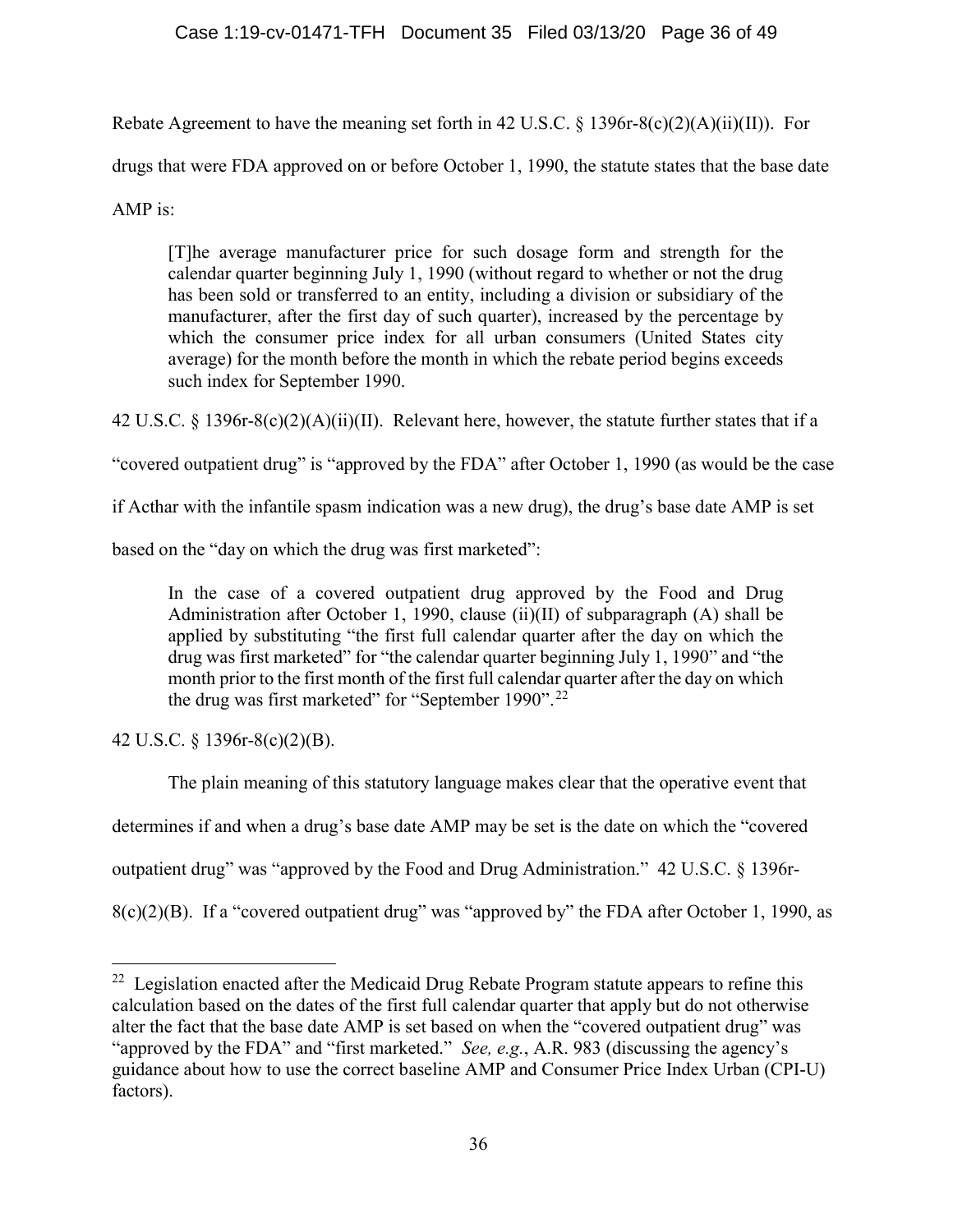### Case 1:19-cv-01471-TFH Document 35 Filed 03/13/20 Page 37 of 49

would be the case if Mallinckrodt's theory about Acthar was valid, then the base date AMP must be calculated in accordance with the substitute language found in 42 U.S.C. § 1396r-8(c)(2)(B), which provides that the base date AMP is triggered by the "day on which the drug was first marketed." Aside from the catalyst event of a "covered outpatient drug" being "approved by the FDA," however, the statute does not expressly contemplate any other events that would allow a manufacturer to reset a single source drug's base date AMP during the lifecycle of that drug absent a new formulation, see 42 U.S.C. § 1396r-8(c)(2)(C) (providing for the calculation of a base date AMP for new formulations of a single source drug), or, as the government correctly noted, a new dosage form and strength, Gov't's Summ. J. Br. 18 (arguing that "[c]hanges to an existing product result in a new base date AMP only if those changes result in a new drug being marketed under a new NDA or the changes are to dosage form or strength").

The Administrative Record confirms that CMS's 2012 decision allowing Questcor to reset Acthar's base date AMP was premised on the agency's assumption that, because the infantile spasm indication "was approved under a different [NDA] *from the original product*," that meant that Acthar with the infantile spasm indication must be a different "product" from the "original product." A.R. 617 (emphasis added). CMS put Questcor on notice that the agency was relying on this assumption by stating that the agency "does not have the current ability to allow a manufacturer to replace the original reported base date AMP with a new base date AMP midway through the life of a product." A.R. 617 (emphasis added). The only possible takeaway from this statement was that CMS believed that Acthar with the infantile spasm indication was an entirely new drug product. Given Mallinckrodt's concession that CMS's rationale was a departure from the two approaches that Questcor's General Counsel had identified and proposed when he advocated for a new base date AMP, see Mallinckrodt's Summ. J. Br. 2 (arguing that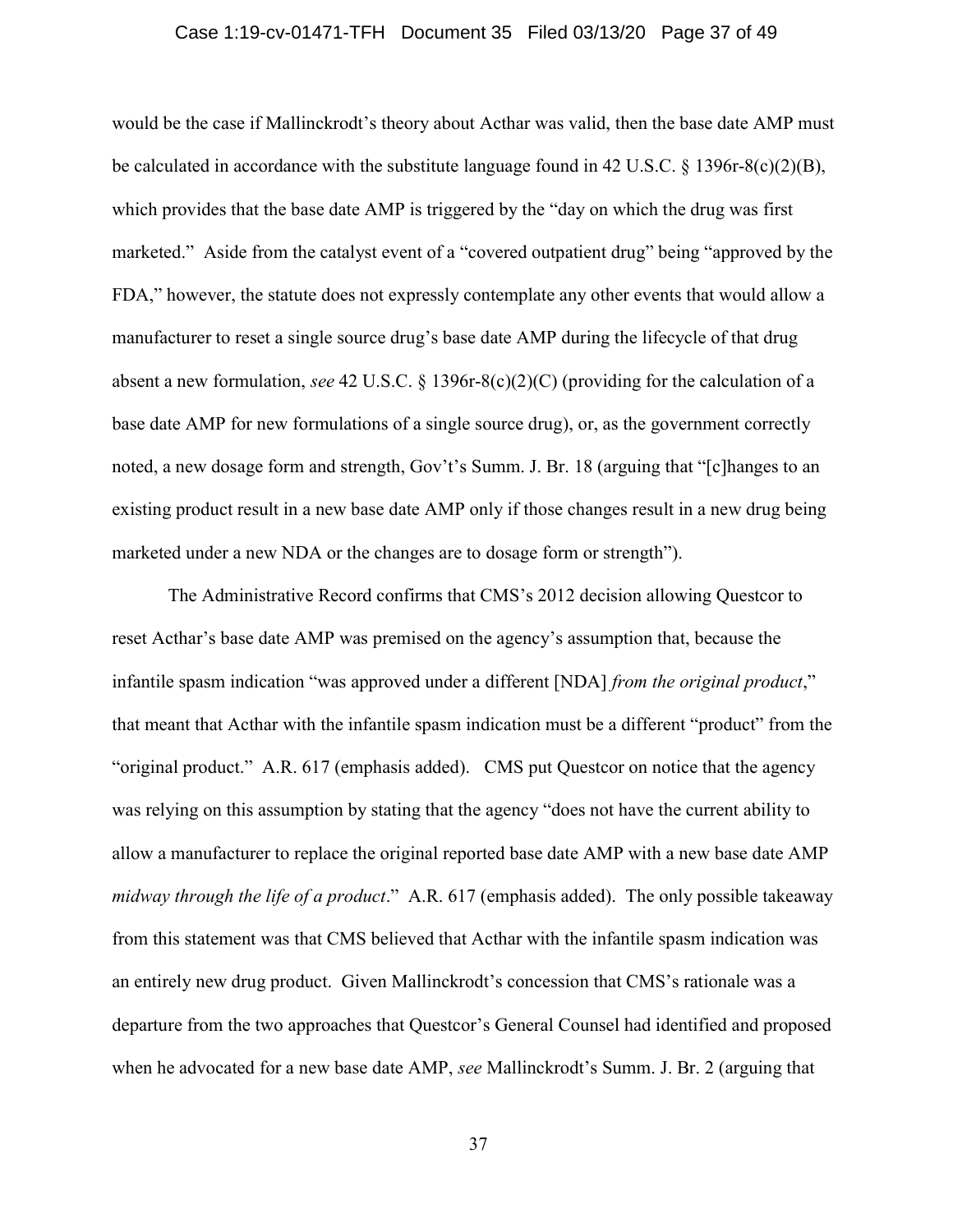### Case 1:19-cv-01471-TFH Document 35 Filed 03/13/20 Page 38 of 49

"[w]e know that CMS rejected both of Questcor's suggested legal pathways for a new base date AMP and reached its own, unprompted conclusion"), and given that Questcor (and Mallinckrodt) knew all along that NDA number 022432, although titled a "new drug application," was in fact an efficacy supplement to NDA number 008372 that sought the FDA's approval to revise Acthar's label to add infantile spasms as an indication, see id. at 3 (challenging CMS's claim that it was ignorant of the fact that Acthar was not "an entirely new drug" on the ground that this claim was "not right" because "Questcor repeatedly told the agency that the drug was first approved in 1952 and received a new indication for infantile spasms in 2010"), 12 (arguing that that "the administrative record makes clear" that the 2010 FDA approval authorizing Questcor to add infantile spasms to Acthar's label "was not [an approval] of an 'entirely new drug' but simply added IS to the labeling"), it would have behooved the companies to clarify the agency's understanding, if only to insulate them from a dispute down the road, as has now come to pass.

Mallinckrodt cites record documents numbered A.R. 621, 622, and 632 as evidence that it clearly disclosed to CMS that Acthar with the infantile spasm indication was not "an entirely new drug." Mallinckrodt's Summ. J. Br. 3. This argument is unavailing upon inspection. Both A.R. 621 and A.R. 622 are pages from Questcor's May 8, 2012 letter requesting to set a new base date AMP for Acthar. A.R. 621 reflects that Questcor told CMS the following:

The FDA granted Acthar an orphan drug designation for IS in 2003 and approved Acthar under NDA 22-432 for treatment of infantile spasms<sup>4</sup> on October 15, 2010. We believe that prior owners of Acthar did not pursue an approval with FDA based on their view that the economics of obtaining the approval were too burdensome.

A.R. 621. Footnote 4 on that same page stated:

Acthar's original NDA is number 08-372, and the FDA has informed Questcor that the agency intends to revise its record so that the approval for infantile spasms is reflected as part of the product's original NDA, 08-372. That has not yet occurred.

A.R. 621 n.4. On the next page, Questcor stated: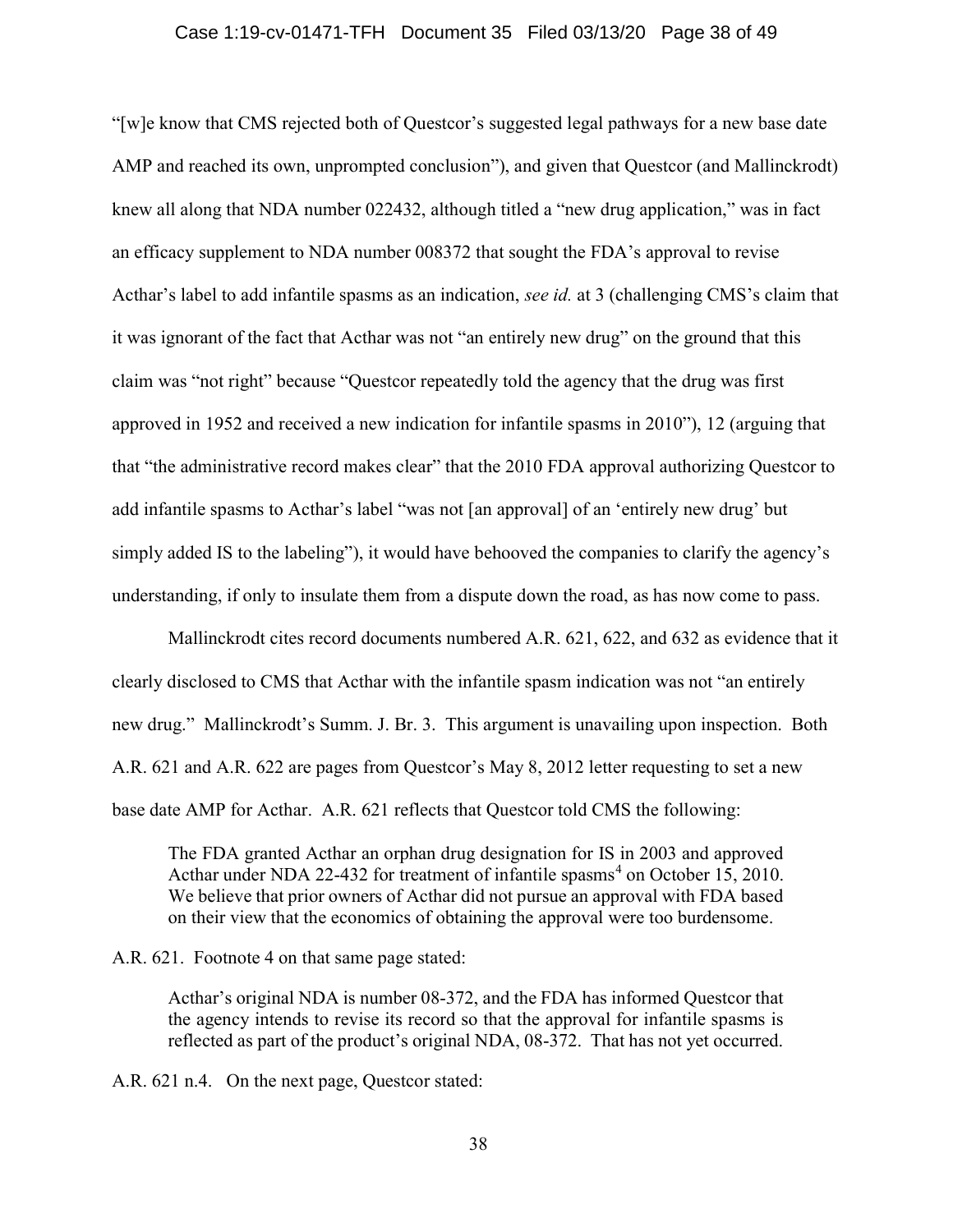Acthar was initially approved for multiple indications in 1952, under NDA 08-372, and then in 1978, an NDA supplement was approved for the use of Acthar to treat multiple sclerosis exacerbations. On October 15, 2010, Acthar was approved to treat infantile spasms under NDA 22-432. The FDA's approval of Acthar for this indication reflects the agency's conclusion, based on data supplied by Questcor, that the product is safe and effective for that use. Upon this approval, however, the FDA also significantly revised Acthar's label and required the implementation [of] a Risk Evaluation and Mitigation Strategy ("REMS"), which the agency determined was necessary for the product's safe use. These changes represent a significant revision in the product's labeling and in the conditions under which it will be marketed and distributed.

A.R. 622. Lastly, A.R. 632 consists of a chart titled "History of Acthar" that states in relevant part "2010 IS Approval Label Modernized."

The Court does not share Mallinckrodt's confidence that these statements alerted CMS to the fact that Acthar with the infantile spasm indication was not a new drug, particularly in light of the way the 1978 approval to add multiple sclerosis as an indication was identified as an "NDA supplement" to NDA number 008372. A.R. 622. In contrast, the statements addressing the approval of NDA number 022432, which was also technically a supplement to NDA number 008372, see, e.g., A.R. 157 (stating that NDA number 022432 "was created for administrative purposes when the sponsor submitted an efficacy supplement for the treatment of infantile spasms), 869 (characterizing Questcor's NDA number 022432 as a "resubmission to your supplemental new drug application for H.P. Acthar® Gel"), discusses the FDA's review of the safety and effectiveness of Acthar for infantile spasm treatment and thereby made the approval under that NDA number appear to involve something more than a label revision to add a new indication. In addition, an email that Mallinckrodt sent to CMS on July 6, 2016 characterized the FDA approval of NDA number 022432 as approving "the product" that was "discussed in the CMS letter of August 6, 2012," thereby suggesting that the FDA approval was for a new drug product rather than a label revision. A.R. 83.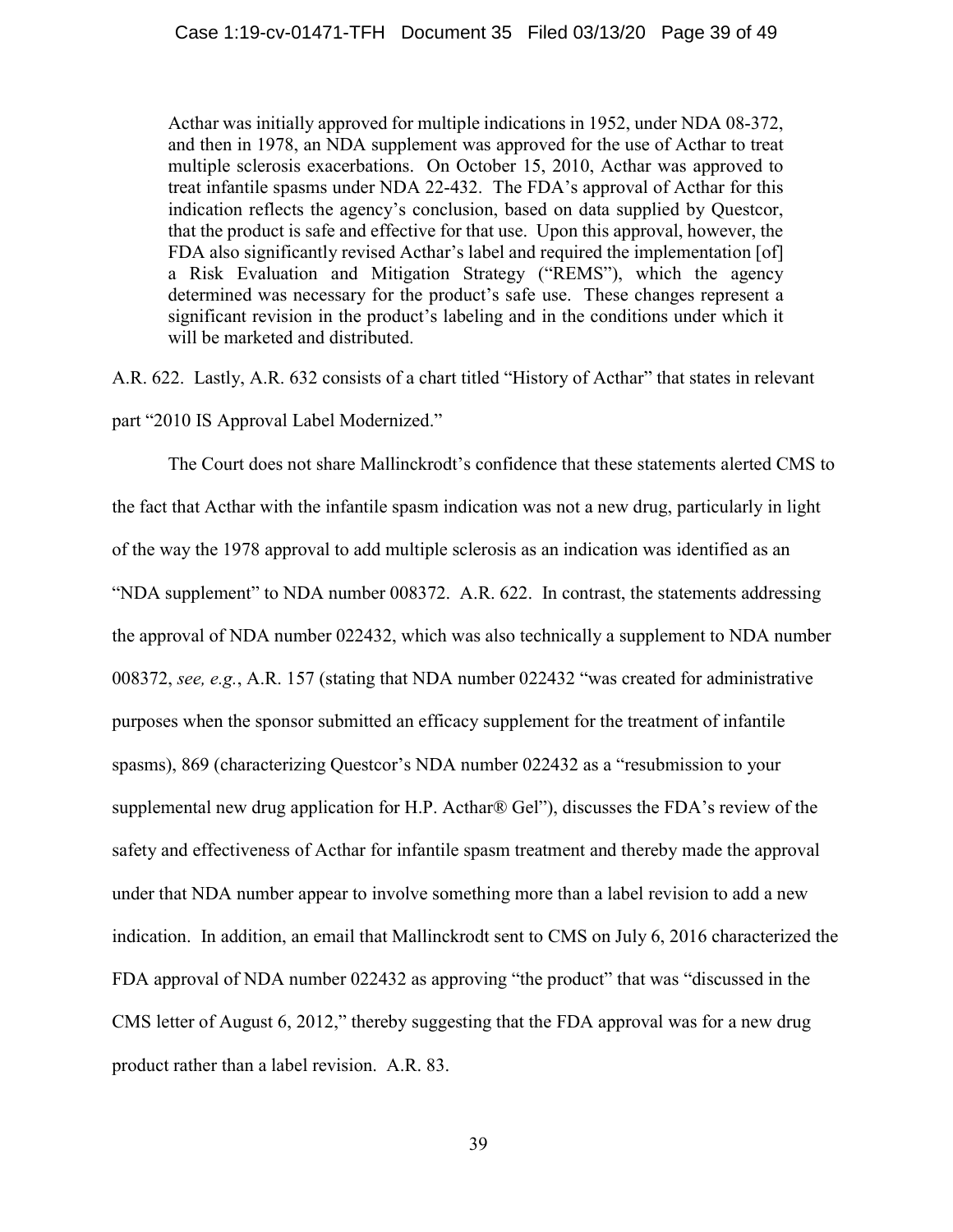### Case 1:19-cv-01471-TFH Document 35 Filed 03/13/20 Page 40 of 49

Furthermore, the statements Mallinckrodt cites were made in documents CMS had before it issued the August 6, 2012 letter approving a new base date AMP for Acthar, which, as discussed, makes clear that CMS viewed Acthar with the infantile spasm treatment to be a new drug product. See A.R. 617. It therefore should have been obvious to Questcor that, however clearly the company thought it had been that Acthar with the infantile spasm indication was not "an entirely new drug," Mallinckrodt's Summ. J. Br. 3, that clarity had bypassed CMS, see A.R. 617. It was also apparent that CMS erroneously assumed that the FDA's approval of an NDA that was assigned a different NDA number signaled that the approval was for a new drug product. Placed on notice of that erroneous assumption via CMS's 2012 approval letter, Questcor (and later Mallinckrodt) gambled by implementing a new base date AMP for Acthar without first clarifying this point, particularly in light of the statute's clear language stating that the base date AMP for a single source drug depends on when the "covered outpatient drug" was "approved by" the FDA and, if that approval was after October 1, 1990, the base date AMP is triggered by the date that covered outpatient drug was "first marketed," 42 U.S.C. §§ 1396r- $8(c)(2)(A)(ii)(II)$ , (B). Nowhere in the Medicaid Drug Rebate Program statute does it provide for a single source drug's base date AMP to be reset based solely on the FDA approving a so-titled "New Drug Application" that does something other than "approve" a "covered outpatient drug," as occurred here. See 42 U.S.C. §§ 1396r-8(c)(2).

The upshot is that CMS correctly assessed in its 2012 approval letter to Questcor that § 1396r-8(c)(2)(A) of the Medicaid Drug Rebate Program statute (cited by reference to § 1927 of the Social Security Act) establishes when a drug's base date AMP attaches. A.R. 617. CMS repeated that correct assessment five years later in a March 20, 2017 email to Mallinckrodt. A.R. 81. CMS also correctly assessed that the base date AMP attaches to a drug in relation to when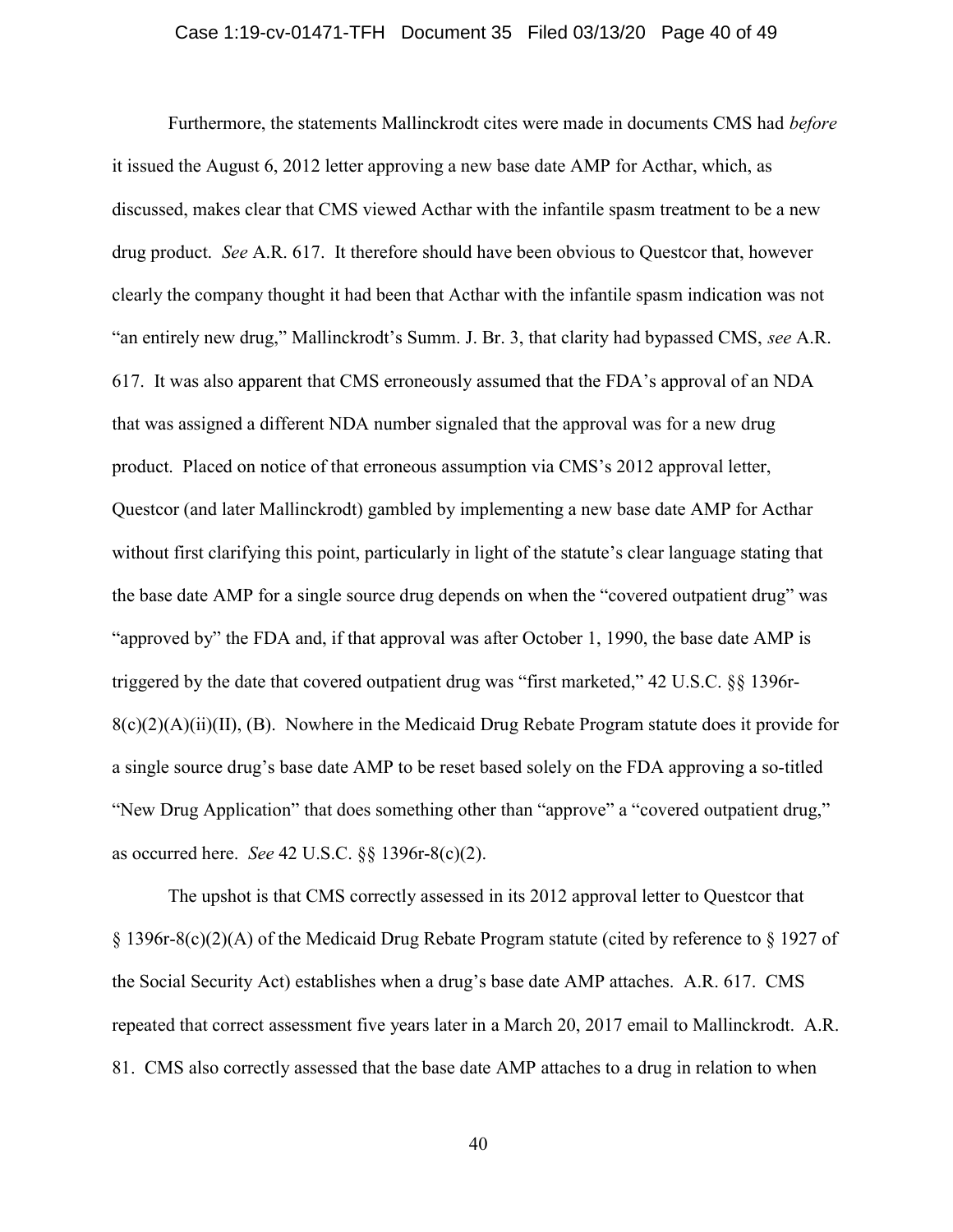### Case 1:19-cv-01471-TFH Document 35 Filed 03/13/20 Page 41 of 49

the drug was approved by the FDA and the agency lacked authority to change a drug's base date AMP during that drug's lifecycle. A.R. 617 (stating that the base date AMP applies to "each single source or innovator multiple source drug approved by the FDA before or after October 1, 1990" and that CMS lacked authority to "replace the original . . . base date AMP with a new base date AMP midway through the life of a product").

The Court stated at the beginning of this discussion that the legal question was whether the Medicaid Drug Rebate Program statute contemplates that when the FDA approves an efficacy supplement application to add a new indication to an existing drug's label that drug is then entitled to a new base date AMP. As framed specifically with respect to this case, the question is whether Acthar with the infantile spasm indication became a distinct single source drug entitled to a new base date AMP by virtue of the FDA approving Questcor's efficacy supplement application after converting it into a Type 6 NDA and assigning it NDA number 022432. The Court answers that legal question in the negative because the plain language of the statute provides that a single source drug's base date AMP is set based on when the "covered outpatient drug" was "approved by the FDA" and, if approved after October 1, 1990, when that "covered outpatient drug" was "first marketed." 42 U.S.C. §§ 1396r-8(c)(2)(A)(ii)(II), (B). Mallinckrodt and Questcor cannot avoid application of the base date AMP that attached when Acthar was approved by the FDA under NDA number 008372 by manufacturing the existence of a distinct "single source drug" through their own self-interested actions in continuing to use NDA number 022432 despite the FDA's direction otherwise, see A.R. 706, and notwithstanding Questcor's own contemporaneous acknowledgment that NDA number 022432 was a "tracking number" that would "no longer be used," A.R. 694.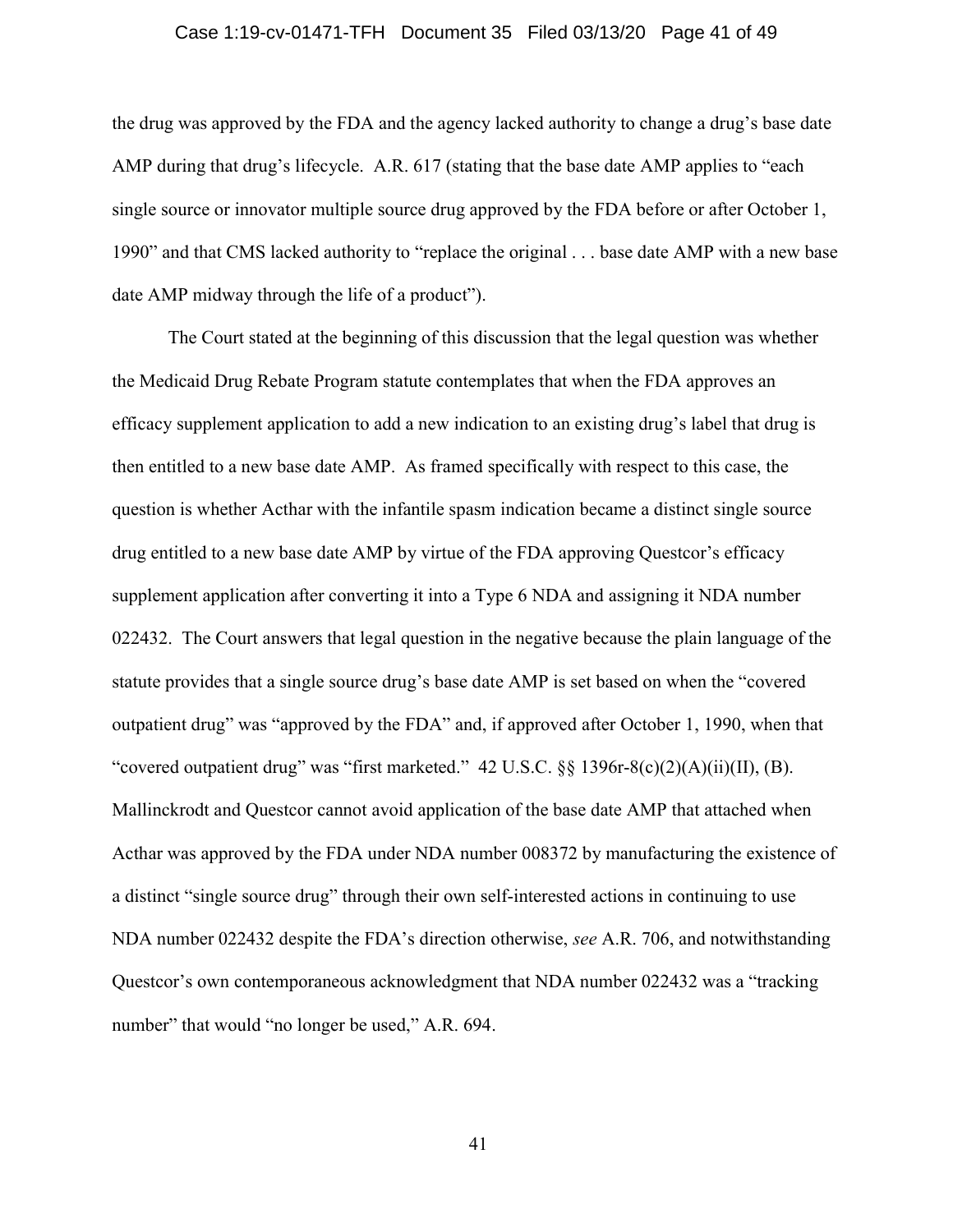#### Case 1:19-cv-01471-TFH Document 35 Filed 03/13/20 Page 42 of 49

It is to no avail whether Mallinckrodt continued to produce and distribute Acthar using defunct NDA number 022432 because, regardless of whether the Medicaid Drug Rebate Program statute's definition of "single source drug" could be interpreted in the crafted way that Mallinckrodt advocates, the statute nonetheless makes clear that the base date AMP is triggered by the dates on which the "covered outpatient drug" was "approved by" the FDA and "first marketed"—and it remains undisputed that the date when Acthar was "approved by" the FDA was 1952 when the FDA approved NDA number 008372. See Mallinckrodt's Summ. J. Br. 12 (conceding that "the 2010 approval was not of an 'entirely new drug' but simply added IS to the labeling"). Because Acthar was first marketed well before October 1, 1990, its base date AMP under the statute is "the average manufacturer price for . . . the calendar quarter beginning July 1, 1990 . . . increased by the percentage by which the consumer price index for all urban consumers (United States city average) for the month before the month in which the rebate period begins exceeds such index for September 1990." 42 U.S.C. § 1396r-8(c)(2)(ii)(II). As a result, CMS's decision requiring Mallinckrodt and Questcor to correct their Medicaid Drug Rebate Program reporting for Acthar to reflect this base date AMP, which was triggered by the FDA's approval of NDA number 008372, was consistent with the statute and not arbitrary, capricious, or an abuse of discretion. For these same reasons CMS's decision also complied with its agency regulations.<sup>23</sup>

<sup>&</sup>lt;sup>23</sup> Mallinckrodt argues that CMS's decision violated its own agency regulations because those "regulations make clear that a 'single source drug' is 'a covered outpatient drug that is produced or distributed under an original NDA approved by FDA and has an approved NDA number issued by FDA." Mallinckrodt's Summ. J. Br. 9. This argument does not further Mallinckrodt's case, though, in light of the clear statutory language the Court has already discussed that ties a drug's base date AMP to the date when that drug was approved by the FDA and first marketed.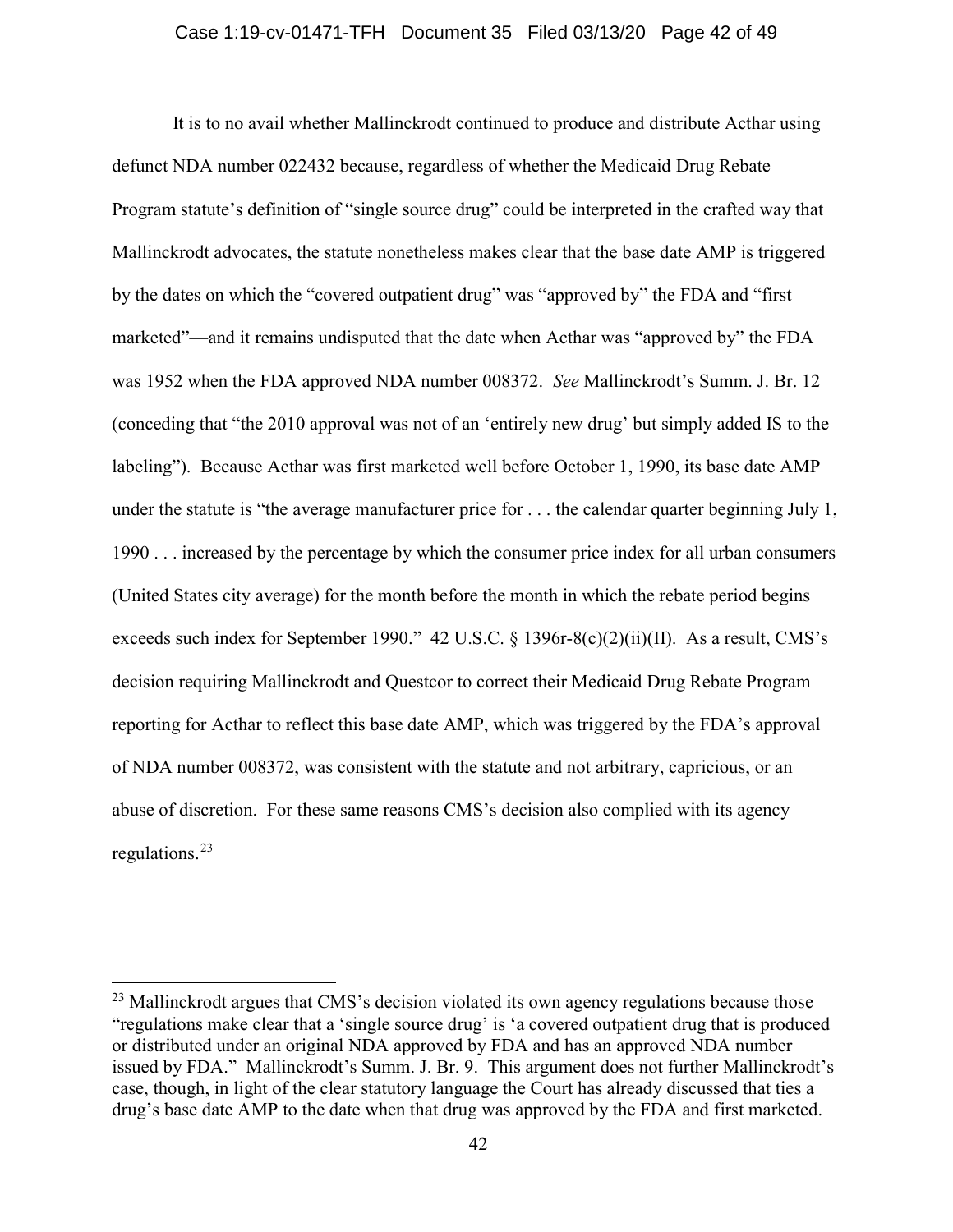## B. CMS Adequately Explained Why Acthar's Base Date AMP Must Follow the FDA's Approval of NDA Number 008372

Mallinckrodt also protests that CMS's decision requiring the company to correct Acthar's base date AMP to reflect the base date AMP associated with NDA number 008372 was arbitrary, capricious, and unreasonable because the agency vacillated about its rationale for the decision and never actually explained it. Mallinckrodt's Summ. J. Br. 11–17. The Administrative Record, however, demonstrates otherwise.

To reiterate, from the very outset CMS made clear that it was approving a new base date AMP for Acthar because the agency believed that NDA number 022432 involved the FDA's approval of a new drug product to treat infantile spasms. A.R. 169 (stating that CMS was approving a new base date AMP because "[a]s noted in [Questcor's] letter of May 8, 2012, the FDA approved Acthar Gel through a New Drug Application (NDA) for use in treating the orphan condition of infantile spasms"), 617 (stating that, in accordance with the Medicaid Drug Rebate Program statute, "the base date AMP is calculated based on the new drug application which is approved by the FDA" and "given that the recently approved Acthar Gel was approved under a different [NDA] *from the original product*, Questcor may set a new base date AMP for this drug" (emphases added)). That CMS believed NDA number 022432 involved a different "drug product" from the drug approved under NDA number 008372 is substantiated by CMS's statement in its 2012 approval letter that the agency "does not have the current capability to allow a manufacturer to replace the original reported base date AMP with a new base date AMP midway through the life of a product." A.R. 617 (emphasis added).

After CMS verified that NDA number 022432 was defunct and did not involve the approval of a new drug, the agency properly directed both Mallinckrodt and Questcor to correct how they were reporting the drug's base date AMP for the Medicaid Drug Rebate Program. See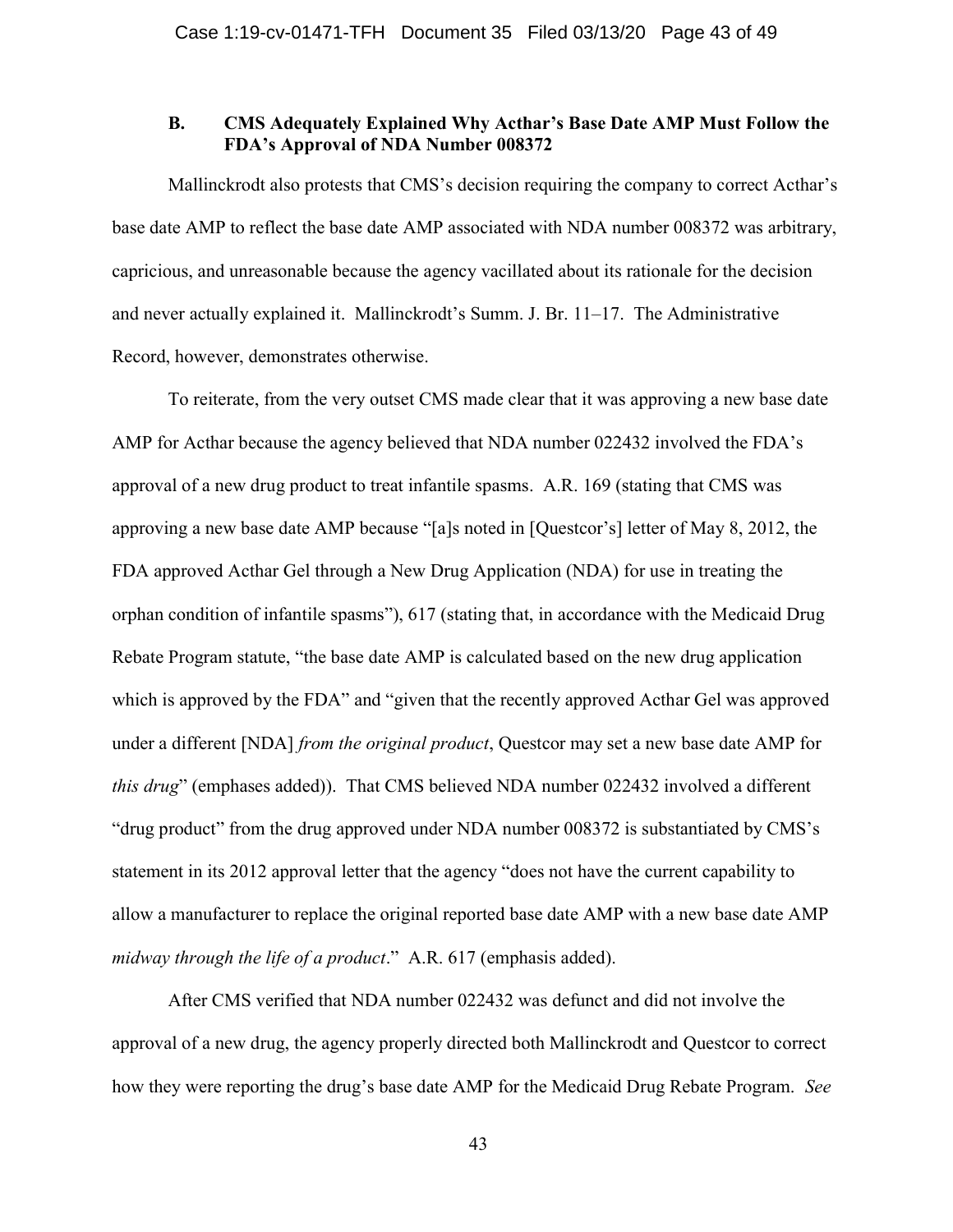### Case 1:19-cv-01471-TFH Document 35 Filed 03/13/20 Page 44 of 49

A.R. 2 (referring to the agency's March 12, 2019 letter (A.R. 13) and directing Mallinckrodt to report the appropriate base date AMP for Acthar), 13 (stating that "[b]ecause H.P. Acthar gel [sic] is currently, and always has been, produced or distributed under NDA 008372, the base date AMP Mallinckrodt is reporting to the Drug Data Reporting for Medicaid (DDR) system does not reflect the appropriate base date AMP, and Mallinckrodt has been underpaying Medicaid rebates for H.P. Acthar Gel"), 81 (noting that "FDA has informed us that type-6 NDAs are administratively closed upon approval," "the administratively assigned NDA 022432 . . . was only for the purpose of FDA approval of the new indication, but not for the approval and marketing of the drug itself," and "the approval of NDA 022432 in 2010 was not for approval of a new drug"), 84 (stating that the "baseline data of a purchased product should be the same as the baseline data of a product marketed previously under the same NDA"), 88 (instructing Questcor and Mallinckrodt that the "baseline data of an NDC for a single source drug . . . must follow the NDA"), 89 (stating that "although the NDA for the use of H.P. Acthar Gel for infantile spasms was initially assigned number 022432" the FDA's approval letter stated that "any future submissions 'should be addressed to the original NDA 008372 for this drug product'"), 106 ("On April 13, 2016 and March 20, 2017 CMS informed Mallinckrodt LLC that it was reporting incorrect base Average Manufacturer Price (base AMP) information and an incorrect FDA application number in the Drug Data Reporting for Medicaid (DDR) system."), 115 ("It is our understanding that NDA 008372 for Acthar was approved on April 29, 1952, therefore, the baseline data for the drug that is marketed under that NDA would be based on data from 9/30/1990 as the approval of NDA 022432 in 2010 was not for approval of a new drug."), 154 (stating that NDA number 022432 was "no longer used").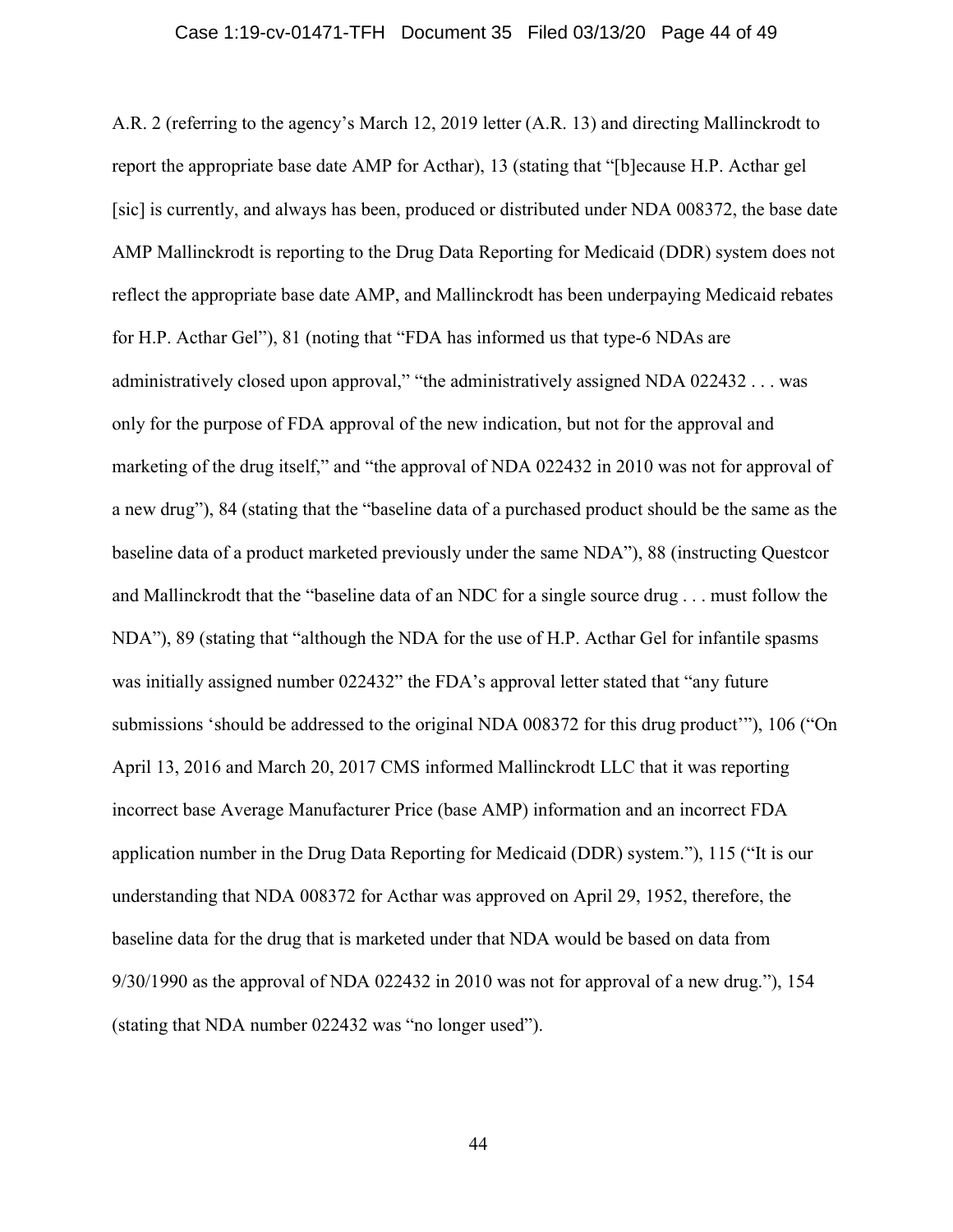#### Case 1:19-cv-01471-TFH Document 35 Filed 03/13/20 Page 45 of 49

Thereafter, CMS consistently directed the manufacturers to calculate Acthar's Medicaid rebates using the base date AMP associated with the NDA under which Acthar was approved by the FDA for marketing, which was NDA number 008372. A.R. 2, 13, 81, 106, 115, 133. This direction was compliant with the clear provisos set forth in the Medicaid Drug Rebate Program statute that tether the base date AMP to the date when a "covered outpatient drug" is "approved by" the FDA and, if approved after October 1, 1990, when that "covered outpatient drug" was "first marketed." 42 U.S.C.  $\S$ § 1396r-8(c)(2)(A)(ii)(II), (B). However phrased, CMS's message was always the same—(1) the statute requires a single source drug's base date AMP to be set based on the when the FDA approved the drug for marketing, (2) the agency lacked authority to change a drug's base date AMP midway through the life of the drug, and (3) with respect to Acthar, the FDA approved the drug for marketing pursuant to NDA number 008372, not defunct NDA number 022432, which was an efficacy supplement application seeking to revise Acthar's label to add a new treatment indication. A.R. 13, 81, 88, 115. Thus, CMS never wavered from the Medicaid Drug Rebate Program statute's plain language and, contrary to Mallinckrodt's insistence that CMS unfairly and unlawfully changed its position, the record demonstrates that simply was not so. And the path CMS took to reach its decision requiring Questcor and Mallinckrodt to correct the way they were reporting Acthar's base date AMP can be readily and reasonably be discerned. See Bowman Transp., 419 U.S. at 286.

# II. CMS COMPLIED WITH THE STATUTE AND DID NOT VIOLATE PRINCIPLES OF FAIR NOTICE OR RETROACTIVE APPLICATION WHEN IT DIRECTED MALLINCKRODT TO CORRECT ACTHAR'S BASE DATE AMP

Mallinckrodt advances two final arguments. The first is that CMS failed to give Mallinckrodt fair notice that the agency's interpretation of the Medicaid Drug Rebate Program statute had changed after it approved Questcor's request to establish a new base date for Acthar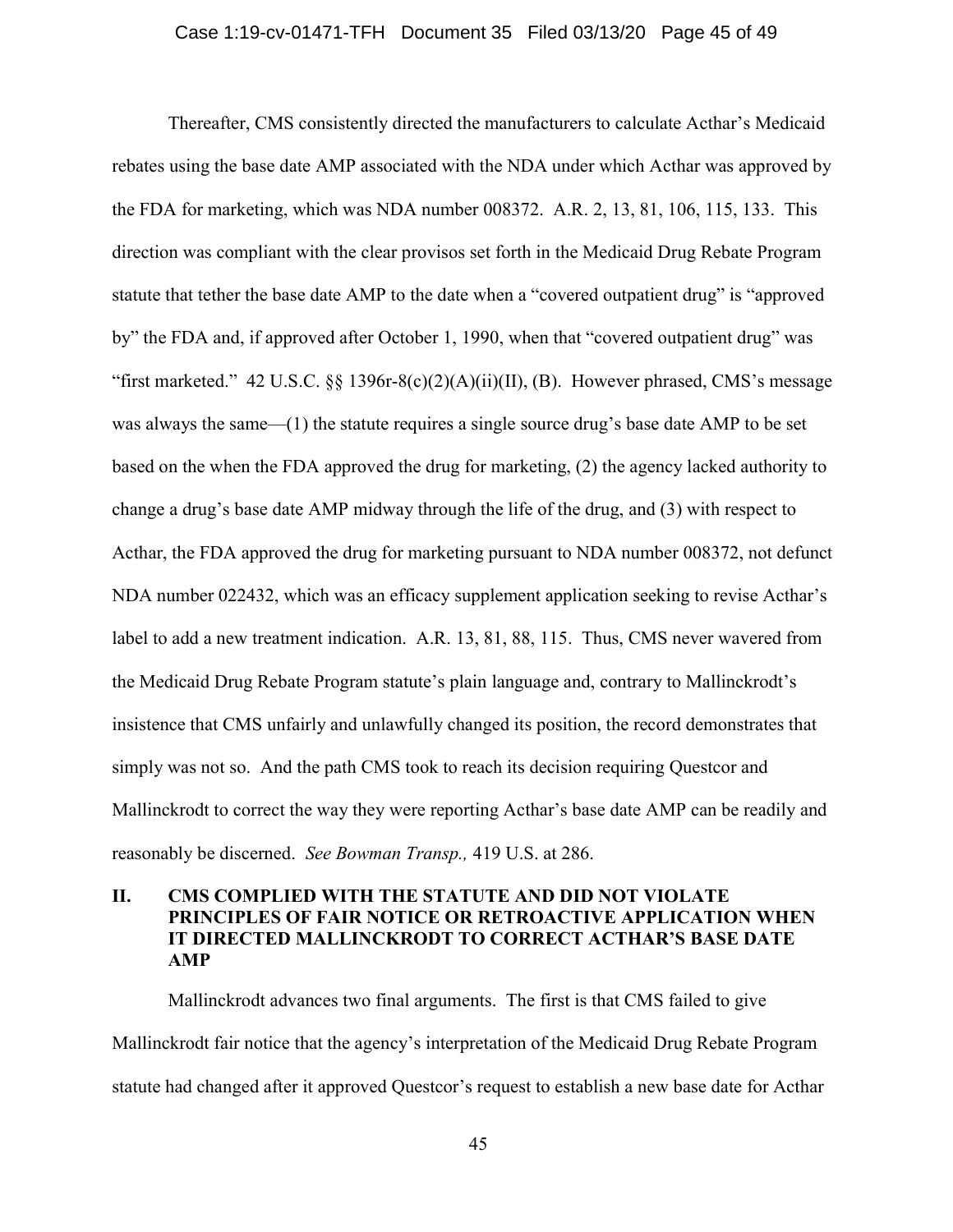### Case 1:19-cv-01471-TFH Document 35 Filed 03/13/20 Page 46 of 49

based on the FDA's approval of defunct NDA number 022432. Mallinckrodt's Summ. J. Br. 17– 21. Mallinckrodt's second argument is that CMS's decision requiring Mallinckrodt to correct Acthar's base date AMP and face the retroactive rebate payments and possible penalties that would result is "impermissibly retroactive." *Id.* at 22.

# A. CMS's 2012 Approval Letter, Pre-Enforcement Efforts, and the Medicaid Drug Rebate Program Statute Supplied Fair Notice that a Single Source Drug's Base Date AMP is Tethered to the Date the Drug was Approved by the FDA and First Marketed

Addressing Mallinckrodt's fair notice argument first, Mallinckrodt is correct that the requirement that federal agencies provide "fair notice" of their regulatory interpretations "has now been thoroughly incorporated into administrative law." *Gen. Elec. Co. v. U.S. E.P.A.*, 53 F.3d 1324, 1329 (D.C. Cir. 1995), as corrected (June 19, 1995). It is, however, well recognized that "in many cases the agency's pre-enforcement efforts to bring about compliance will provide adequate notice." *Id.* Furthermore, "[i]f, by reviewing the regulations and other public statements issued by the agency, a regulated party acting in good faith would be able to identify, with 'ascertainable certainty,' the standards with which the agency expects parties to conform, then the agency has fairly notified [that party] of the agency's interpretation." Id.

As an initial matter, the doctrine serves to prevent "deference to an agency's interpretation of its own regulations" from "validating the application of a regulation that fails to give fair warning of the conduct it prohibits or requires." Gates & Fox Co. v. Occupational Safety & Health Review Comm'n, 790 F.2d 154, 156 (D.C. Cir. 1986). It therefore follows that, if the Court is not applying a standard of deference—for example by applying *Chevron*, see infra n. 20—because the statute at issue is clear and unambiguous, then the doctrine would not apply. But even if the doctrine does apply, fair notice was supplied by the clarity of the Medicaid Drug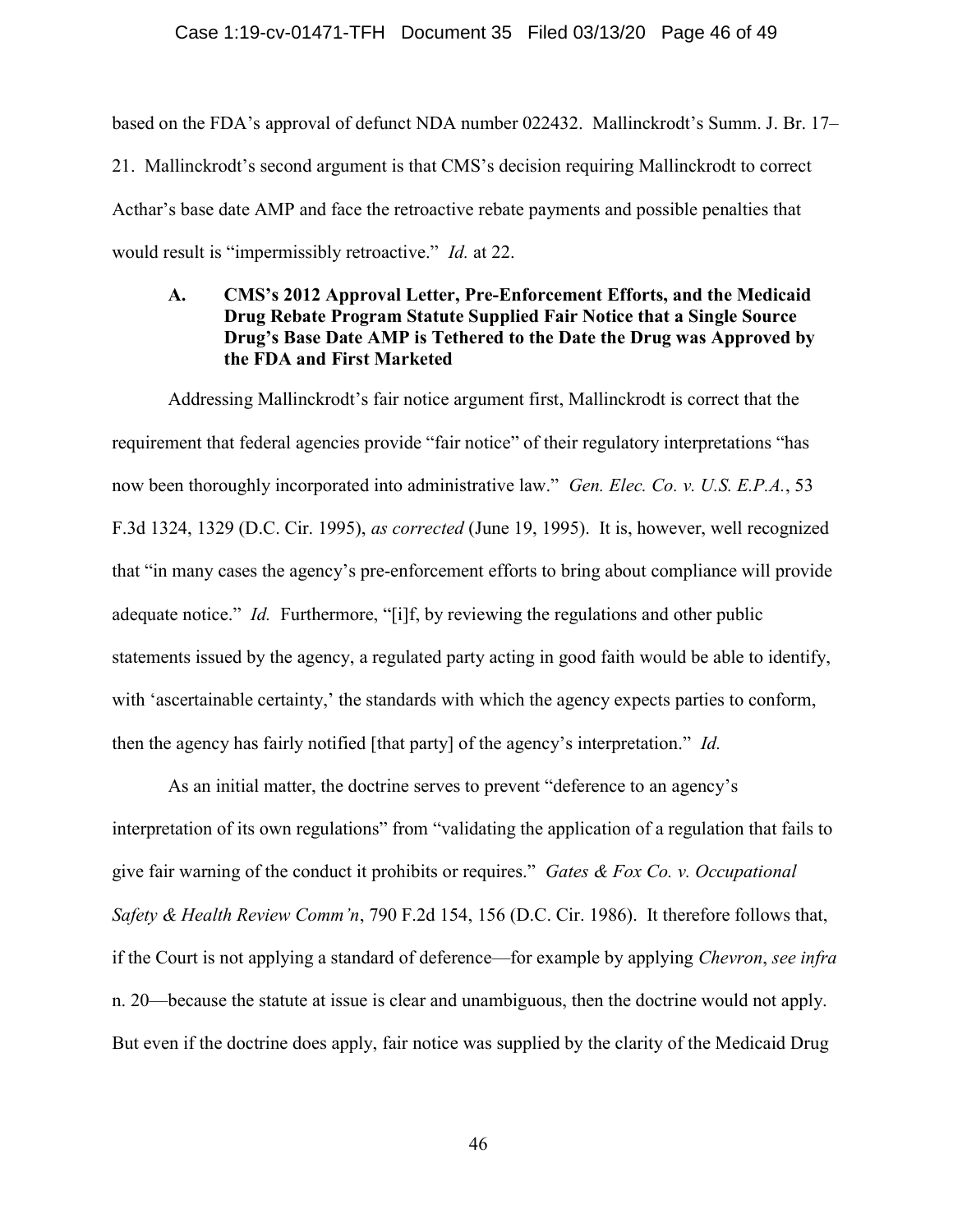### Case 1:19-cv-01471-TFH Document 35 Filed 03/13/20 Page 47 of 49

Rebate Program statute, CMS's 2012 approval letter, and the agency's pre-enforcement efforts to bring about compliance.

To establish a lack of fair notice, Mallinckrodt first argues that "CMS made no mention of its current legal position, which is that a drug might in theory be 'marketed' under an NDA that differs from the one under which it was 'approved.'" Id. at 11. But that was never CMS's position, at least according to the Administrative Record. As the Court has repeatedly observed, CMS's 2012 letter approving Questcor's request to set a new base date AMP for Acthar indicates that the approval was premised on CMS's erroneous belief that a "drug product" was approved under NDA number 022432 and, moreover, that this approved "drug product" was different from the "drug product" approved under NDA number 008372, A.R. 617.

Another problem with Mallinckrodt's argument is that CMS's 2012 approval letter put Acthar's manufacturers on fair notice that CMS lacked the authority to change a drug product's base date AMP midway through the life of that product. A.R. 617. As a result, Questcor and Mallinckrodt had fair notice that if Acthar with the infantile spasm indication was not an entirely new drug product, CMS could not authorize a new base date AMP for it.

CMS's pre-enforcement efforts to secure Questcor's and Mallinckrodt's compliance with the Medicaid Drug Rebate Program statute by correcting Acthar's base date AMP to reflect that the drug was approved in 1952 under NDA number 008372 also provided the required fair notice. From 2016 through 2019, CMS gave the manufacturers more than ample opportunity to bring its reporting into compliance so it would not continue to accrue rebate underpayments for which it would be liable.

Of course, fair notice was most certainly supplied by the Medicaid Drug Rebate Program statute, which the Court has explained clearly and unambiguously sets a single source drug's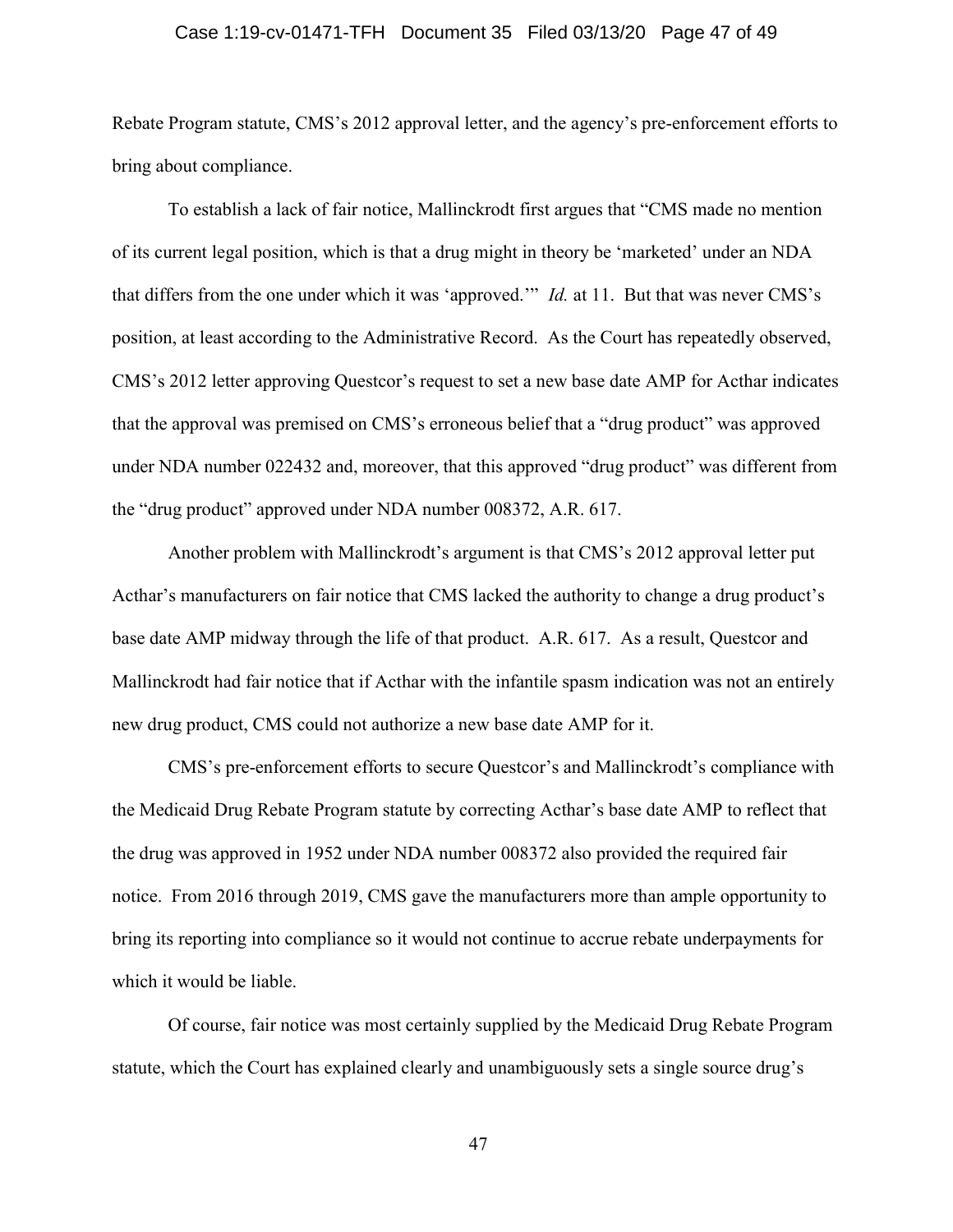### Case 1:19-cv-01471-TFH Document 35 Filed 03/13/20 Page 48 of 49

base date AMP based on the date the "covered outpatient drug" was "approved by" the FDA. 42 U.S.C. §§ 1396r-8(c)(2)(A)(ii)(II), (B). Mallinckrodt has never disputed that H.P. Acthar Gel® was approved for marketing when the FDA approved NDA number 008372 in 1952. Setting aside Mallinckrodt's attempt to mold a new drug out of the statutory and regulatory definitions of "single source drug" and the FDA's approval of now defunct NDA number 022432, which by all accounts was actually an efficacy supplement application to revise Acthar's label under NDA number 008372 (and, indeed, the two NDAs were eventually consolidated), the plain language of the statute confirms that there was never a statutory basis to set a new base date AMP for Acthar. To the extent Mallinckrodt views this issue to be an arguable one of statutory interpretation, its proffered interpretation is not only inconsistent with the purpose of the statute, but would actually thwart Congress's intent to minimize the costs of drugs under Medicaid by, as the Court has already noted, empowering the agency and drug manufacturers to avoid the statutory rebates by manipulating how applications involving existing drugs are administratively classified.

## B. CMS's Decision Requiring Mallinckrodt to Correct Acthar's Base Date AMP was not a Newly Adopted Rule or Policy to Which Concerns about Retroactivity Apply

Mallinckrodt's final argument is that CMS's decision requiring Questcor and Mallinckrodt to correct Acthar's base date AMP reflects a change in policy that is being improperly applied retroactively. Mallinckrodt's Summ. J. Mot. 20. Mallinckrodt cites Retail Wholesale & Dep't Store Union v. NLRB, 466 F.2d 380 (D.C. Cir. 1972) ("Retail Union"), and contends that the factors set forth in that case counsel against allowing CMS to retroactively penalize Mallinckrodt based on the agency's new policy. Mallinckrodt's Summ. J. Mot. 22. The principle of retroactivity applies, however, to newly adopted rules and policies. See Retail Union, 466 F.2d at 389 (discussing the principle). Here, though, CMS's decision was not the product of a change in policy or a new policy—and the Court has concluded that Mallinckrodt